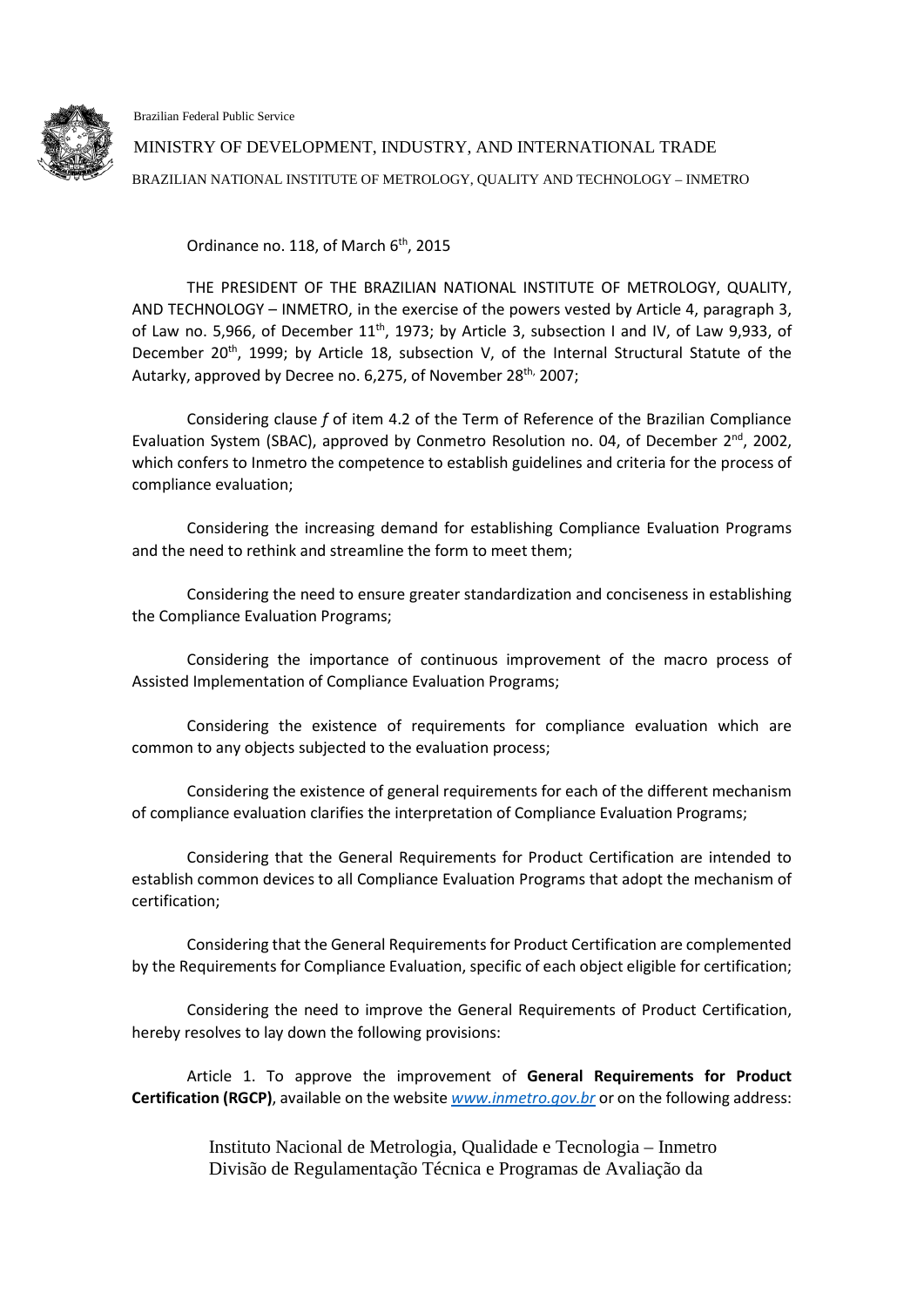## Conformidade – Dipac Rua da Estrela nº 67 – 3º andar – Rio Comprido 20251-900 - Rio de Janeiro/RJ

Article 2. To ratify that the Public Consultation, which collected contributions from society in general for the creation of the herein approved General Requirements, has been published by Inmetro Ordinance no. 544, of November 18<sup>th</sup>, 2013, on the Brazilian Official Gazette on November 20<sup>th</sup>, 2013, section 01, page 97.

Article 3. To ratify that the Requirements for Compliance Evaluation to be created for each object shall only contain the specific requirements, complementary to General Requirements for Product Certification, while respecting the specificities of the object to be certified.

Paragraph 1. The Requirements for Compliance Evaluation shall define the following items:

I – Objective (specific to certification program);

II – Acronyms (only those which do not appear in this document);

III – Reference and complementary documents (only those which do not appear in this document);

IV – Definitions (only those which do not appear in this document);

V – Mechanism of Compliance Evaluation;

VI – Compliance Evaluation Stages (which shall contain, if applicable, at least the following items, complementing the RGCP):

- Definition of Certification Model(s) used;
- Initial Evaluation;
	- Application for certification;
	- Analysis of Application and Compliance of Documents;
	- Initial Audit of Quality Management System and Evaluation of Production Process (when applicable);
	- Initial Test Planning (when applicable);
	- Treatment of non-compliances in the stage of Initial Evaluation;
	- Issuance of the Certificate of Compliance;
- Evaluation of the Maintenance of Quality Management System and Evaluation of Production Process (when applicable);
	- Maintenance Audit (when applicable);
	- Maintenance Test Planning (when applicable);
	- Treatment of non-compliances in the stage of Evaluation of the Maintenance;
	- Confirmation of Maintenance;
- Evaluation of the Recertification (when applicable);
- Special Cases;

VII – Treatment of Complaints;

VIII – Activities performed by the OCP accredited by a MLA member of IAF;

IX – Transfer of Certification;

- X Termination of the Certification;
- XI Compliance Identification Mark;
- XII Authorization to Use the Compliance Identification Mark;

XIII – Responsibility and Duties;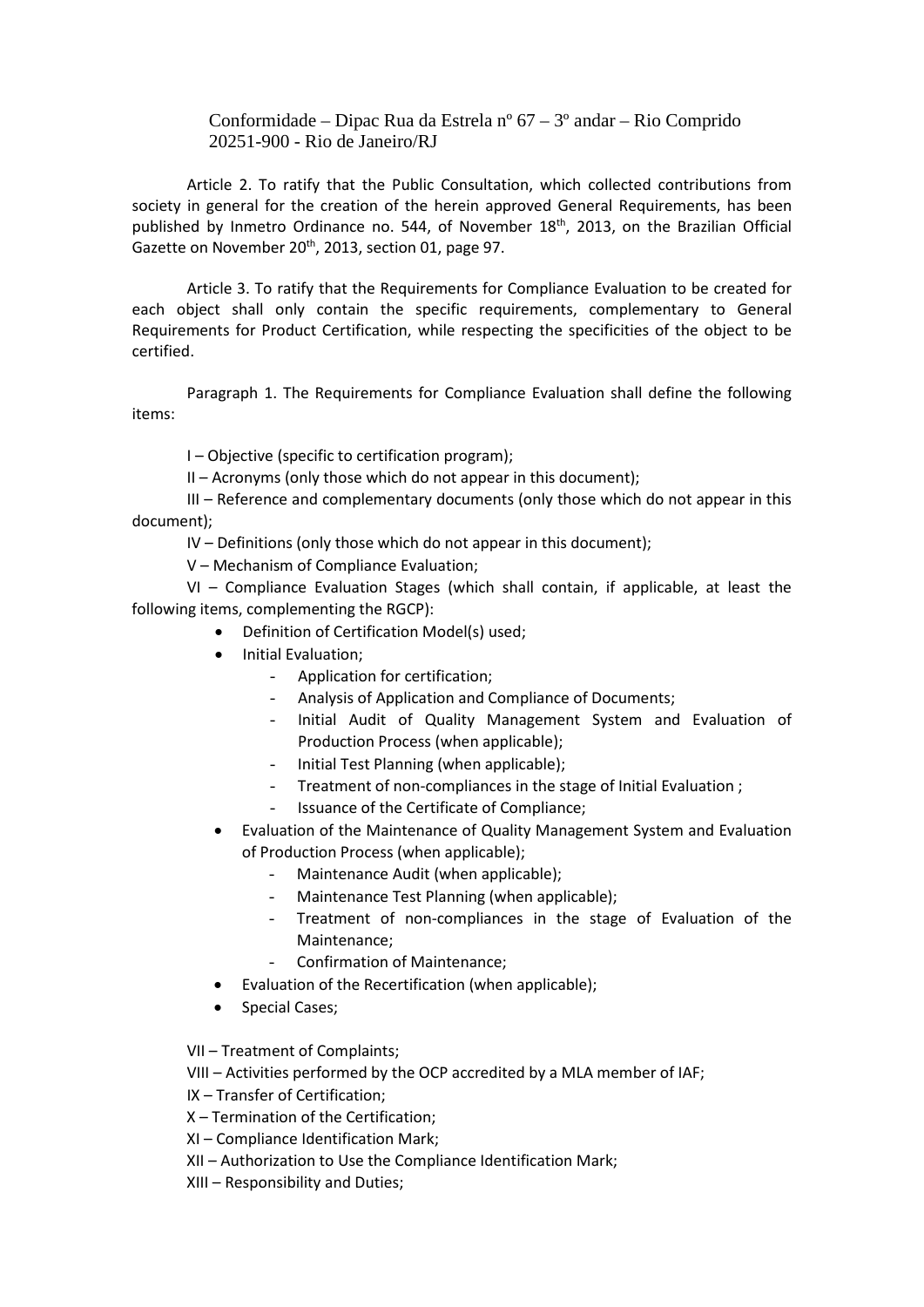XIV – Market Surveillance; XV – Penalties; and XVI – Complaints.

Paragraph 2. In exceptional cases, the provisions of the herein approved Requirements may be changed, observing the specificities of the object to be evaluated, through the Requirements for Compliance Evaluation created for each object to be certified.

Paragraph 3. In cases of conditions of the previous paragraph, these conditions shall be clearly defined in Requirements for Compliance Evaluation.

Article 4. To ratify that the Compliance Evaluation Programs which do not use the RGCP shall be gradually adjusted to the same as the programs are improved.

Article 5. To determine that all product certification processes which have already adopted the RGCP shall be adjusted by the OCP from the maintenance or recertification following the publication of this Ordinance, provided that the maintenance or recertification do not occur within less than six (6) months, when they still meet the previous version of RGCP.

Article 6. To revoke the Inmetro Ordinance no. 361 of September 6<sup>th</sup>, 2011, published on the Brazilian Official Gazette on September  $9<sup>th</sup>$ , 2011, section 01, page 76, within six (6) months after the publication of this Ordinance.

Article 7. This Ordinance shall come into force on the date of its publication on the Brazilian Official Gazette.

JOÃO ALZIRO HERZ DA JORNADA

President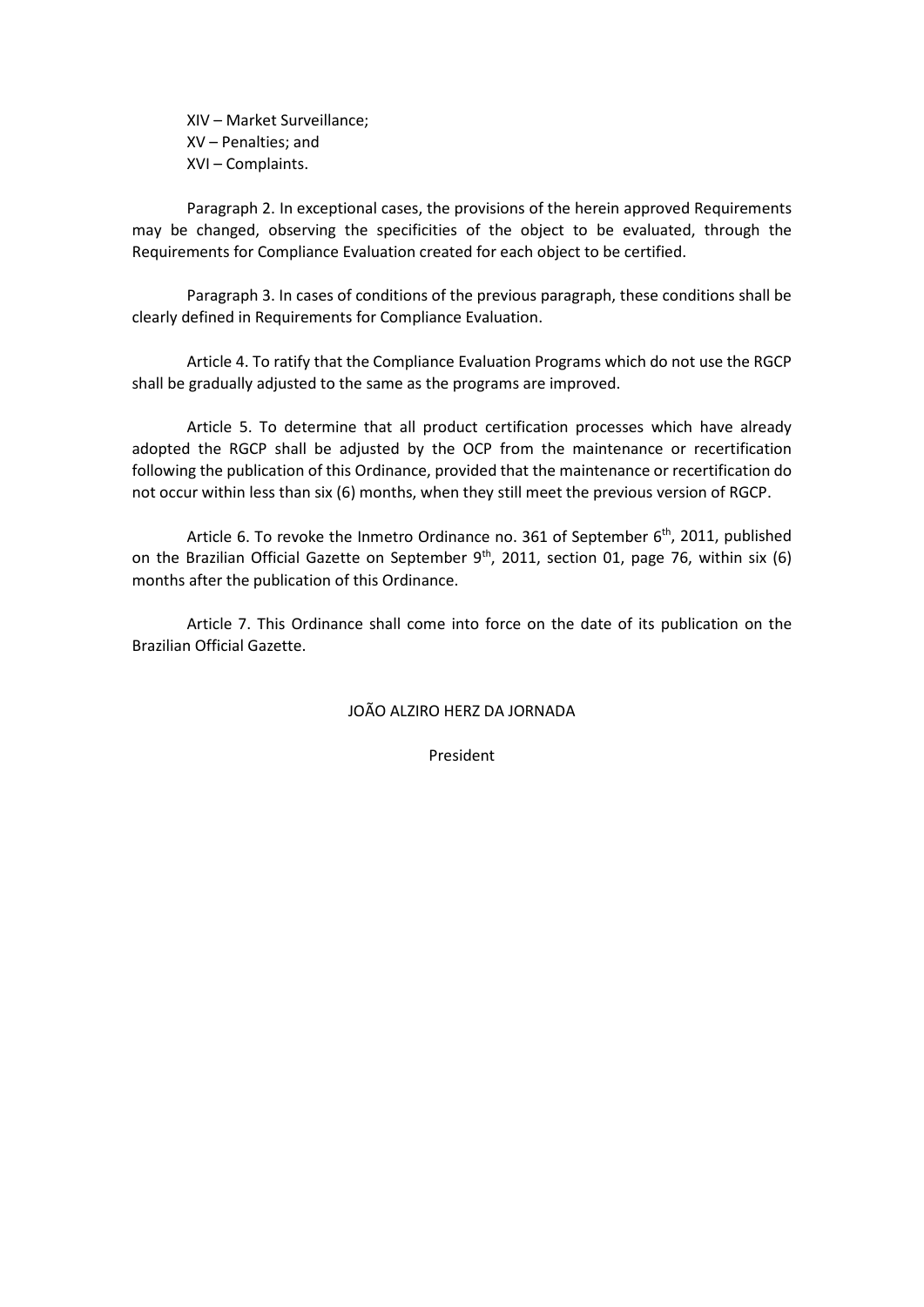

# **1. OBJECTIVE**

This document establishes the General Requirements for Product Certification common for all Compliance Evaluation Programs that use the Mechanism of Product Certification. The particularities of each Compliance Evaluation Programs shall be described in the Requirements for Compliance Evaluation, created for each product to be certified, which further specify the material, considering the specificities of the same.

**1.1** The term "product" in this RGCP shall be applied to product, service or process.

# **2. ACRONYMS**

| <b>ABNT</b>  | <b>Brazilian Association of Technical Standards</b>                           |
|--------------|-------------------------------------------------------------------------------|
| Cgcre        | <b>General Coordination for Accreditation</b>                                 |
| Conmetro     | Brazilian National Board of Metrology, Standardization and Industrial Quality |
| <b>Dipac</b> | Division of Technical Regulation and Compliance Evaluation Programs           |
| Dconf        | <b>Compliance Evaluation Board of Directors</b>                               |
| DOU          | <b>Brazilian Official Gazette</b>                                             |
| <b>DPDC</b>  | Department of Consumer Protection and Defense                                 |
| <b>IAAC</b>  | Interamerican Accreditation Cooperation                                       |
| <b>IAF</b>   | <b>International Accreditation Forum</b>                                      |
| <b>IEC</b>   | <b>International Electrotechnical Comission</b>                               |
| <b>ILAC</b>  | <b>International Laboratory Accreditation Cooperation</b>                     |
| INI          | <b>Inmetro Normative Instruction</b>                                          |
| Inmetro      | Brazilian National Institute of Metrology, Quality and Technology             |
| <b>ISO</b>   | International Organization for Standardization                                |
| <b>MLA</b>   | Multilateral Recognition Arrangement                                          |
| MoU          | Memorandum of Understanding                                                   |
| <b>NBR</b>   | Registered Brazilian Standards                                                |
| <b>OCP</b>   | Product Certification Body Accredited by Inmetro                              |
| <b>OCS</b>   | Quality Management System Certification Body                                  |
| <b>PAC</b>   | <b>Compliance Evaluation Program</b>                                          |
| <b>RAC</b>   | Requirements for Compliance Evaluation                                        |
| <b>RGCP</b>  | <b>General Requirements for Product Certification</b>                         |
| <b>RTQ</b>   | <b>Quality Technical Requirements</b>                                         |
| <b>SBAC</b>  | <b>Brazilian Compliance Evaluation System</b>                                 |
| Senacon      | <b>Brazilian National Consumer Secretariat</b>                                |
| SGQ          | <b>Quality Management System</b>                                              |

# **3. DOCUMENTS**

# **3.1 REFERENCE DOCUMENTS**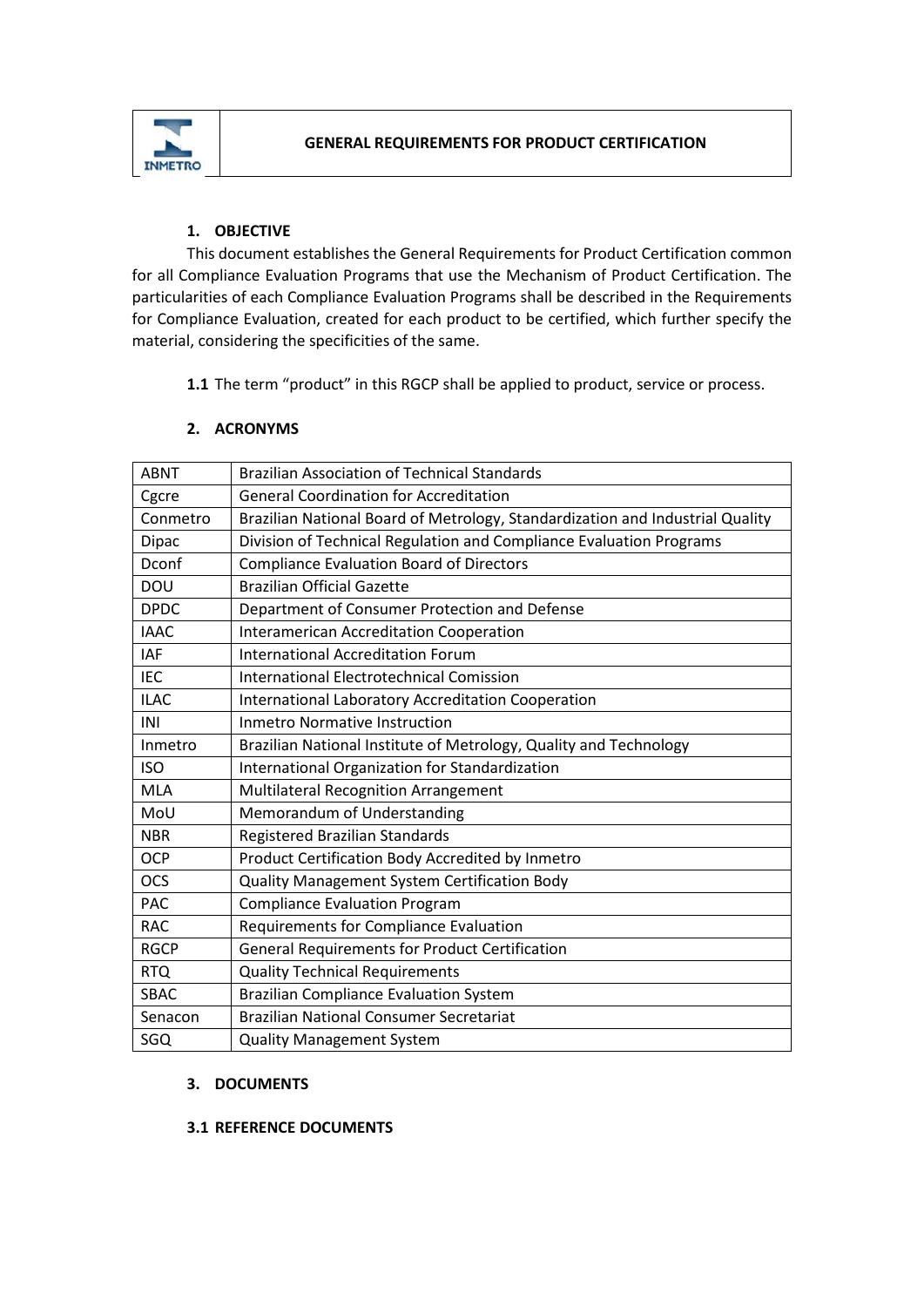| Law no. 8,078/1990                     | Makes provisions on the consumer protection and<br>makes other arrangements.                                                              |  |  |  |
|----------------------------------------|-------------------------------------------------------------------------------------------------------------------------------------------|--|--|--|
| Law no. 9,933/1999                     | Makes provisions on the competences of Conmetro and<br>Inmetro, establishes the Metrological Service Tax, and<br>makes other arrangements |  |  |  |
| ABNT NBR ISO 9001 standard             | Quality management systems - Requirements                                                                                                 |  |  |  |
| 17000<br>ISO/IEC<br>ABNT NBR           | Conformity Assessment - Vocabulary and General                                                                                            |  |  |  |
| standard                               | Principles                                                                                                                                |  |  |  |
| ISO/IEC<br>17025<br>ABNT<br><b>NBR</b> | General requirements for the Competence of Testing                                                                                        |  |  |  |
| standard                               | and Calibration Laboratories                                                                                                              |  |  |  |
| ISO IEC 17067:2013                     | Conformity assessment $-$ Fundamentals of product                                                                                         |  |  |  |
|                                        | certification and guidelines for product certification                                                                                    |  |  |  |
|                                        | schemes                                                                                                                                   |  |  |  |

### **3.2 COMPLEMENTARY DOCUMENTS**

| Ordinance<br>Inmetro          | no.   Approves the Regulations for the Use of Brands, Symbols, |
|-------------------------------|----------------------------------------------------------------|
| 274/2014 and its substitutes  | Marks and Labels of Inmetro.                                   |
| Ordinance<br>Inmetro<br>no.   | Approves the Inmetro Vocabulary of Compliance Evaluation       |
| 453/2013 and its substitutes  | with terms and definitions commonly used by the Inmetro        |
|                               | Board of Directors of Compliance Evaluation.                   |
| Ministry of Justice Ordinance | Regulates the procedure of calling consumers or recall         |
| no. 487/2012                  | products and services that are considered harmful or           |
|                               | dangerous after their introduction to the consumer market.     |

### **4. DEFINITIONS**

The definitions in Inmetro Ordinance approving the Inmetro Vocabulary of Compliance Evaluation shall be applied in PACs established by Inmetro that use the mechanism of certification. Specific definitions used in each PAC shall be described in the specific RAC of the object.

### **5. MECHANISM OF COMPLIANCE EVALUATION**

The Mechanism of Compliance Evaluation used in this document is the Certification.

### **6. STAGES OF THE COMPLIANCE EVALUATION**

The process of Compliance Evaluation consists of several stages. Each stage shall follow a sequence of procedures, in accordance with the Certification Model(s) adopted.

#### **6.1. Definition of Certification Model(s) used**

The Certification Models shall be explained in the specific RAC of the object under evaluation, among those defined in Inmetro Vocabulary of Compliance Evaluation.

The specific RAC may address more than one Certification Model.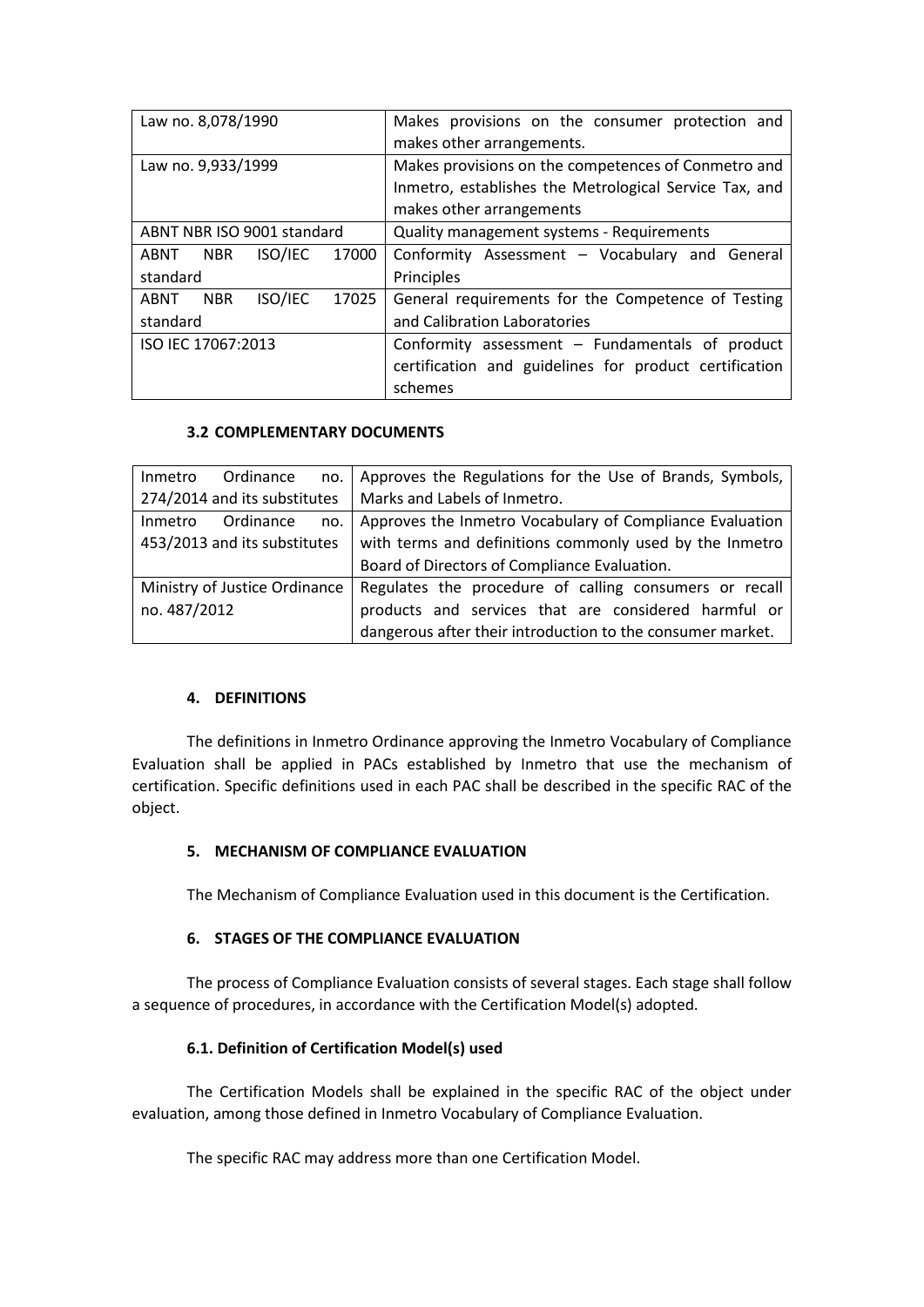## **6.1.1 Stages of the Certification Models**

Each model consists of a sequence of stages described in Table 1. These stages shall be addressed in the RAC, each model separately, when the specific RAC addresses more than one Certification Model.

| <b>STAGES OF PRODUCT CERTIFICATION PROCESS</b>     |                                                                                               | <b>MODELS</b> |    |   |              |              |   |   |
|----------------------------------------------------|-----------------------------------------------------------------------------------------------|---------------|----|---|--------------|--------------|---|---|
|                                                    |                                                                                               | 1a            | 1b | 2 | 3            | 4            | 5 | 6 |
|                                                    | Application for Certification                                                                 |               | X  | X | X            | X            | X | X |
|                                                    | Analysis of Application and Compliance of Documents                                           |               | X  | X | X            | X            | X | X |
| <b>Initial Evaluation</b>                          | Initial Audit of Quality Management System and<br><b>Evaluation of Production Process</b>     |               |    |   |              |              | X | X |
|                                                    | <b>Initial Test Planning</b>                                                                  |               | X  | X | X            | X            | X |   |
|                                                    | Issuance of the Certificate of Compliance                                                     |               | X  | X | X            | X            | X | X |
| <b>Evaluation of</b>                               | Maintenance Audit of Quality Management System and<br><b>Evaluation of Production Process</b> |               |    |   |              |              | X | X |
| the                                                | Maintenance Test Planning                                                                     |               |    | X | X            | X            | X |   |
| <b>Maintenance</b>                                 | Confirmation of Maintenance                                                                   |               |    | X | X            | X            | X | X |
| <b>Evaluation of the</b><br><b>Recertification</b> | Evaluation of the Recertification                                                             |               |    | X | $\mathbf{x}$ | $\mathbf{x}$ | X | X |

### **Table 1:** Stages of Certification Models

#### **6.2 Initial Evaluation**

The stages of the process intended to certificate the compliance of the object shall be described in this item.

**6.2.1.1** The certification shall be exclusively requested by the Supplier, and shall follow the provisions of this RGCP and specific RAC of the object to be evaluated.

**6.2.1.2** The beginning of the certification process shall be subject to a formal request from the certification applicant, which shall be submitted directly to one of the Product Certification Bodies, of choice, accredited and/or appointed by Inmetro. The body shall be legally established in the country for the product evaluation. The request shall be accompanied by the submission of documentation, and shall meet the following requirements:

**a)** List of model(s) object of certification, referring its/their technical description(s) and including the list of all commercialized brands, in case of certification by model.

**b)** List of model(s) that compose the family object of certification, following the rules of family formation laid down in the specific RAC, referring its/their technical description(s) and including the list of all commercialized brands, in case of certification by family.

**c)** List of scope(s) of service for which the certification has been requested, in case of certification of service;

**d)** Photographic documentation of the object: external and internal photos of all sides, detailing the labels, logos, warnings, inputs, outputs, activation buttons, when applicable;

**e)** Descriptive memorial addressing the object design in its constructive and functional details, and the list of its critical components including its manufacturers and possible existing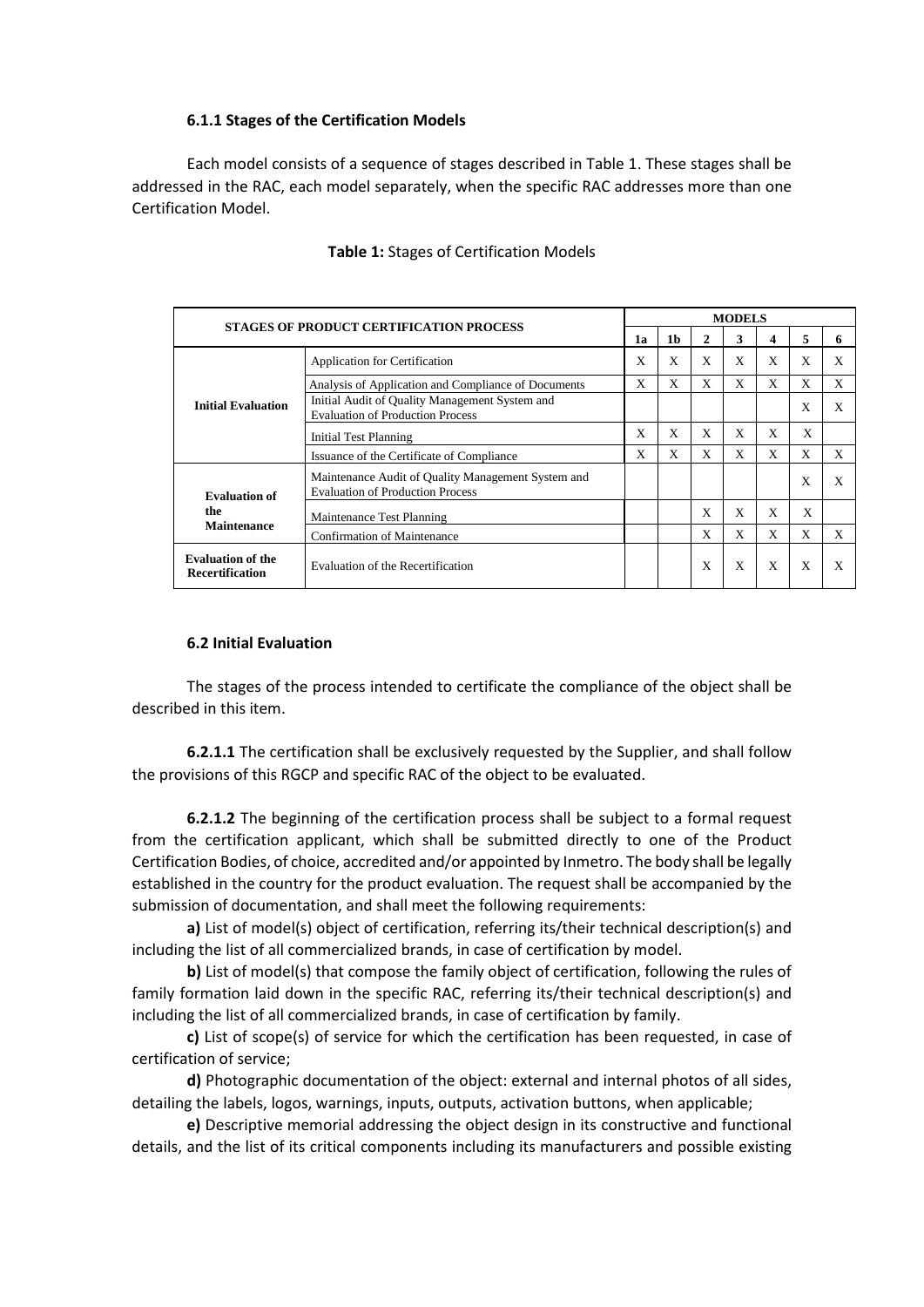certifications, translated into Portuguese, which are in a different language other than English or Spanish.

**f)** User manual with instructions written in Portuguese;

**g)** Packaging drawing or final artwork (primary, secondary and/or tertiary), when applicable (when there is packaging);

**h)** Option for the Certification Model, among those mentioned in the specific RAC of the object;

**i)** Information of company name, address and CNPJ of the certification applicant;

**j)** Contact person, phone number and email address of the certification applicant;

**k)** Identification of the manufacturer with full address, including the manufacturing site(s) to be certified, based in another country, when applicable;

**l)** Information of outsourced activities/processes that may affect the compliance of the product object of certification;

**m)** Documentation evidencing the compliance with the item 7 of this document (Treatment of Complaints) for all commercialized brands;

**n)** Documents of the Manufacturer Quality Management System, applicable to the object to be certified, in the case of certification by the models 5 and 6, as set forth in Tables 2 and 3 of item 6.2.3.1, even if these may necessarily be audited by the OCP, as set forth herein;

**o)** Valid certificate issued based on the ISO 9001 standard or ABNT NBR ISO 9001 standard in force, covering the production process of the object of certification, if any;

**p)** Identification of the batch of certification, in the case of Model 1b, including quantities and of the model(s) manufacturing batch(es) to be certified.

**q**) Import license, or, in the absence thereof, Import Declaration, in the case of Model 1b when referring to imported products;

**r)** Other documents required for the application process, described in the specific RAC.

Note 1: Should the brand(s) mentioned in a) and b) be not owned by the certification applicant, the applicant shall have an authorization for the use of the brand(s). The OCP shall be responsible to verify the legal qualification of the authorization instrument and the protocol of incorporation of the owner(s) of the brand(s).

Note 2: The photos mentioned in d) shall have a minimum resolution of 800 x 600 dpi.

Note 3: The OCP shall be responsible to evaluate the list of critical components mentioned in e), and may include others.

Note 4: User manual, mentioned in f), is the information about the product concerning: assembly instruction, installation, disassembly, uninstalling, handling, operation, cleaning, maintenance, warnings and other relevant information for the user.

**6.2.1.3** Should the user manual is not applicable due to product characteristics, the OCP shall validate and record this information in the certification process.

**6.2.1.4** Should the certification applicant be an integrator, packager and/or distributor which performs changes in the packaging of an already certified product or modifies the presentation form for marketing the product compared to the original certification process, the application for certification shall follow the requirements set forth in Annex B of this RGCP.

### **6.2.2 Analysis of Application and Compliance of Documents**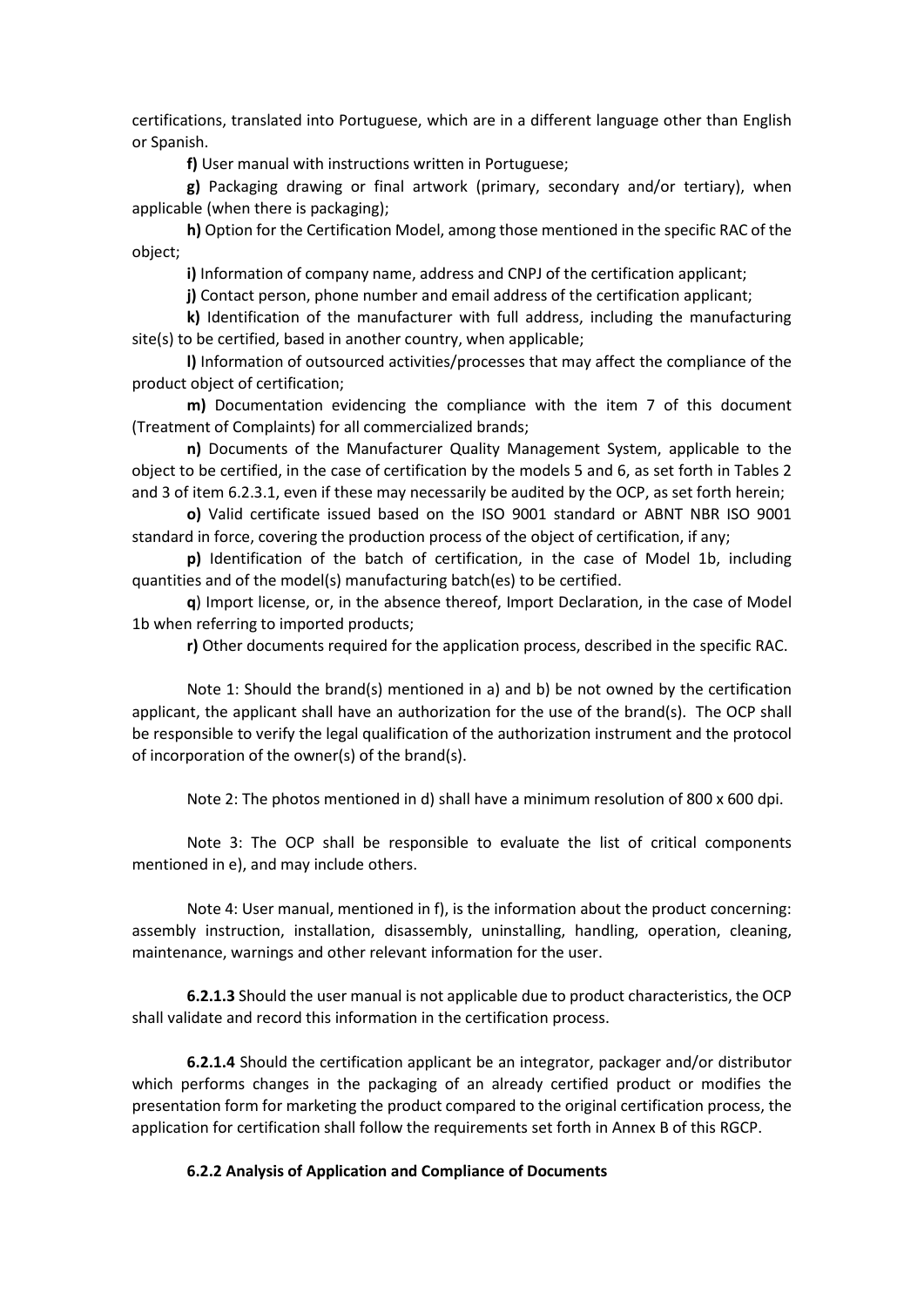**6.2.2.1** The OCP, upon receiving the specified documentation, shall open a procedure to grant the Certificate of Compliance and perform an analysis in the relevance of the request as well as a compliance evaluation of the documentation submitted by the certification applicant.

**6.2.2.2** Should any non-compliance be identified in the documentation received, this shall be formally submitted to the certification applicant for its correction and duly formalization at the OCP, in order to evidence the implementation of the same for new analysis.

**6.2.2.3** Should any of the documents mentioned in 6.2.1 not be submitted in its definitive form by the certification applicant, upon delivery of the documentation. Provided that this event does not interfere in other stages of the process of initial evaluation, this event shall be explained by the OCP and the conclusion of certification shall only take place after all documents are in their final form and duly approved by the OCP.

# **6.2.3 Initial Audit of Quality Management System and Evaluation of Production Process**

The audit of QMS shall be performed whenever the chosen certification model requires, regardless of the manufacturer or service provider has a certified Quality Management System based on the ISO 9001 standard or ABNT NBR ISO 9001 standard in force.

In accordance with the adopted model, the OCP shall evaluate the documents and records of QMS, and performs audit in the facilities of the service provider or manufacturing site, in order to verify the compliance of the production process, including installations and personnel training. The audit of QMS shall pursue the objective evidence that the production process is effectively systemized and monitored, providing evidences of compliance with the product requirements set forth in the RAC. Therefore, the requirements of QMS are complementary to the requirements defined in the specific RAC of the object.

Compliance records in compliance with these requirements shall be obtained consistently.

The date of visit for the audit shall be scheduled in agreement with the Certification applicant.

**6.2.3.1** The evaluation of QMS shall be performed by the OCP based on the scope of the certification process and in compliance with the requirements of the ISO 9001 standard or ABNT NBR ISO 9001 standard in force, with the minimum requirements established in the following Tables 2 and 3:

**Table 2:** Minimum requirements for verification of QMS for manufacturers or service providers with valid certification in ISO 9001 standard or ABNT NBR ISO 9001 standard.

| <b>QMS REQUIREMENTS</b>         | <b>ISO 9001 standard or ABNT</b><br>NBR ISO 9001 standard |  |  |  |
|---------------------------------|-----------------------------------------------------------|--|--|--|
| Control of records              | 4.2.4                                                     |  |  |  |
| Planning of product realization | 7.1                                                       |  |  |  |
| Customer communication          | 7.2.3                                                     |  |  |  |
| <b>Purchasing process</b>       | 7.4.1                                                     |  |  |  |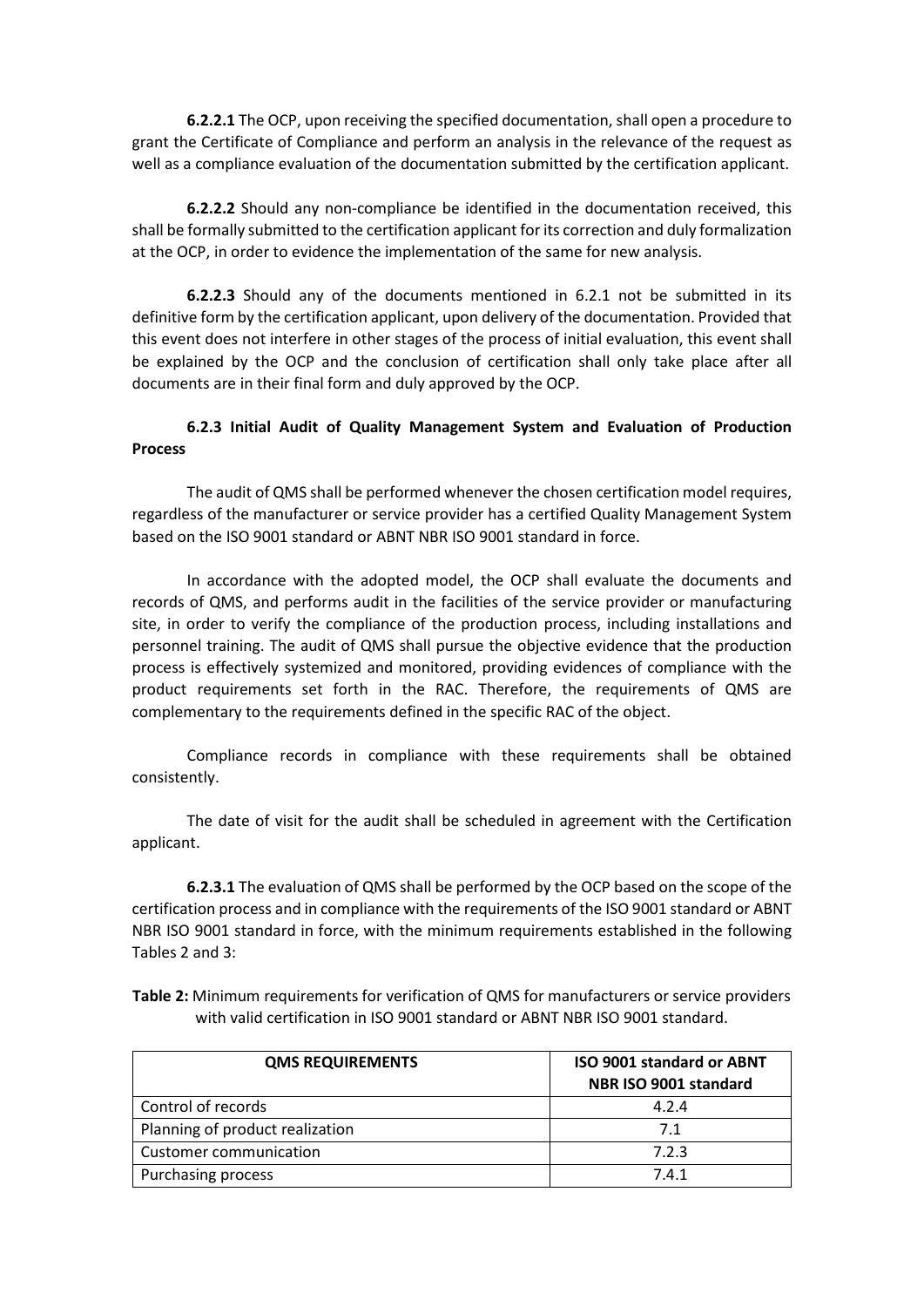| Verification of purchased product           | 7.4.3 |
|---------------------------------------------|-------|
| Control of production and service provision | 7.5.1 |
| Identification and traceability             | 7.5.3 |
| <b>Customer property</b>                    | 7.5.4 |
| Preservation of product                     | 7.5.5 |
| Control of monitoring and measuring devices | 7.6   |
| Monitoring and measurement of processes     | 8.2.3 |
| Monitoring and measurement of product       | 8.2.4 |
| Control of nonconforming product            | 8.3   |
| <b>Corrective Action</b>                    | 8.5.2 |

**Table 3:** Minimum requirements for verification of QMS for manufacturers or service providers without valid certification in ISO 9001 standard or ABNT NBR ISO 9001 standard.

| <b>QMS REQUIREMENTS</b>                            | <b>ISO 9001 standard or ABNT</b> |  |  |  |
|----------------------------------------------------|----------------------------------|--|--|--|
|                                                    | NBR ISO 9001 standard            |  |  |  |
| Control of documents                               | 4.2.3                            |  |  |  |
| Control of records                                 | 4.2.4                            |  |  |  |
| Management review                                  | 5.6.1/ 5.6.2/ 5.6.3              |  |  |  |
| Competence, awareness and training                 | 6.2.2                            |  |  |  |
| Infrastructure                                     | 6.3                              |  |  |  |
| Planning of product realization                    | 7.1                              |  |  |  |
| <b>Customer communication</b>                      | 7.2.3                            |  |  |  |
| Purchasing process                                 | 7.4.1                            |  |  |  |
| Verification of purchased product                  | 7.4.3                            |  |  |  |
| Control of production and service provision        | 7.5.1                            |  |  |  |
| Validation of processes for production and service | 7.5.2                            |  |  |  |
| provision                                          |                                  |  |  |  |
| Identification and traceability                    | 7.5.3                            |  |  |  |
| Customer property                                  | 7.5.4                            |  |  |  |
| Preservation of product                            | 7.5.5                            |  |  |  |
| Control of monitoring and measuring devices        | 7.6                              |  |  |  |
| <b>Customer satisfaction</b>                       | 8.2.1                            |  |  |  |
| <b>Internal Audit</b>                              | 8.2.2                            |  |  |  |
| Monitoring and measurement of processes            | 8.2.3                            |  |  |  |
| Monitoring and measurement of product              | 8.2.4                            |  |  |  |
| Control of nonconforming product                   | 8.3                              |  |  |  |
| Analysis of data                                   | $8.4$ (b), (c), (d)              |  |  |  |
| <b>Corrective Action</b>                           | 8.5.2                            |  |  |  |

**6.2.3.2** Despite with the submission of a valid certificate, in accordance with the ISO 9001 standard or ABNT NBR ISO 9001 standard in force, issued by an OCS accredited by the Inmetro or MLA member body of IAF, for the scope of its accreditation, the OCP shall proceed to the initial audit of the QMS in the manufacturing site or service provider site during the stage of initial evaluation, according to the Table 2 of this RGCP, in order to verify the compliance of the production process.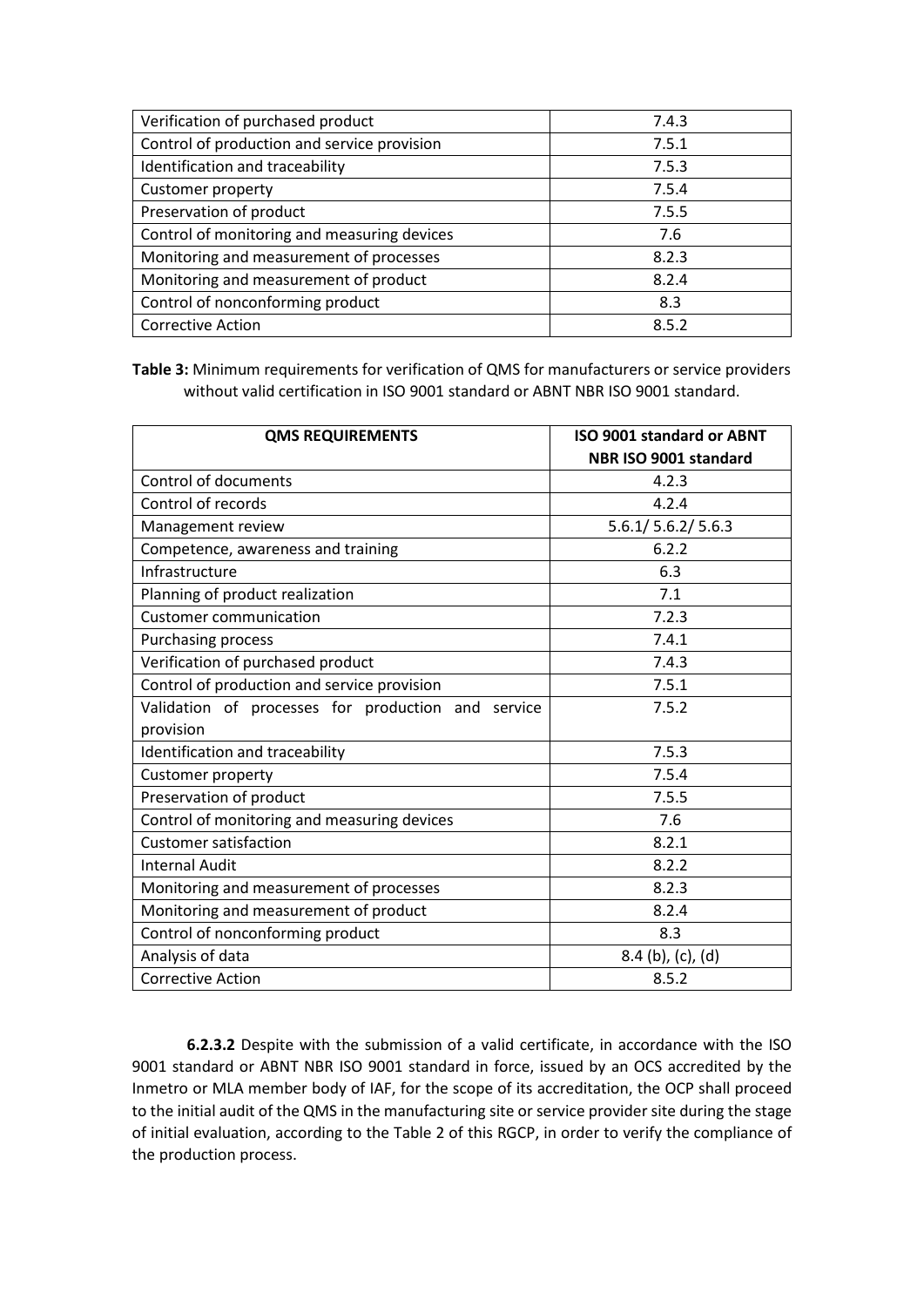Note: The certificates issued by a foreign OCP shall be accompanied by a sworn translation in Portuguese, when these have been issued in a different language other than English or Spanish. The other documents regarding the Management System, which are in a different language other than English or Spanish, shall be translated into Portuguese.

**6.2.3.3** During the audit, the certification applicant shall provide to OCP all documents corresponding to the certification of the Quality Management System based on the ISO 9001 standard or ABNT NBR ISO 9001 standard in force and submit the records of the production process which shall be clearly stated the identification of the object of certification. The OCP shall analyze the relevant documentation to ensure that the requirements described in Table 2, of item 6.2.3.1 have been met.

**6.2.3.4** The OCP, after the audit, shall issue a report, recording the result of the same, in accordance with this RGCP and the specific RAC of the object.

**6.2.3.5** The audit report shall be signed by at least the audit team, and a copy shall be available to the certification applicant.

**6.2.3.6** Any change in the manufacturing process shall be informed to the OCP and may require another audit, if it affects the compliance of the product.

**6.2.3.7** In case of certification based on prototypes, the OCP, during the audit, shall ensure that the product manufactured in scale corresponds to a tested prototype.

#### **6.2.4 Initial Test Planning**

The initial tests shall certify that the object of compliance evaluation meets the requirements defined in normative grounds.

The OCP shall be responsible to prepare the test planning which shall contain, at least, the initial tests to be performed, the clear definition of test methods, number of samples and the acceptance/rejection criteria for these tests. In case of certification by family, the test planning shall also be prepared in order to cover, at least, the models that contain the largest number of pre-established requirements by the normative grounds of reference. The OCP shall perform the critical analysis of the laboratory test reports, comparing them with the test planning previously established.

The OCP shall require that laboratory test reports inform the performed measurement uncertainties.

Test reports issued before the beginning of the certification process shall not be accepted, unless clearly defined in the specific RAC of the object.

Any change of critical component(s) shall be informed to the OCP and shall lead to the performance of new tests.

#### **6.2.4.1 Definition of Tests to be performed**

The tests, their methods and acceptance/rejection criteria shall be defined in the specific RAC of the object and shall be performed in accordance with the pre-established requirements by the normative grounds.

The test report shall contain the complete identification of the object model to be certified, so the test report be clearly traced to the collected sample.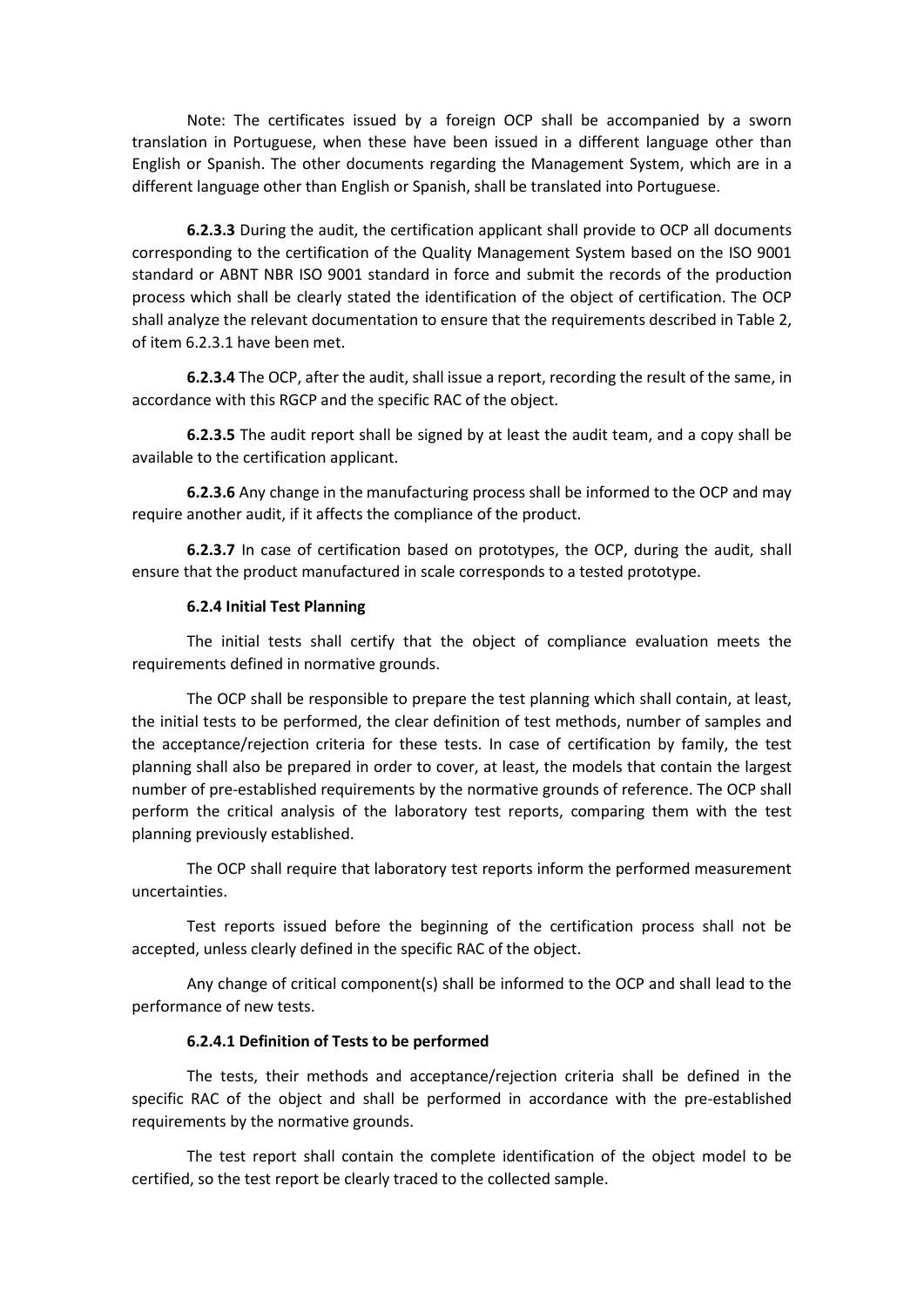The OCP shall be responsible to evaluate whether the data in the descriptive memorial and product design or specification are in accordance with the technical identification of the model in the presented test report.

## **6.2.4.2 Definition of Sampling**

The OCP is the responsible to select and seal the samples of the object to be certified. The collection of samples to be sent to the laboratory shall be agreed between the Certification applicant and the OCP. The quantity of samples, acceptance/rejection criteria and exceptional cases shall be addressed on the specific RAC of the object. The Table 4 gives an applicable example of collection of samples for Models 1a, 2, 3, 4 and 5.

The OCP, when collecting and sealing samples, shall write a report of sampling, detailing the data, local, storage conditions, sample identification (model/brand, production batch and date of manufacture, quantities sampled, etc.)

Note 1: The Sampling Plan shall not be applied when the specific RAC of the object allows the acceptance of reports before the beginning of the certification.

Note 2: When applicable, additional pieces, components or parts of the products complementary to the sample(s) shall be sealed, identified and sent to the laboratory with the product.

Note 3: In case of certification model 1b, the selection and seal of samples shall take place in national territory.

|                     | <b>SIZE OF THE SAMPLE</b>                       |                                   |                                   |                                   |                                                             |
|---------------------|-------------------------------------------------|-----------------------------------|-----------------------------------|-----------------------------------|-------------------------------------------------------------|
| <b>TESTS</b>        | <b>NORMATIVE</b><br><b>GROUNDS</b>              | <b>PROOF</b>                      | <b>COUNTER</b><br><b>PROOF</b>    | <b>WITNESS</b>                    | <b>ACCEPTANCE</b><br><b>REJECTION</b><br><b>CRITERIA</b>    |
| (test denomination) | (corresponding item<br>of normative<br>grounds) | (quantity of<br>product<br>units) | (quantity of<br>product<br>units) | (quantity of<br>product<br>units) | (criteria for<br>acceptance/<br>rejection of the<br>sample) |

# **Table 4:** Presentation model for sample sizes required for initial tests

Note: The sample tests of counterproof and witness shall, necessarily, be performed in the same laboratory where the test of the proof sample has been performed.

**6.2.4.2.1** Should proof tests be approved, the sample is approved. Should noncompliance be detected in the proof sample, the test(s) shall be repeated in the counterproof and witness samples.

a) Should non-compliance be detected in the counterproof sample, the sample is rejected;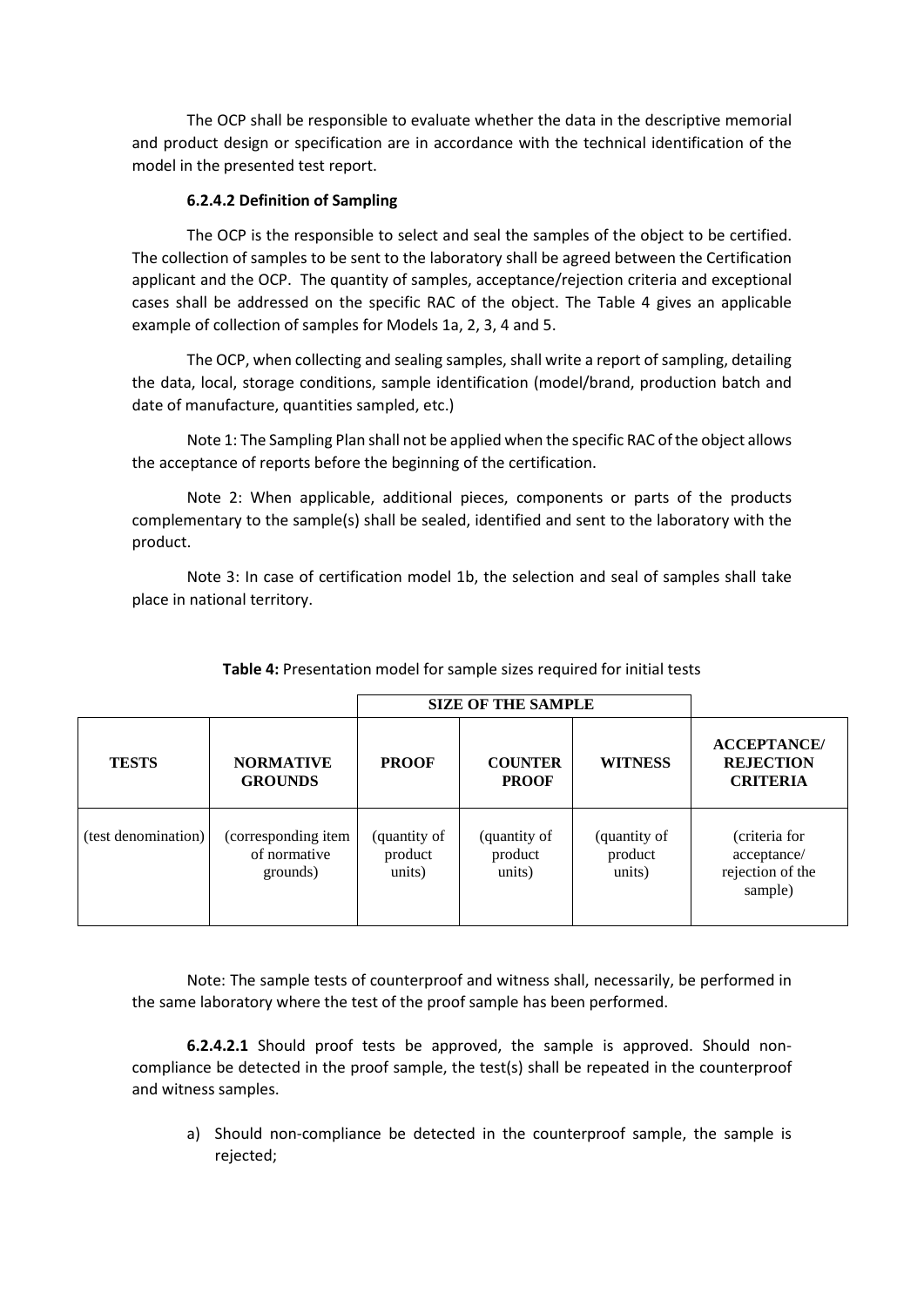- b) Should the counterproofsample does not have non-compliance, the witness sample shall be tested;
- c) Should the witness sample has non-compliance, the sample is rejected;
- d) Should the witness sample does not have non-compliance, the sample is approved.

Note: The specific RAC of the object shall determine the need to repeat all tests laid down in normative grounds on counterproof and witness samples.

**6.2.4.2.2** At the discretion of the certification applicant, through the formalization of the OCP, counterproof and witness samples shall not necessarily have to be tested. In such case, there shall not be contestation of the results obtained in the proof sample.

**6.2.4.2.3** Prototypes may be sent directly to the laboratory. In this case, the initial sample shall only be consisted of the proof of the product, dismissing the counterproof and witness samples.

**6.2.4.2.4** The OCP shall ensure that the tested prototype be the product which will be produced in scale. Should the OCP finds any discrepancy between the tested prototype and the product produced in scale, or, the object design, if deemed appropriate, shall lead to the performance of new tests, according to the test planning, in new samples.

## **6.2.4.3 Definition of Laboratory**

**6.2.4.3.1** The OCP shall adopt test laboratories considering the priority order defined as follows:

1<sup>st</sup> Laboratory appointed by Inmetro;

2<sup>nd</sup> Third-party laboratory, national or foreign, fully accredited by Inmetro/Cgcre or signatory of mutual recognition agreements ILAC or IAAC, in the specific scope;

3<sup>rd</sup> First-party laboratory, national or foreign, fully accredited by Inmetro/Cgcre or signatory of mutual recognition agreements ILAC or IAAC, in the specific scope;

4<sup>th</sup> Third-party laboratory, national or foreign, partially accredited by Inmetro/Cgcre or signatory of mutual recognition agreements ILAC or IAAC, (over 70% of the tests required in the normative grounds) in the specific scope;

5<sup>th</sup> First-party laboratory, national or foreign, partially accredited by Inmetro/Cgcre or signatory of mutual recognition agreements ILAC or IAAC, (over 70% of the tests required in the normative grounds) in the specific scope;

6th Third-party laboratory, national or foreign, accredited by Inmetro/Cgcre or signatory of mutual recognition agreements ILAC or IAAC, in another scope, in the same area of activity and test class of the specific scope;

7th First-party laboratory, national or foreign, accredited by Inmetro/Cgcre or signatory of mutual recognition agreements ILAC or IAAC, in another scope, in the same area of activity and test class of the specific scope;

8<sup>th</sup> Third-party laboratory, national or foreign, accredited by Inmetro/Cgcre or signatory of mutual recognition agreements ILAC or IAAC, in another scope;

9th First-party laboratory, national or foreign, accredited by Inmetro/Cgcre or signatory of mutual recognition agreements ILAC or IAAC, in another scope;

10<sup>th</sup> Third-party laboratory, national or foreign, non-accredited;

11<sup>th</sup> First-party laboratory, national or foreign, non-accredited.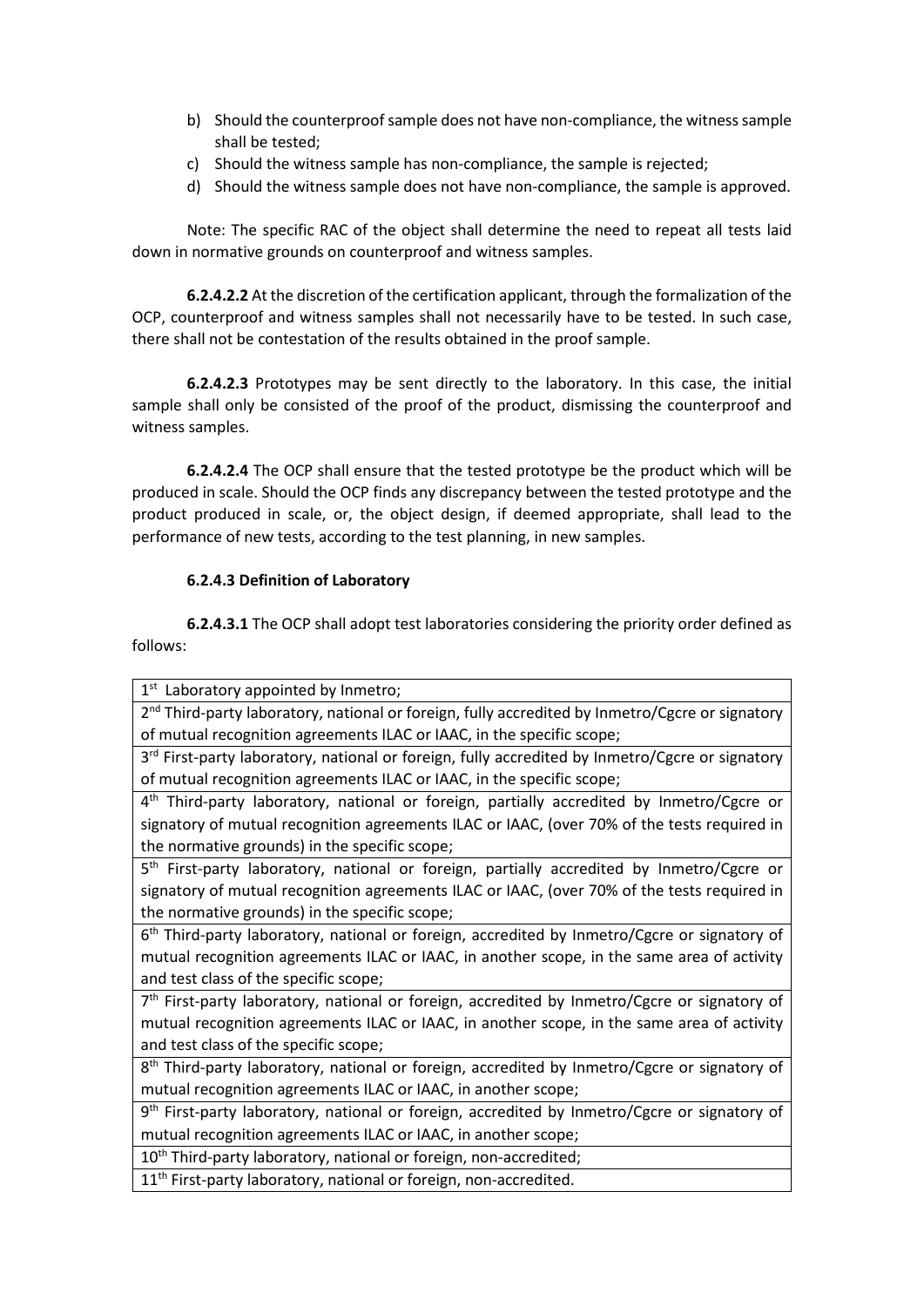**6.2.4.3.2** For the purpose of use of the mentioned priority order, any of the following cases shall be considered:

- a) Absence of the laboratory defined in the previous priority;
- b) When the laboratory defined in the previous priority does not provide the budget of tests in, a maximum of, ten (10) business days of the application made by the OCP, or may not meet, at a maximum of, thirty (30) consecutive days counted from the date of acceptance by the OCP, the deadline for the beginning of the tests set forth in the Requirements of Compliance Evaluation (RAC), or may not perform the tests in, a maximum of, one and a half the regular time of the tests set forth in the normative grounds;
- c) When the OCP shows that the price of the performed tests, plus the costs of evaluation/monitoring by the OCP, compared with the determined prices in the previous priority is, at least, lower than 50%.

Note 1: The OCP shall record, through supporting documents, the reasons to select the adopted laboratory.

Note 2: Depending on the product's characteristics, at the time of the creation of the specific RAC or its implementation stage, the Inmetro may authorize, through Ordinance, the use of accredited first-party laboratories, alternatively to the accredited third-party laboratories.

Note 3: In case of existing only third-party laboratory accredited in the specific scope abroad, although having first-party laboratory accredited in the specific scope in the country, the latter may be used.

Note 4: When provided in the specific RAC of the object the performance of toxicity tests, the OCP may select, alternatively to accreditation, a test laboratory with recognition by Inmetro/Cgcre of the Principle of Good Laboratory Practices – BPL, under the Data Mutual Acceptance System of the Organization of Economic Co-operation and Development – OECD.

**6.2.4.3.3** The OCP shall be responsible to observe and document the equivalence of the method and parameters of test in the case of use of laboratory accredited by signatory of mutual recognition agreements ILAC or IAAC.

**6.2.4.3.4** In any case of the full or partial use of first-party laboratory accredited in the specific scope, the OCP shall monitor and record the performance of all tests. This monitoring consists of, at least, following up the stages of selection and preparation of samples and the subsequent collection of results.

**6.2.4.3.5** In any case of the use of first or third-party laboratory accredited to another scope of test, the OCP shall monitor and record the performance of all tests after acknowledging and recording the training and infrastructure (including equipment). This monitoring consists of, at least, following up the stages of selection and preparation of samples, beginning of tests and subsequent collection of results.

**6.2.4.3.6** In any case of the use of non-accredited first or third-party laboratory, the OCP shall monitor and record the performance of all stages of all tests after evaluating and recording the requirements listed in Annex A of this document. The evaluation performed by the OCP shall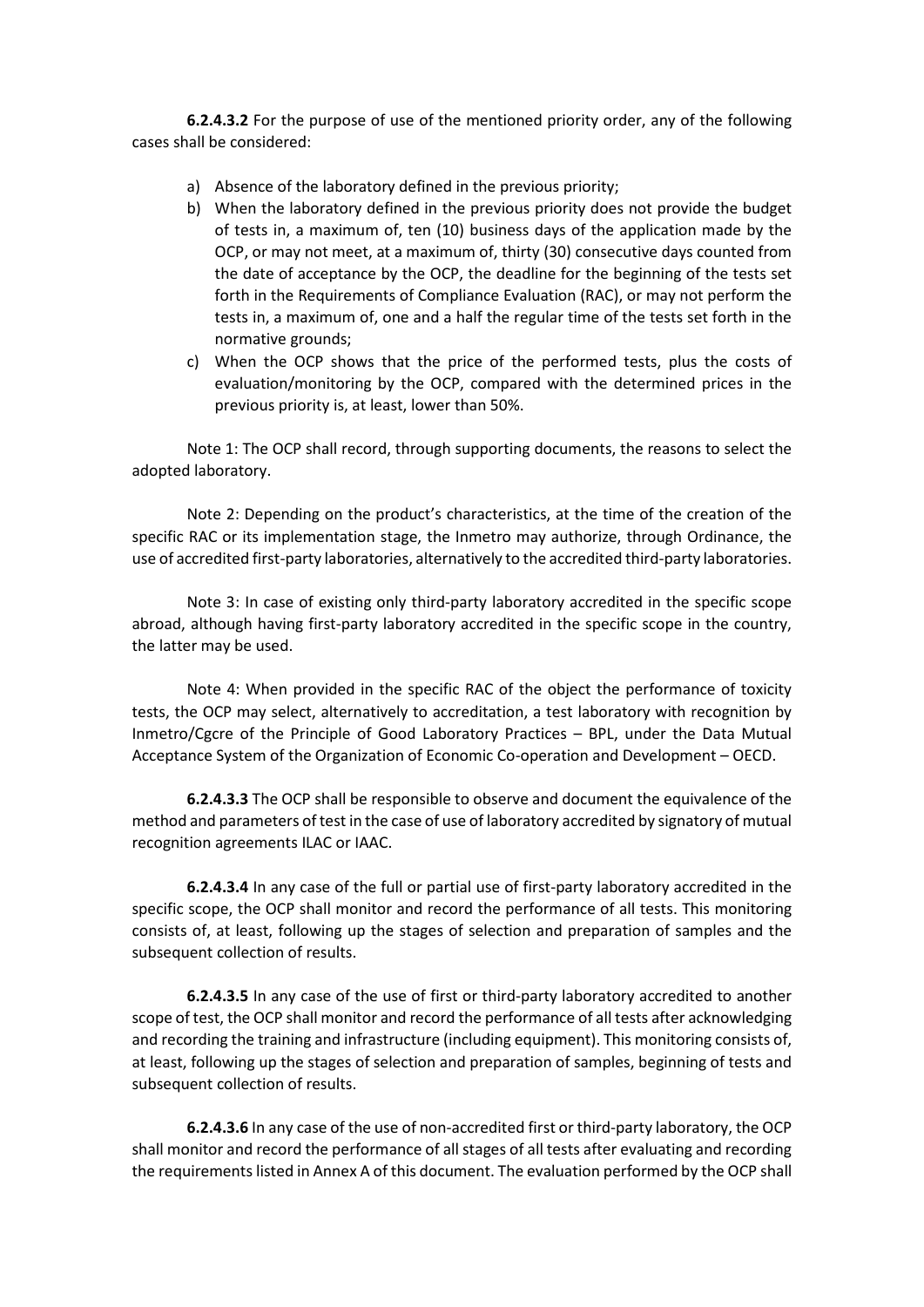be carried out by an OCP's personnel member with a training certificate of at least 16 hours/class and issued according to ABNT NBR ISO IEC 17025 standard in force, besides having formal proof of experience and specific technical knowledge as to the tests to be performed.

**6.2.4.3.7** The definition of laboratory shall be made in agreement between the OCP and the certification applicant in accordance with the item 6.2.4.3.

## **6.2.5 Treatment of non-compliances in the stage of Initial Evaluation**

**6.2.5.1** Should any non-compliance be identified in the stage of Initial Evaluation, the certification applicant shall submit to OCP, within a maximum period of sixty (60) consecutive days, the evidence of the implementation of corrective actions to the non-compliance(s) found.

**6.2.5.2** The certification applicant shall be responsible for the critical analysis of the causes of non-compliances and proposition of corrective actions.

**6.2.5.3** Should the certification applicant fails to meet the deadline, the certification process shall be cancelled or interrupted. The process may be restarted if the OCP and certification applicant have been interested.

**6.2.5.4** New deadlines may be agreed, provided they have been formally requested and justified by the certification applicant, and have had their relevance evaluated by the OCP. These deadlines shall be also applicable to the non-compliances or pending items identified in the analysis of the request.

**6.2.5.5** The OCP shall evaluate the effectiveness of the implemented corrective actions, accepting them or not.

**6.2.5.6** The need of a new audit of QMS and/or performance of new tests to verify the implementation of corrective actions is at the OCP's discretion.

**6.2.5.7** The certification applicant shall identify and segregate the nonconforming product in separate areas, in order not to be possible to mix them with conforming products and ship to the market, and shall keep a record of that action.

**6.2.5.8** The objective evidence of the treatment of non-compliances is required to issue the Certificate of Compliance.

# **6.2.6 Issuance of the Certificate of Compliance**

### **6.2.6.1 Critical Analysis and Decision of Certification**

**6.2.6.1.1** The OCP shall designate at least one person to critically analyze the information and results related to the evaluation. The critical analysis shall be performed by person/people not involved in the evaluation process.

**6.2.6.1.2** The critical analysis shall include all information about the documentation, audits, test results and treatment of non-compliances.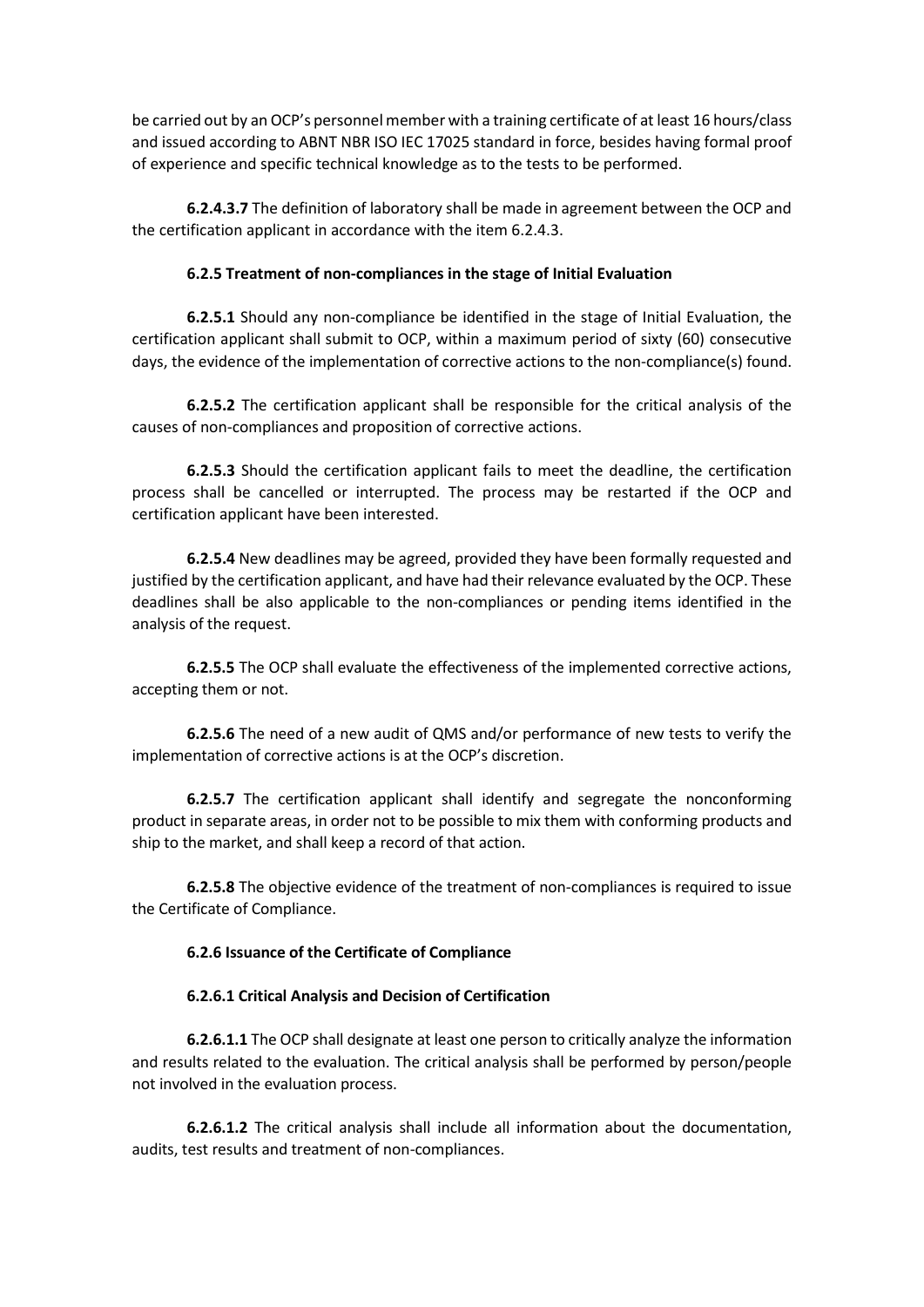**6.2.6.1.3** The recommendations for the Certification based on the critical analysis shall be documented.

**6.2.6.1.4** The OCP shall be responsible for the decisions on Certification.

**6.2.6.1.5** The Decision of Certification shall be performed by a person or a group of people not involved in the evaluation process.

**6.2.6.1.6** The OCP shall notify the certification applicant if decided not to grant the Certification, reporting the reasons for decision.

**6.2.6.1.7** Formal rules for the appointment, terms of reference and operation of the same shall be created in case the OCP chooses to use a Committee for Certification.

**6.2.6.1.7.1** The Committees for the Certification shall be free of any interests, commercial, financial and other pressures that may influence their decisions.

**6.2.6.1.7.2** The OCP shall appoint and exclude members of the Committees for Certification.

#### **6.2.6.2 Issuance of the Certificate**

After the requirements of this RGCP and the specific RAC of the object have been met, the OCP issues an exclusive Certificate of Compliance, with distinct numeration for each model or family, object of the application.

**6.2.6.2.1** Should the certification be by family, the certificate shall list all models covered by the family.

**6.2.6.2.2** Should more than one page be needed to the certificate, all pages shall be numbered with reference to their own number and the total number of pages. Each page shall contain the certificate number and date of issue. The initial page shall inform the quantity of pages of the complete certificate. In this case, the certificate shall contain the words "Certificate of Compliance valid only with the pages 01 to N." (mention the first and last page of the certificate.)

### **6.2.6.3 Certificate of Compliance**

The Certificate of Compliance has its validity laid down in the specific RAC, and shall contain the following wording when the certification has been granted according to the Models 2, 3, 4, 5 and 6: "*A validade deste Certificado de Conformidade está atrelada à realização das avaliações de manutenção e tratamento de possíveis não conformidades de acordo com as orientações do OCP previstas no RAC específico. Para verificação da condição atualizada de regularidade deste Certificado de Conformidade deve ser consultado o banco de dados de produtos e serviços certificados do Inmetro*". ("The validity of this Certificate of Compliance depends on the performance of evaluations of maintenance and on the treatment of possible non-compliances, according to the orientations provided by the OCP covered by the specific RAC. The product database and Inmetro certified services shall be consulted to verify the updated condition of regularity of this Certificate of Compliance".)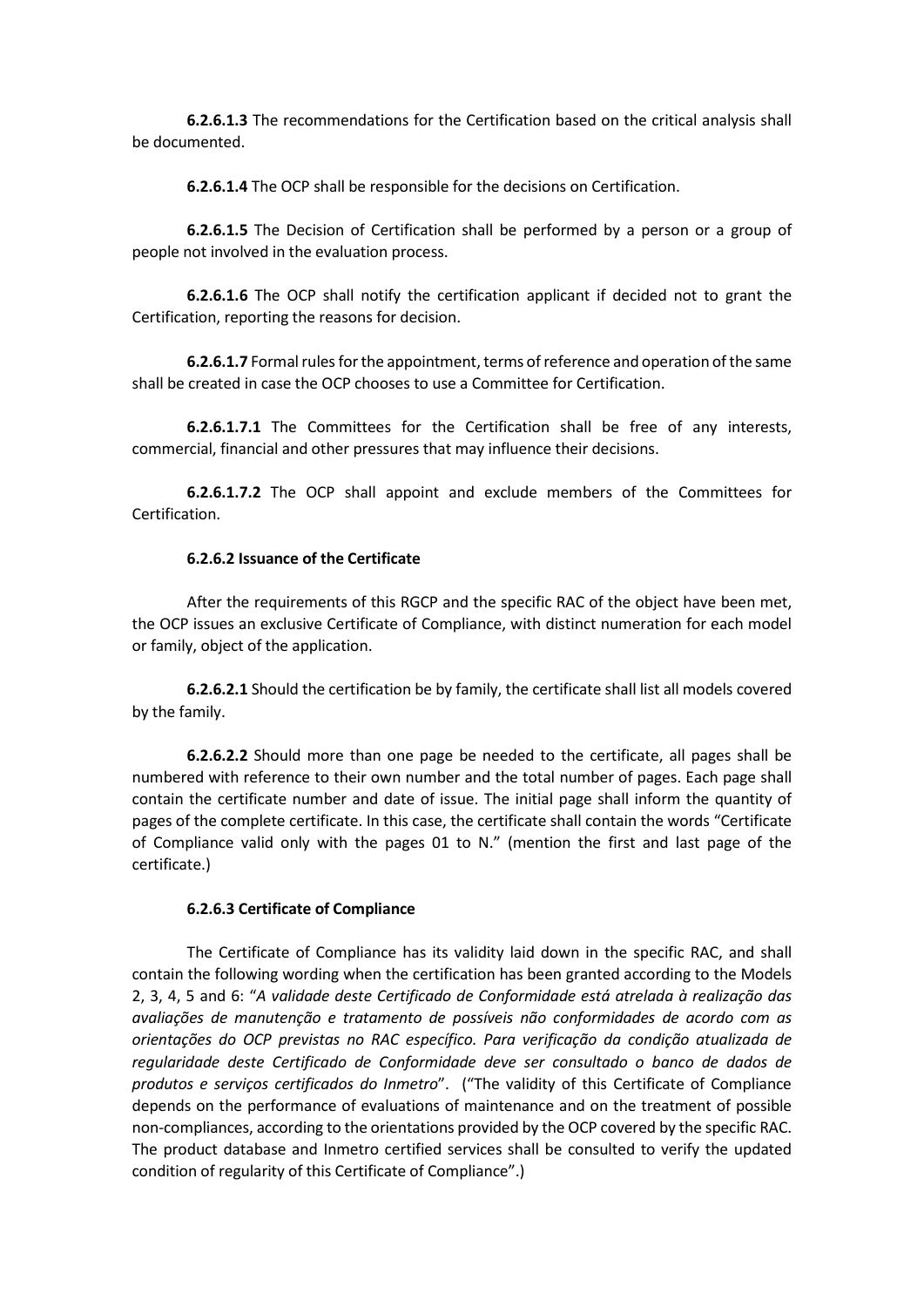**6.2.6.3.1** The Certificate of Compliance, as a formal instrument issued by the OCP, shall contain at least:

- **a)** Numbering of Certificate of Compliance;
- **b)** Company name, Brazilian Registry of Legal Entities (CNPJ), full address and, when applicable, commercial name of the certification applicant (certificate holder);
- **c)** Company name, full address and, when applicable, commercial name of the manufacturer;
- **d)** Name, address, accreditation record number and signature of the responsible for the OCP;
- **e)** Date of issue and expiration date (except Model 1a and 1b) of the Certificate of Compliance;
- **f)** Certification Model adopted;
- **g)** Identification of the certified product model, in case of certification by model, including the list of all commercialized brands;
- **h)** Identification of the certified product family and all covered models, in case of certification by family, including the list of all commercialized brands;
- **i)** Identification of the manufacturing batch(es) (required in case of certification by the Model 1b);
- **j)** Scopes of service, in case of service certification;
- **k)** RAC Ordinance under which the certificate has been issued (certification scope);
- **l)** Bar code of the models covered in g) or h), if any;
- **m)** Number, date and identification of the issuing laboratory of test report(s);
- **n)** Date of the performance of audit, applicable to Models 5 and 6.

Note 1: A certificate shall be issued for each certified family, in case of certification by family, or for each certified model, in case of certification by model.

Note 2: Any additional item required for the issuance of the Certificate of Compliance shall be listed in the specific RAC.

### **6.3 Evaluation of the Maintenance**

After the granting of the Certificate of Compliance, the control of the certification shall be performed by the OCP to verify if the technical and organizational conditions that led to the initial grant of certification are being met.

The Evaluation of the maintenance shall be schedule by the OCP, according to the periodicity and the criteria set forth in the specific RAC of the object in question. The deadlines shall be counted from the date of issue of the certificate. All stages shall be completed by the deadlines established in the specific RAC of the object.

Note 1: The periodicity of the maintenance audit and the maintenance tests may be fixed or variable, as set forth in the RAC.

Note 2: The variable frequency allows the increase in the time interval between the audits and/or the maintenance tests. The increase in the time interval is uniquely related to the non-identification of non-compliances. Should non-compliance be found, the spacing shall be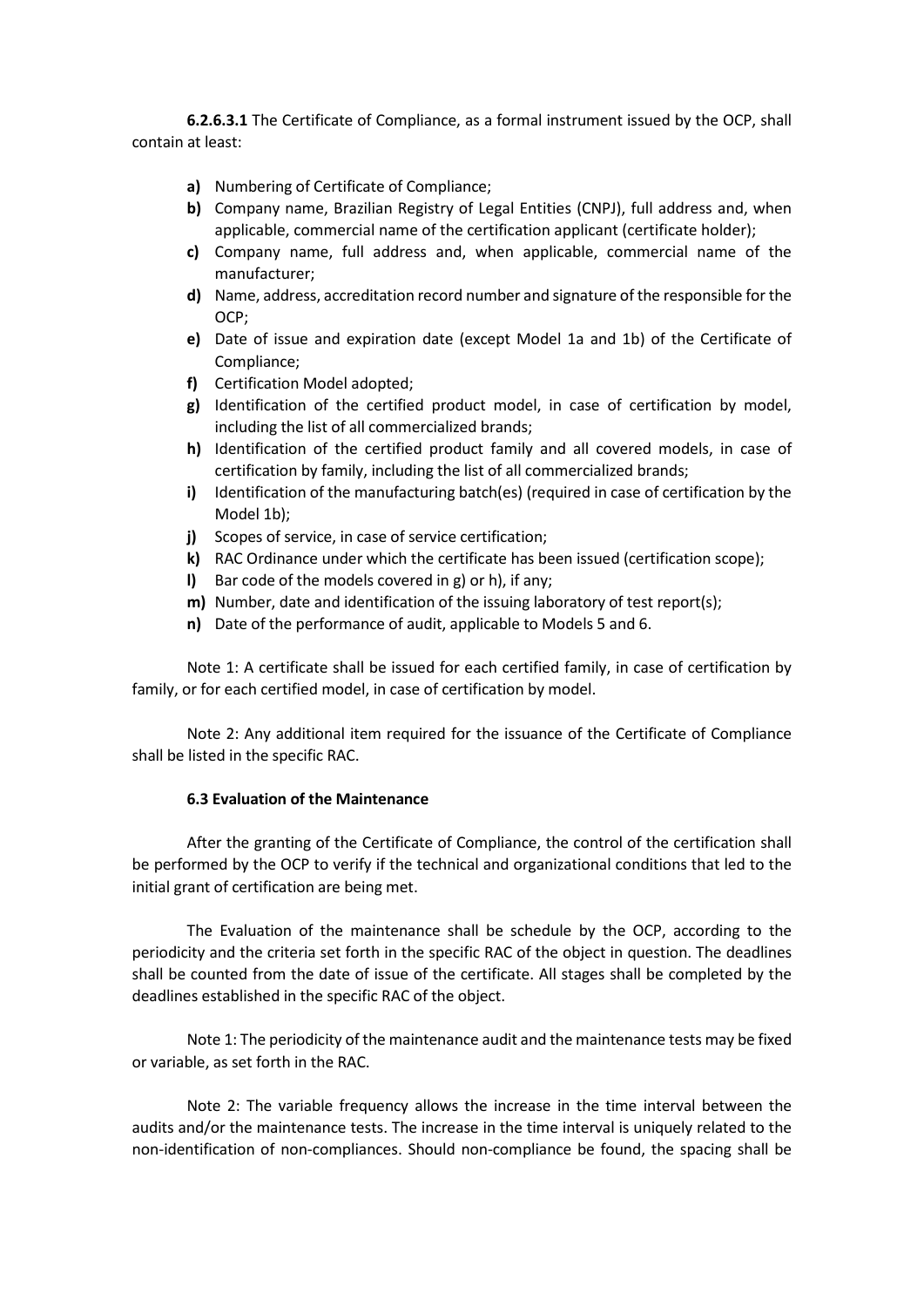reduced, restarting a new cycle. The opposite occurs when non-compliances have not been identified. The RAC defines the application or not of the variable frequency.

Note 3: The presence of non-compliances with subsequent treatment does not lead to the application of increase in time interval between two maintenances, established in the maintenance with variable frequency.

The OCP shall formally request to the certificate holder the information of any change in the design, descriptive memorial or production process.

In case of certification by family, a new model may be included in the certified family, at any time, in the same certificate, keeping the original validity of the issued certificate. The issued certificate shall contain the information of the date of inclusion of the new model(s).

The OCP shall perform a new certification process starting from the item 6.2 in cases in that the same certificate holder wants to certify a new family (in case of certification by family) or a new model (in case of certification by model).

# **6.3.1 Maintenance Audit of Quality Management System and Evaluation of Production Process**

**6.3.1.1** The OCP shall schedule the periodical performance of maintenance audit in the production process of the manufacturer or service provider covering at least the following stages:

- **a)** verification of the original documentation mentioned in item 6.2.1, in particular regarding the availability, organization and retrieval;
- **b)** analysis of records, especially those associated to the compliance with the fulfillment of the requirements in the Tables 2 and 3.

**6.3.1.2** The visit date for the audit shall be scheduled in agreement with the certification applicant. However, the OCP shall perform the maintenance audit or special audits without notice if explicitly determined by Inmetro/Dconf.

### **6.3.2 Maintenance Test Planning**

The maintenance tests shall prove the maintenance of compliance, after the initial evaluation, with the requirements laid down in the specific RAC of the object.

Similarly to the Initial Evaluation, the OCP shall be the responsible to prepare the Test Planning, which shall contain, at least, the maintenance tests, test method, sampling, acceptance/rejection criteria and periodicity, in accordance with the specific RAC of the object.

The OCP shall require that laboratory test reports inform the performed measurement uncertainties.

The Test Planning shall be planned in a way that there has rotation of the models of family throughout the maintenances, in case of certification by family.

### **6.3.2.1 Definition of Tests to be performed**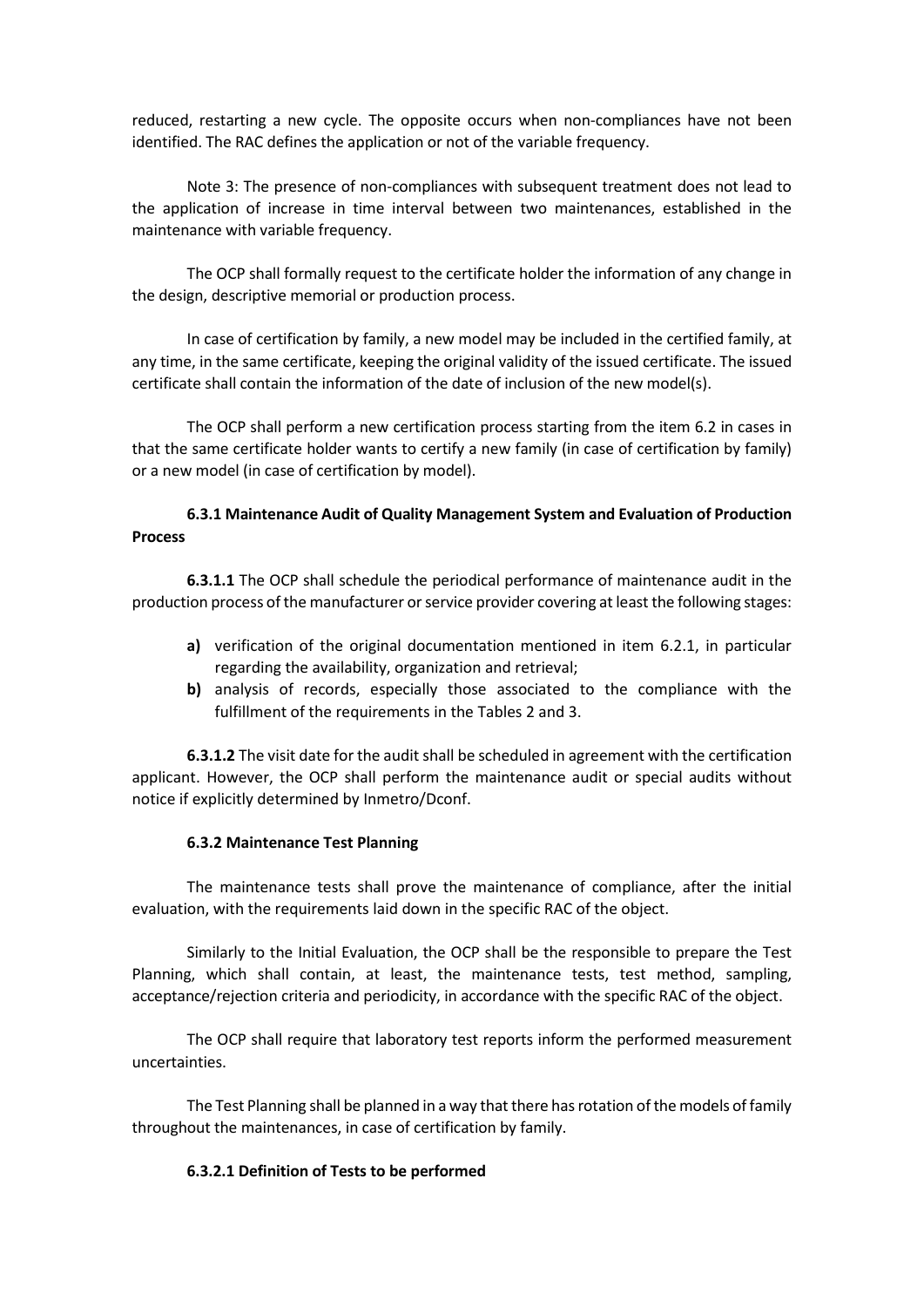The tests shall be in accordance with the criteria set forth in subitem 6.2.4.1 of this document.

#### **6.3.2.2 Definition of sampling of maintenance**

The criteria set forth in subitem 6.2.4.2 of this document shall be observed.

**6.3.2.2.1** The OCP shall collect/buy the samples in the market for the certification models 2, 4 and 5 at the stage of collection/purchase of samples of both national and imported products for the performance of maintenance tests. In each new round of tests, the samples shall be collected/purchased in different points of sale. Should the certification holder proves, through invoice, that the product, national or foreign-made, not an off-the-shelf product, the shipment of the production process or distribution centers may be considered as collection points by the OCP.

Note 1: For off-the-shelf products, the lack of these products in the consumer point of sale shall result in the cancellation of the Certificate of Compliance of the model or family.

Note 2: For off-the-shelf products, the shipping area of the manufacturing site may not be considered as trade, despite the product invoice has been already issued.

**6.3.2.2.2** The collection for performance of maintenance tests shall be carried out by the OCP in samples which have been manufactured between the date of issue of the certificate and the first evaluation of the maintenance. Then, the collection shall be carried out in samples of the product manufactured in the interval between two sequential maintenances or between the last maintenance and the recertification.

### **6.3.2.3 Definition of Laboratory**

The criteria set forth in subitem 6.2.4.3 of this document shall be observed.

#### **6.3.3 Treatment of non-compliances in the stage of Evaluation of the Maintenance**

**6.3.3.1** Should any non-compliance be identified in the evaluation of the maintenance, the certificate holder shall perform for the critical analysis of the causes of non-compliances and proposition of corrective actions.

**6.3.3.2** The certificate holder shall submit to OCP, within a maximum period of fifteen (15) consecutive days, the plan of corrective actions, which shall have a maximum period of sixty (60) consecutive days, to evidence of the implementation of corrective actions.

**6.3.3.3** The certificate holder shall take immediate control actions, in the factory, to prevent the model/family which failed the maintenance test from entering the market.

**6.3.3.4** The OCP shall evaluate the effectiveness of the corrective actions proposed in the planning and whether the same have been implemented.

**6.3.3.5** The need of a new audit to verify the implementation of corrective actions and/or performance of new tests is at the OCP's discretion.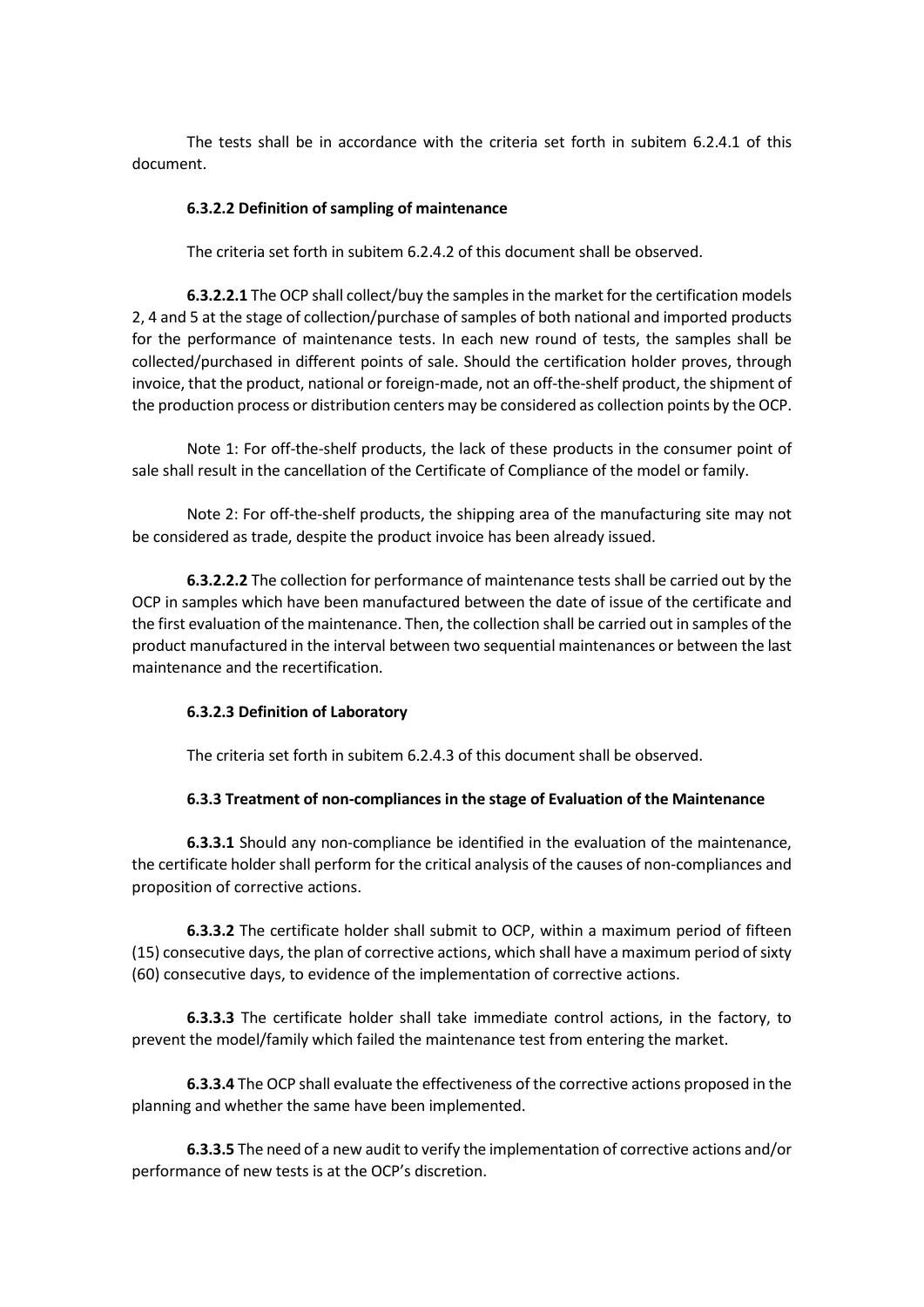**6.3.3.6** The failure to submit the corrective action plan within the deadline specified in 6.3.3.2 or the identification of any non-compliance, with no evidence of treatment, shall result in the immediate suspension of the Certificate of Compliance for the nonconforming model/family. The OCP shall notify the certificate holder in writing, stating that the certification process shall only resume if the non-compliances identified have been solved.

**6.3.3.6.1** In case of certification by model, should the evidenced non-compliance be threatening other models already certified, the suspension of the certification may cover these models, at the OCP's discretion.

**6.3.3.6.2** In case of certification by family, should any non-compliance be evidenced in one of the family models, the suspension of the certification shall be applied to all models of this family and may cover other families, at the OCP's discretion.

**6.3.3.7** The certificate holder shall submit the corrective action plan within up to fifteen (15) consecutive days counted from the date of the suspension of its certification. The certification comes back into force when the corrective actions are deemed effective by the OCP by the performance of tests, audit and/or document analysis, at the OCP's discretion.

**6.3.3.8** New deadlines may be agreed, provided they have been formally requested and justified by the certificate holder, and have had their relevance evaluated by the OCP.

**6.3.3.9** Should the certificate holder fails to meet the deadline, provided that a new deadline has not been set, the certification shall be cancelled.

**6.3.3.10** Should the certificate holder refuses to implement the corrective actions, the OCP shall cancel its Certificate of Compliance for the model(s)/family(ies) of the certified product(s) and shall formally communicate it to Inmetro.

**6.3.3.11** Should the product may not be collected as set forth in the specific RAC of the object, its certificate shall be cancelled.

**6.3.3.12** Should nonconforming products be found in the market and considering the risk their use may pose, the OCP shall formally communicate to Inmetro and shall recommend to the certificate holder the need to withdraw the product from the market, being the certificate holder responsible for this action.

### **6.3.4 Confirmation of Maintenance**

The OCP shall issue the confirmation of maintenance after the performance of critical analysis, including information on the documentation, audits, tests, treatment of noncompliances, market surveillance and treatment of complaints, observing the relevant requirements of subitem 6.2.6, that the maintenance of compliance with the requirements has been evidenced.

After the requirements of this RGCP and the specific RAC of the product have been met, the OCP shall issue the document entitled "Confirmation of Maintenance", formalizing the certification is maintained.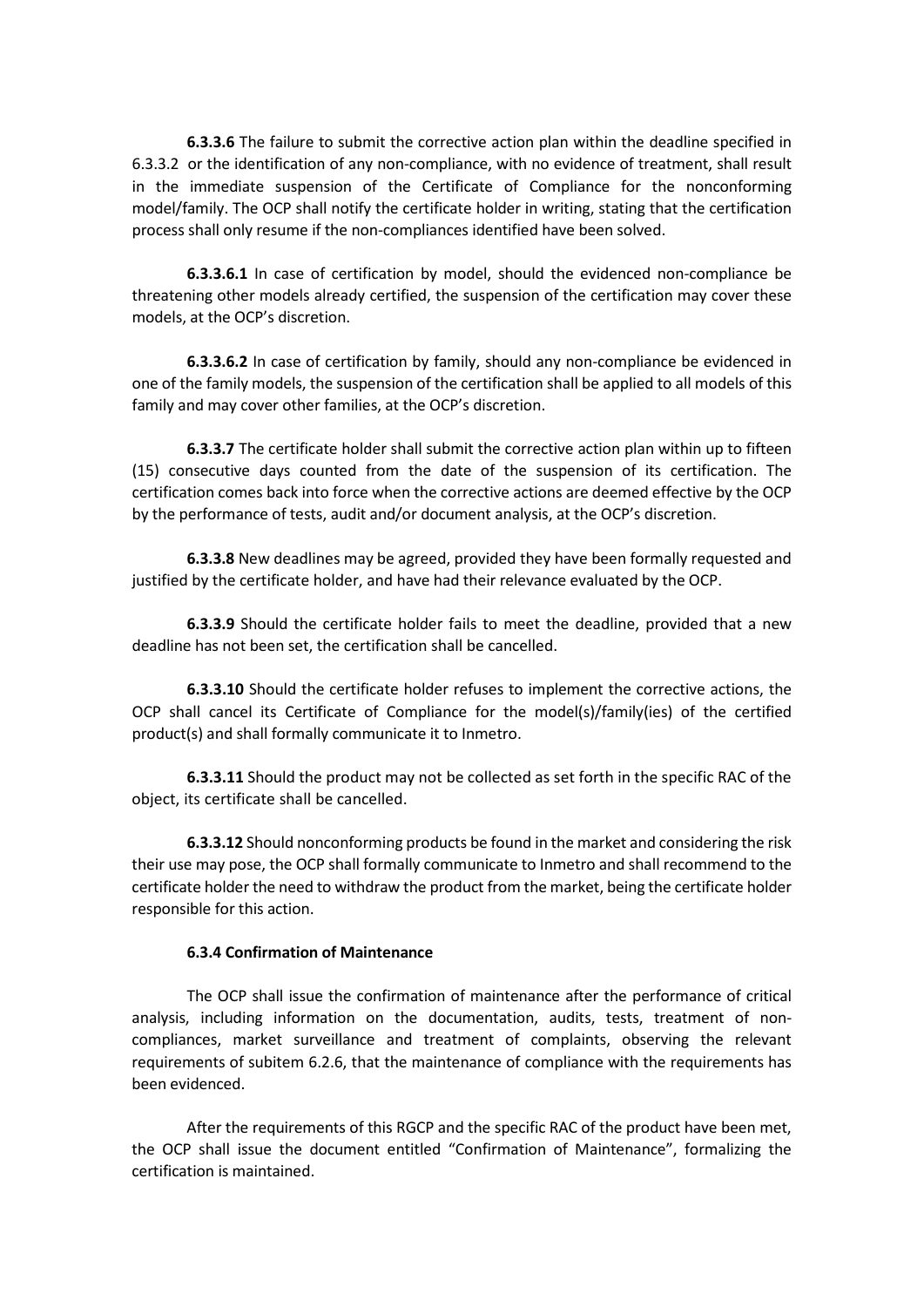**6.3.4.1** The Confirmation of Maintenance, as a formal instrument issued by the OCP, shall contain at least:

**a)** Reference to the certificate of compliance that has been maintained;

**b)** Company name, Brazilian Registry of Legal Entities (CNPJ), full address and, when applicable, commercial name of the certificate holder;

**c)** Name, address, accreditation record number and signature of the responsible for the OCP;

**d)** Date of issue of the Confirmation of Maintenance;

**e)** Certification model adopted;

**f)** Identification of the certified model, in case of certification by model, including the list of all commercialized brands;

**g)** Identification of the certified family and all covered models, in case of certification by family, including the list of all commercialized brands;

**h)** Scopes of service, in case of service certification;

**i)** RAC Ordinance under which the certificate has been issued (certification scope);

**j)** Bar code of the models covered in f) or g), if any;

**k)** Number, date of the maintenance test report(s) issued by the laboratory;

**l)** Date of the performance of audit, applicable to Models 5 and 6;

**m)** Date of the next evaluation of the maintenance, in case of evaluation of the maintenance with variable periodicity, depending whether or not non-compliances have been detected in the audit and in tests performed in accordance with the specific RAC of the object.

### **6.4 Evaluation of the Recertification**

The evaluation of the recertification shall be scheduled by the OCP, in accordance with the criteria established in item 6.2 of this document and the specific RAC of the object.

In case of the specific RAC includes the evaluation of the maintenance with variable frequency, the OCP shall continue the time interval used from the last evaluation performed, depending or not of the existence of non-compliances, in the recertification.

The collection for the performance of the tests shall be carried out by the OCP in samples that have been manufactured between the date of the last maintenance and the date of the recertification.

The OCP shall decide to grant the recertification after the critical analysis that includes the information about the documentation, audits, tests, treatment of non-compliances, market surveillance and treatment of complaints.

After the requirements of this RGCP and the specific RAC of the product have been met, the OCP shall issue the new Certificate of Compliance.

The OCP shall issue a certificate with distinct numeration for each model or family in each recertification.

Note: Any additional item required for the issuance of the new Certificate of Compliance shall be described in the specific RAC of the object.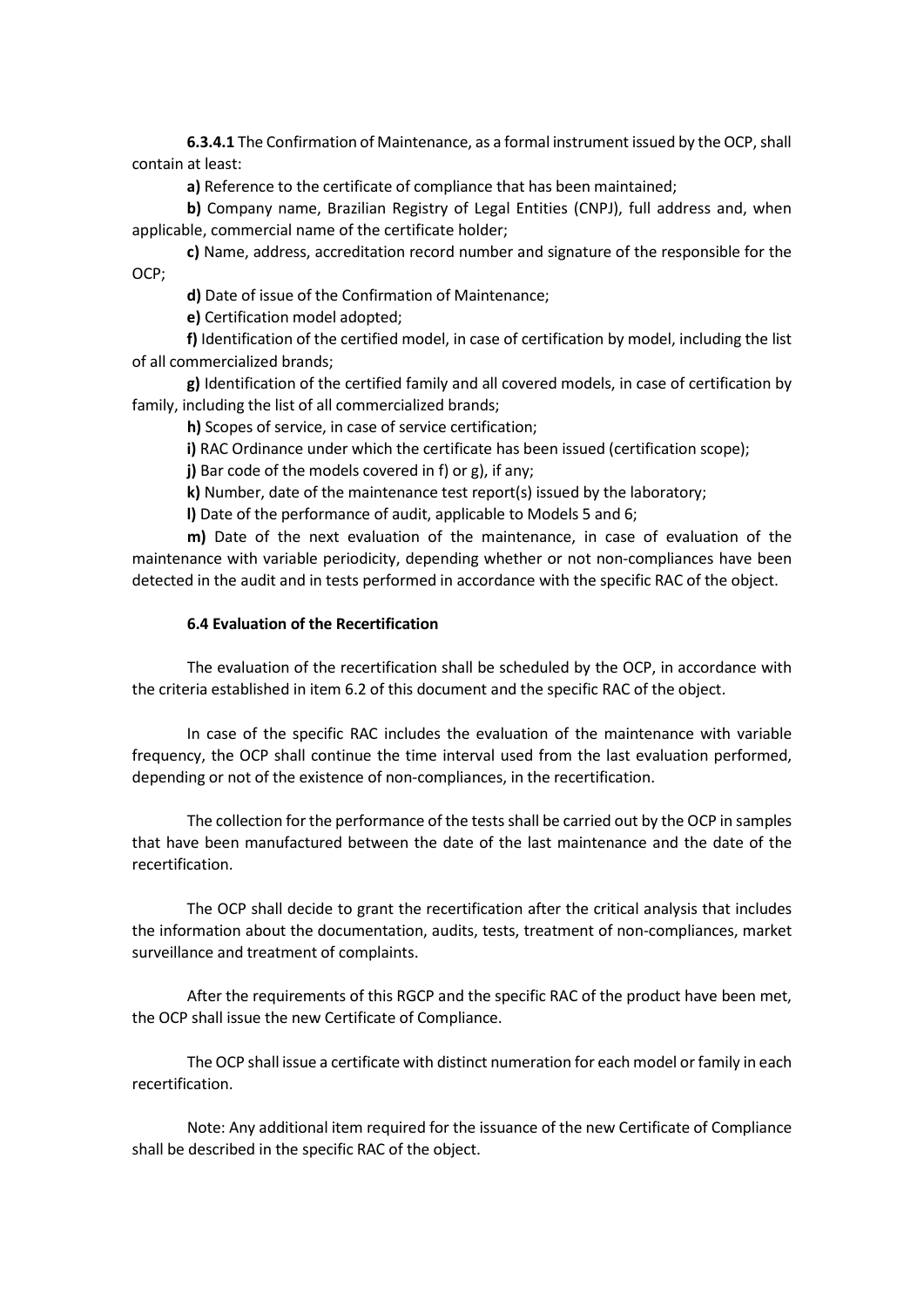### **6.5 Special Cases**

**6.5.1** The product certification subject to multiple certification (hybrid product) shall consider all functions of use subject to compulsory certification, i.e. all functions subject to certification shall be concurrently certificated (initial evaluation, maintenance and recertification), even if different certification processes have been performed. Should the certification process be performed by a single OCP, the same shall be accredited for both scopes subject to certification.

The hybrid product shall have only one Compliance Identification Mark.

Note: For the purpose of this RGCP, product hybrid shall be characterized as a single product, not unattachable, designed to perform the function of two or more product subject to compulsory certification.

**6.5.2** Should an Ordinance of improvement of the Requirements of Compliance Evaluation be published after the granting of the certificate, with the possibility of revocation of the RAC in force, the OCP shall perform a new certification process.

**6.5.2.1** The new certification process, based on the new requirements published, shall be initiated from the item 6.2 and completed until the period of adjustment intended for manufacturing and import, determined in the new Ordinance.

**6.5.2.2** The OCP shall issue a new certificate with new numeration after the conclusion of a new certification process.

### **7 TREATMENT OF COMPLAINTS**

The treatment of complaints described in this document shall be applied to the Certification applicant and the OCP.

**7.1** The process of treatment of complaints shall address:

- **a)** A system for the treatment of complaints, signed by the responsible formally assigned to do so, which evidences that the Certification applicant and the OCP:
	- Appraise and effectively treat the complaints submitted;
	- Acknowledge and make the commitment to obey and to be subject to penalties provided in laws, specifically Law no. 8,078/1990;
	- Critically analyzes the results and take proper actions according to the complaints received;
	- Define the responsibilities as to the treatment of complaints;
	- Make the commitment to respond to Inmetro any complaint within fifteen (15) consecutive days;
	- Make the commitment to respond to the complainer as to the receipt of the complaint, its treatment and conclusion, according to internally established deadlines.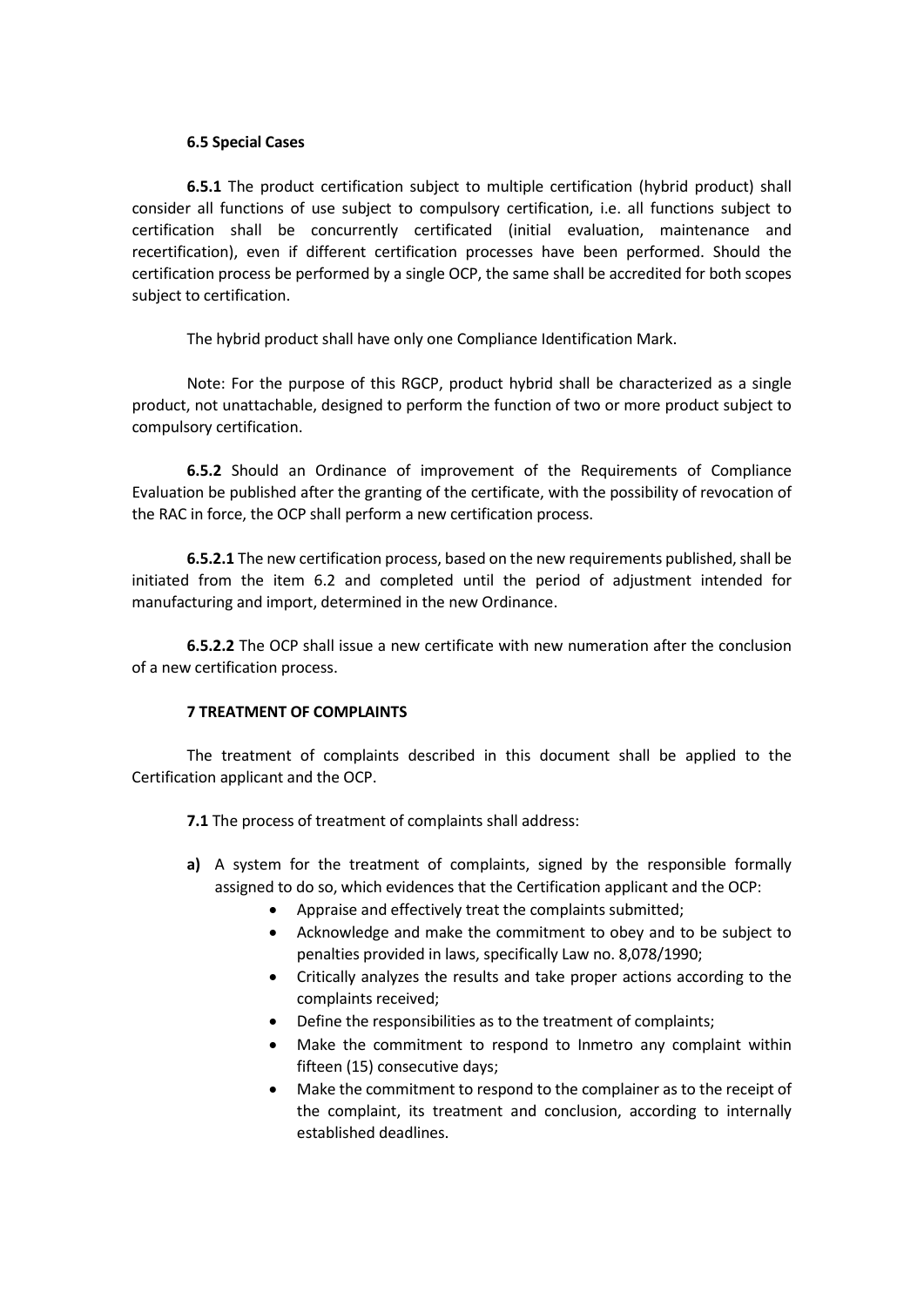- **b)** A system to treat complaints containing the record of each complaint, its treatment, and current stage;
- **c)** A person or team formally assigned, duly and freely capable of treating complaints; and;
- **d)** A complaint record form and telephone number or other ways to receive complaints, including code or protocol number provided for the consumer to follow up.

**7.2** The Certification applicant and the OCP shall still perform a yearly critical analysis of the complaints received and of the evidence of the implementation of their respective corrective actions, as well as their opportunities of improvement.

**7.3** The OCP shall audit all sites where the activity of Treatment of Complaints has been carried out, to verify the compliance with the previously established requirements, regardless of the certification model adopted in the initial evaluations of maintenance and recertification, if any;

## **8 ACTIVITIES PERFORMED BY THE OCP ACCREDITED BY A MLA MEMBER OF IAF**

**8.1** Compliance evaluation activities, performed by a body accredited by a MLA member of IAF, may be accepted, if all the following conditions are observed:

- **a)** The body shall have a MoU with a Brazilian OCP accredited by Inmetro/Cgcre;
- **b)** The body shall be accredited according to the same international rules adopted by Inmetro, i.e., accredited by a MLA signatory member of IAF, for the same or equivalent scope;
- **c)** The activities performed by the OCP shall be equivalent to those regulated by Inmetro;
- **d)** There is no restriction from the Regulatory Authority of the object subject to certification.

**8.2** The MoU shall be verified by Cgcre/Inmetro during periodic accreditation assessments and shall meet the following minimal requirements:

- **a)** The parties shall agree to keep the undersigned informed about any modification in their accreditation status in their country of origin;
- **b)** The parties shall agree which documents of the certification process, issued in a language other than English or Spanish, shall be enclosed with its sworn translation into Portuguese;
- **c)** The parties shall define the activities within the scope of the MoU, such as audit, test planning, test and audit report evaluation.

**8.3** The body legally established in the country and accredited by Inmetro/Cgcre shall be responsible for the judgment and issuance of the certificate in compliance with the Brazilian regulations, assuming all responsibilities for the activities carried out abroad and resulting from this issue, as if the body had carried out them.

**8.4** Foreign bodies accredited by Inmetro/Cgcre in the specific scope may perform certification processes in the scope of the specific RAC of the object, provided that they are legally established in Brazil. In this case, the entire documentation of the certification process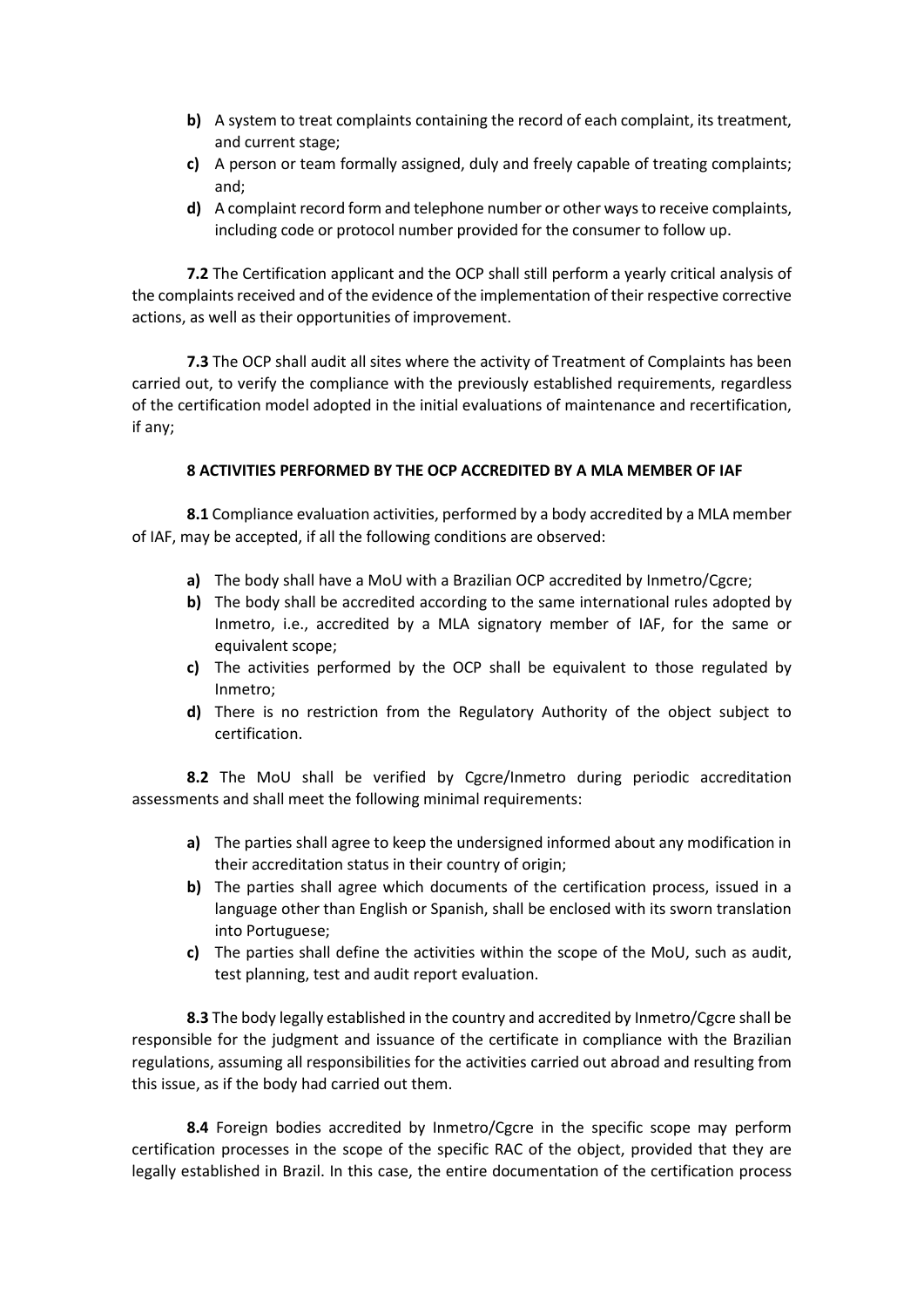shall be available in Brazil and written in Portuguese, observing the exceptions laid down in the subitem 6.2.1.2 'e' and the note of subitem 6.2.3.2.

## **9 TRANSFER OF CERTIFICATION**

**9.1** The transfer of valid certificates, issued in accordance with the specific RAC, from an issuer OCP to a receiver OCP, shall be admitted and may be motivated by the issuer OCP or by the certificate holder.

**9.2.** The receiver OCP shall be legally established in the country and accredited by Inmetro/Cgrcre.

**9.3** Each OCP shall include in the contracts with their customers the availability to provide the necessary information to another OCP, upon the transfer of a valid certificate issued by them, and considering the provisions of item 9.1 of this RGCP.

**9.4** A qualified person of the receiver OCP shall perform a critical analysis of the certification process of the new customer. This critical analysis shall be performed through the examination of documentation/records and/or visit the manufacturer or service provider, and be duly recorded. The critical analysis shall cover, at least, the following aspects:

- **a)** The stages of process performed to date and the situation on the stage of the current certification process;
- **b)** Test reports;
- **c)** Test planning performed, correlating with family or model;
- **d)** Reasons for the transfer request;
- **e)** Validity of the certificate regarding the authenticity and the duration, covering the scope object of the transfer;
- **f)** Validity of the certification and situation of non-compliance(s) pending correction(s). This verification shall preferably be performed along with the issuer OCP, unless the OCP has terminated its activities;
- **g)** Report(s) of the last audit (certification, maintenance and recertification) and special audit(s), and any non-compliance still not solved;
- **h)** Received complaint(s)/appeal(s) and action(s) taken;
- **i)** Current stage of certification.

**9.5** The certificates suspended, canceled or with expired date of validity shall not be accepted for transfer purposes.

**9.6** Should pending non-conformities or potential risks be identified in the previous critical analysis, or when there are doubts on adjustment of the existing certification, the receiver OCP shall, depending on the extent of the doubt:

- **a)** Not accept the transfer process and start a new certification process; or,
- **b)** Accept the transfer process after evidencing, through audit or test, that the original certification may be maintained.

**9.7** Should pending non-conformities or potential risks be not identified in the previous critical analysis, the receiver OCP shall accept the transfer of certification.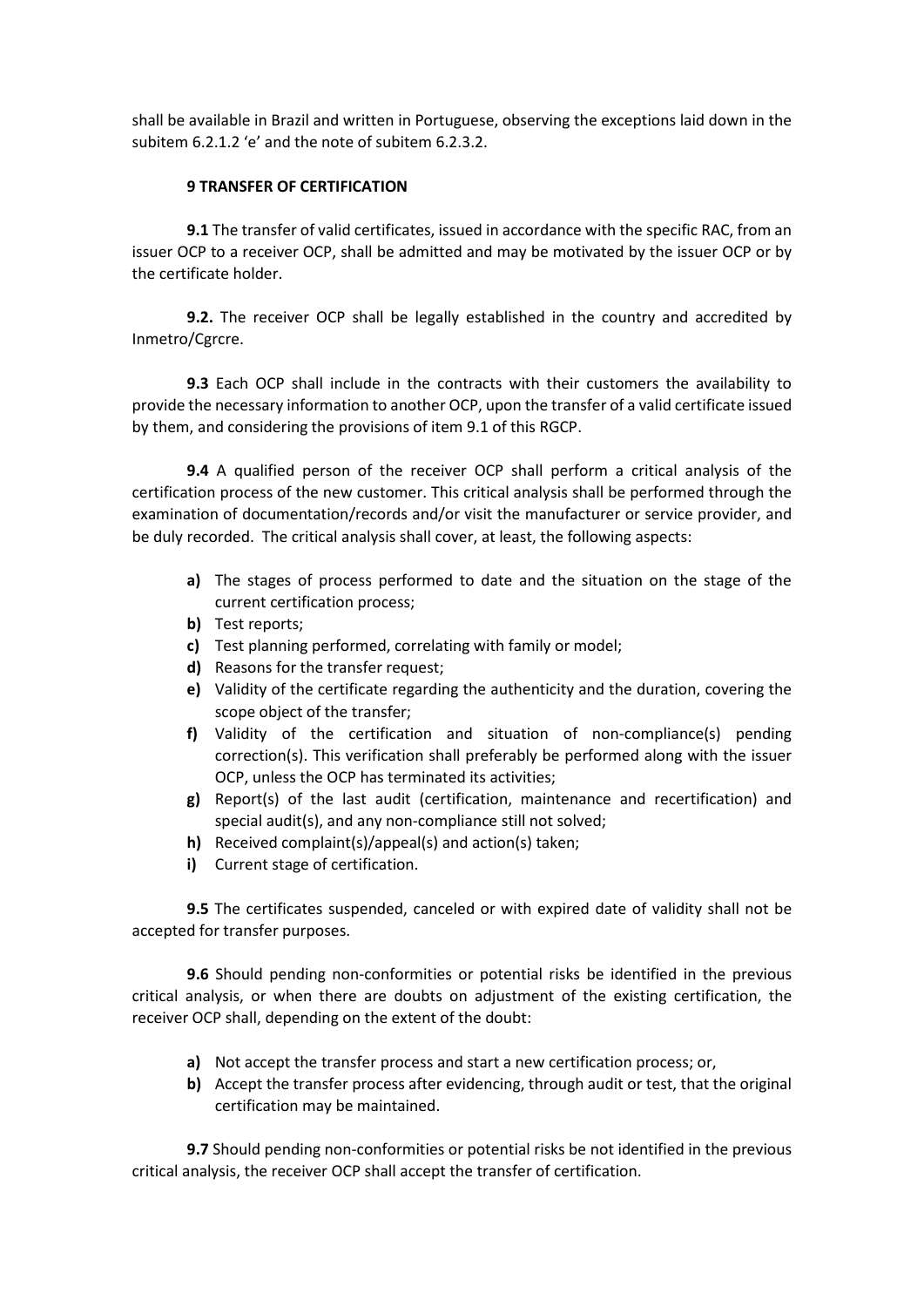**9.8** After the transfer has been accepted, the receiver OCP shall issue a new certificate, dated from the completion of the critical analysis and with the remaining expiration date compared to the original certificate, and considering all items set forth in 6.2.6 of this RGCP.

**9.9** The next evaluation of the maintenance or the recertification shall be performed in accordance with the criteria established in the specific RAC of the object, and shall be carried out within the deadline specified in the original certification process performed by the issuer OCP.

**9.10** The receiver OCP shall maintain all documentation and all records related to the transfer of certification, during the period determined in its quality management system.

### **10 TERMINATION OF THE CERTIFICATION**

The certification shall be terminated when the manufacture/import of products or service provision activities, compulsory certificated, be canceled or the certificate holder's choice in case of voluntary certifications.

The OCP shall ensure that the objects certified before this decision shall be in compliance with the specific RAC of the object.

**10.1** The OCP shall schedule a special audit to verify and record the following requirements:

- **a)** Date of manufacture and size of the last batches of the certified object;
- **b)** Material available in stock;
- **c)** Amount of stocked finished products and the estimated time for the distribution of this batch;
- **d)** Compliance with the requirements provided in the specific RAC of the object since the previous maintenance audit;
- **e)** Routine tests performed in the last produced batches;
- **f)** Stock of purchased marks.

**10.2** When applicable, the OCP may also schedule a sample collection and the performance of tests to evaluate the conformity of the products in stock.

**10.3** Should the result of these tests identify any non-compliance, the OCP shall require the certificate holder to treat it, establishing the requirements and their implementation deadlines before considering the process terminated.

**10.4** Should non-conforming products be found in the market, before considering the process terminated and depending on the risk their use may pose, the need to withdraw such product from the market shall be considered by the OCP, being the certificate holderresponsible for this action.

**10.5** After the termination of the compulsory certification, the product may no longer be produced or imported, being strictly permitted the distribution and commercialization of the stock produced within the validity of the certification. Similarly, the termination of the compulsory certification of service leads to the hindrance of service provision.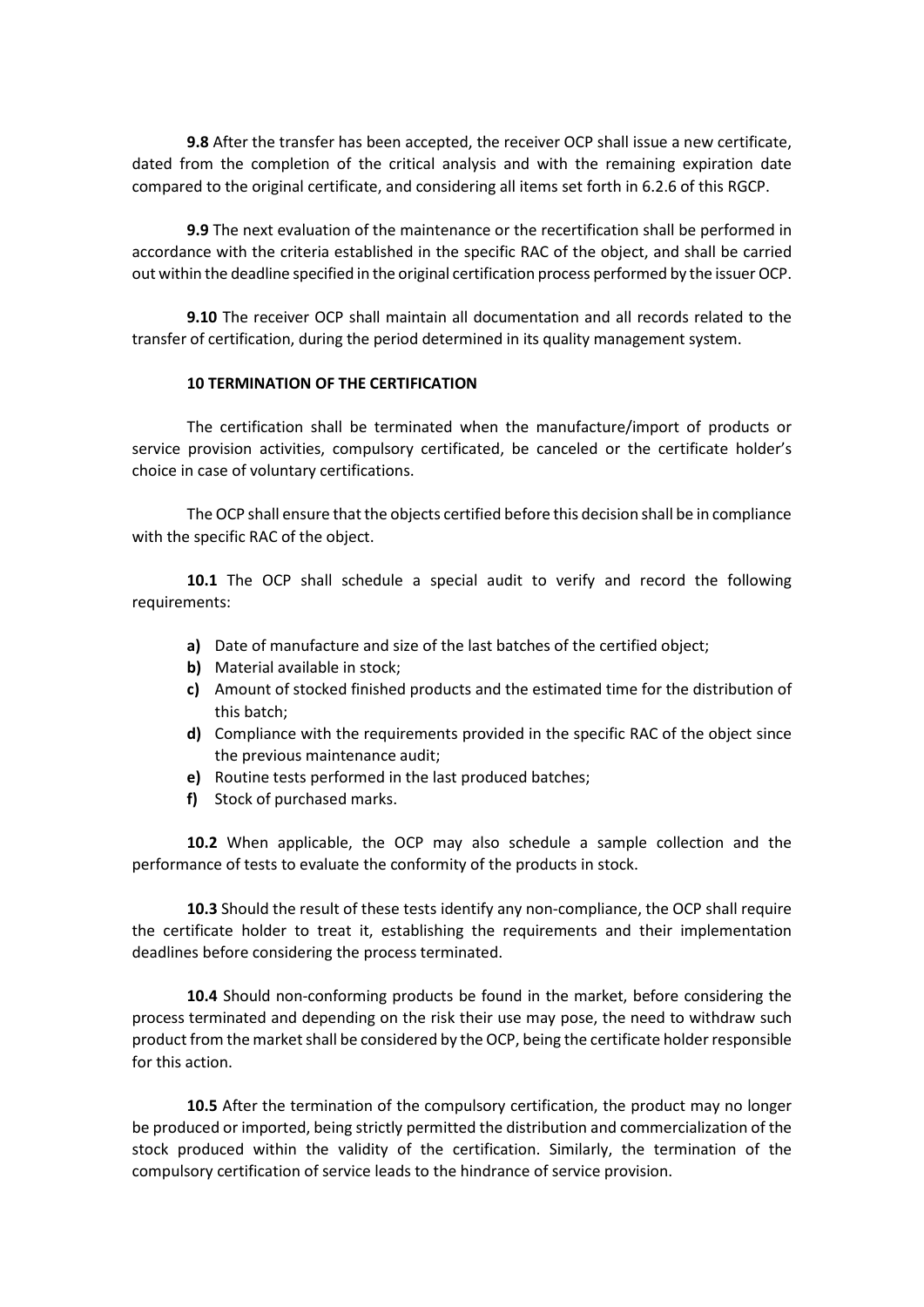**10.6** After the stages above have been completed, the OCP shall cancel the certificate, update the database of the certified products and services made available by Inmetro, and notify the termination to Inmetro/Dconf, through the issuance of a document addressing the information set forth in subitem 10.1.

**10.7** Should the certificate holder does not allow the OCP to meet the requirements 10.1 to 10.5 above, the OCP shall cancel the certificate, update the data database of the certified products and services made available by Inmetro, and notify the termination to Inmetro/Dconf, justifying the hindrance mentioned above.

## **11 COMPLIANCE IDENTIFICATION MARK**

The Compliance Identification Mark aims to identify that the object of the certification has been subject to the process of compliance evaluation and meet the requirements set forth in this document and in its RAC.

**11.1** The model, the characteristics, the traceability and the ways to affix the Compliance Identification Mark shall be determined in the specific RAC of the object, complying to the provisions of Ordinance Inmetro no. 274/2014.

**11.2** The Compliance Identification Mark may be printed on the Certificate of Compliance, marked or affixed to the product and/or printed or affixed to the packaging, in accordance with the specific RAC of the object.

**11.3** In case of imported products, except those certified by Model 1b, the Compliance Identification Mark shall be marked or affixed to the product and/or printed or affixed to the packaging, in accordance with the specific RAC of the object, before entering the country.

# **12 AUTHORIZATION TO USE THE COMPLIANCE IDENTIFICATION MARK**

The authorization to use the Compliance Identification Mark shall be granted upon the completion of all requirements in this document and in the specific RAC of the object.

**12.1** For certified product eligible of Object Registration, the authorization to use the Compliance Identification Mark and the commercialization of the product or service provision shall be subject to obtain the Object Registration.

**12.2** In other cases, the authorization shall be granted when the product complies with the criteria set forth in this document and in the specific RAC of the object, dismissing the Registration by Inmetro.

**12.3** The authorization, for product eligible or not for registration, will have its validity connected to the validity of the certification and condition of non-suspended or canceled.

**12.4** The references about the characteristics not included in the mentioned normative grounds, contained in the instructions for use or information to the user, may not be associated to the Authorization to Use the Compliance Identification Mark or induce the user to believe that such characteristics are covered by the certification process.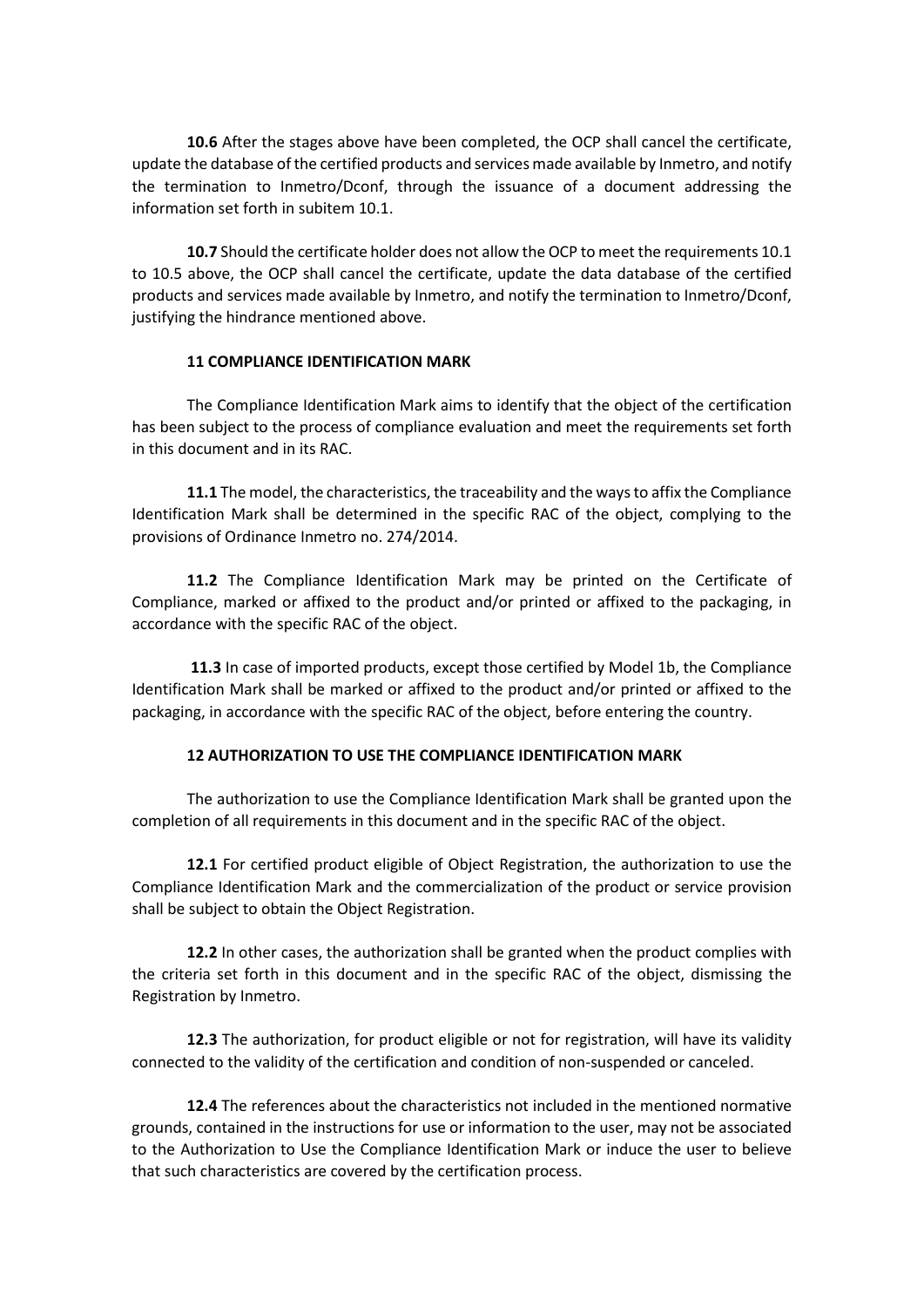#### **13 RESPONSIBILITIES AND DUTIES**

#### **13.1 Duties of the Certificate Holder**

**13.1.1** To only provide the services or to produce, import and commercialize the products object of certification, in compliance with the specific RAC of the object, that is evidenced by the Certificate of Compliance.

**13.1.2** To accept all conditions established in this document, in the specific RAC of the object in question, in legal provisions, and in contracts, regarding the authorization, regardless of their transcription.

**13.1.3** To apply the Compliance Identification Mark to all certified products, according to the criteria established in this document and in the specific RAC of the object.

**13.1.4** To accept the decisions made by the OCP with regard to the certification, appealing to Inmetro, in cases of complaints or appeals, via Inmetro Ombudsman agency.

**13.1.5** To facilitate to the OCP or to the hired party, with proof of this condition, the activities of inspection and follow up, as well as the performance of tests and other certification activities defined in this document and in the specific RAC of the object.

**13.1.6** To maintain the technical-organizational conditions that resulted in obtaining the Certificate of Compliance, reporting, previously to OCP, any changes that it is intending to make in the product for which the certification has been granted.

**13.1.7** To immediately communicate to the OCP the definite interruption of the service provision or the manufacture or importation of the certified product.

**13.1.8** To use different codes (brand name) for a certified and a non-certified product.

**13.1.9** To submit to Inmetro any publishing material that displays the Compliance Identification Mark in order to be authorized.

**13.1.10** Certificate holders have technical, civil, and criminal liabilities for the certified products, as well as for all documents referring to the certification, not being possible to transfer such liabilities.

**13.1.11** The certificate holder shall compensate to OCP the costs of the actions of market surveillance determined by Inmetro, as set forth in item 14 of this RGCP.

**13.1.12** When announcing the recall of certified products with non-compliances, this shall be in accordance with the rules of the Ordinance MJ487/2012.

**13.1.13** To report to Anvisa, within 48 hours, when identifying the certificated object distributed on the market has non-compliances, which put the health or the safety of the consumer at risk, in order that Inmetro shall request to Senacon/DPDC of the Ministry of Justice the withdrawal of the product from the market and the recall, and shall arrange the removal of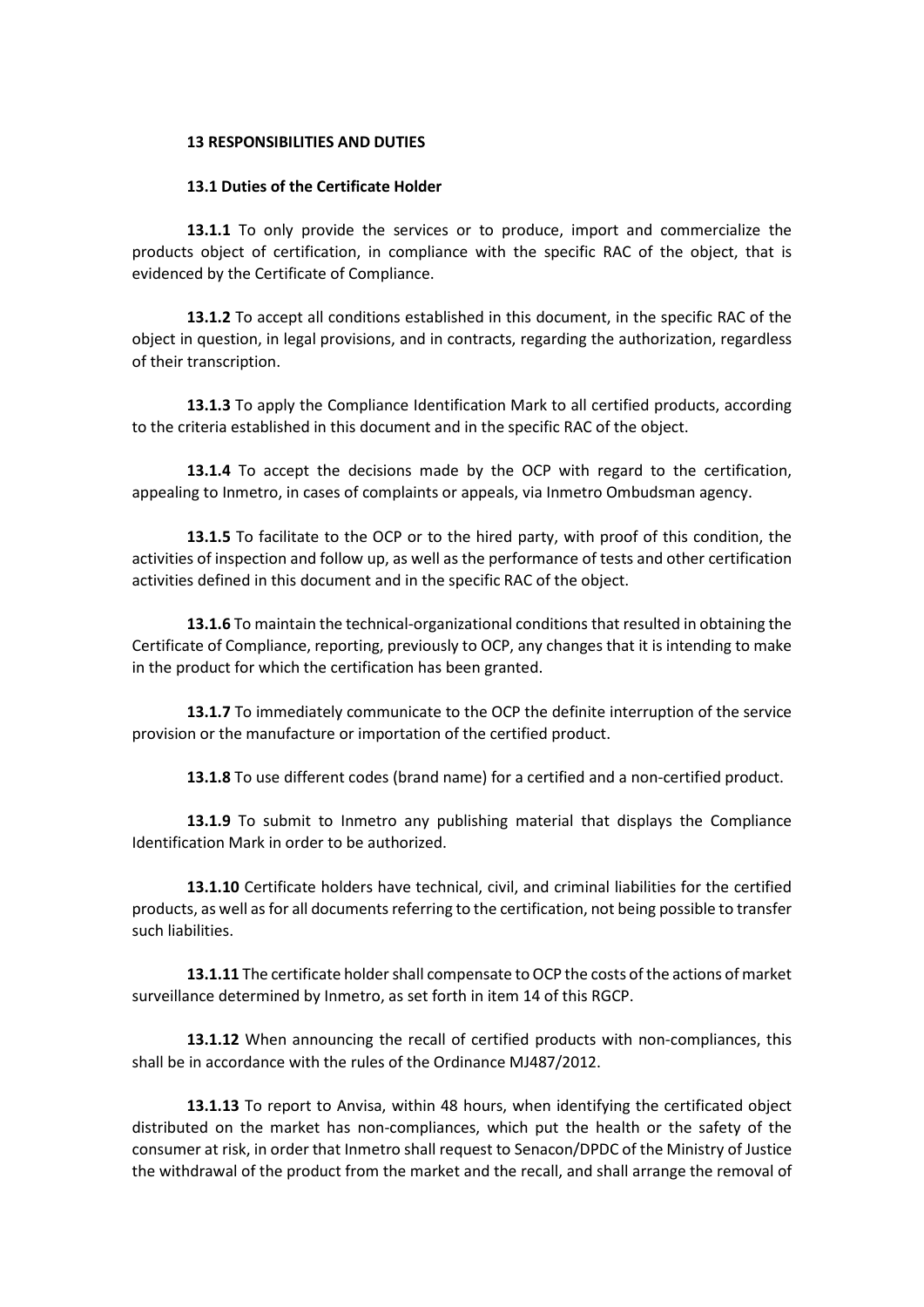the product from the market and give a final destination to it, in compliance with the legislation in force.

**13.1.14** To respond the notifications of Inmetro, within the deadlines, that request clarifications related to the processes of investigation of non-compliances identified in the certified object.

**13.1.15** To request to Inmetro the Object Registrations, if the legislation requires, providing all information demanded in the registration process.

**13.1.16** To provide to Inmetro all required information, regarding the certification process of the product object to the RAC, submitting supporting documents, when necessary and requested.

**13.1.17** To submit to OCP the process which will be used to publish the information, in a systematized way, to all its customers on the period of adjustment intended for the market to provide its products without the Compliance Identification Mark, for the duration of this period.

**13.1.18** The certificate holder shall consider the deadlines provided by the OCP, test laboratory and Inmetro to timely submit the Evaluations of the Maintenance and Recertification.

**13.1.19** The certificate holder shall inform to OCP, at any time, any changes in the design, descriptive memorial or production process of the certified object.

**13.1.20** In case of cancellation of the issuer OCP of the certificate, the certificate holder shall migrate to other OCP no later than the deadline for the performance of the next maintenance or recertification, whichever comes first.

### **13.2 Duties of the OCP**

**13.2.1** To have trained personnel, maintaining the record of the qualification and training action, in order to be able to competently perform all certification process set forth in the specific RAC of the object.

**13.2.2** To perform the product certification in compliance with the requirements set forth in this document and in the specific RAC of the object, mandatorily settling all questions with Inmetro.

**13.2.3** To feed and keep updating, within five (5) business days, the database of the products and certified services provided by Inmetro, with the information concerning the certificate, including the issuance, adjustment of scope, suspension and cancellation.

**13.2.4** In addition to item 13.2.3, to notify within five (5) business days to Inmetro/Dconf, in case of suspension or cancellation of the certification, through physical or electronic means. For cases of products regulated by another Regulatory Authority associated to certification process coordinated by Inmetro, this notification shall be also submitted to the same.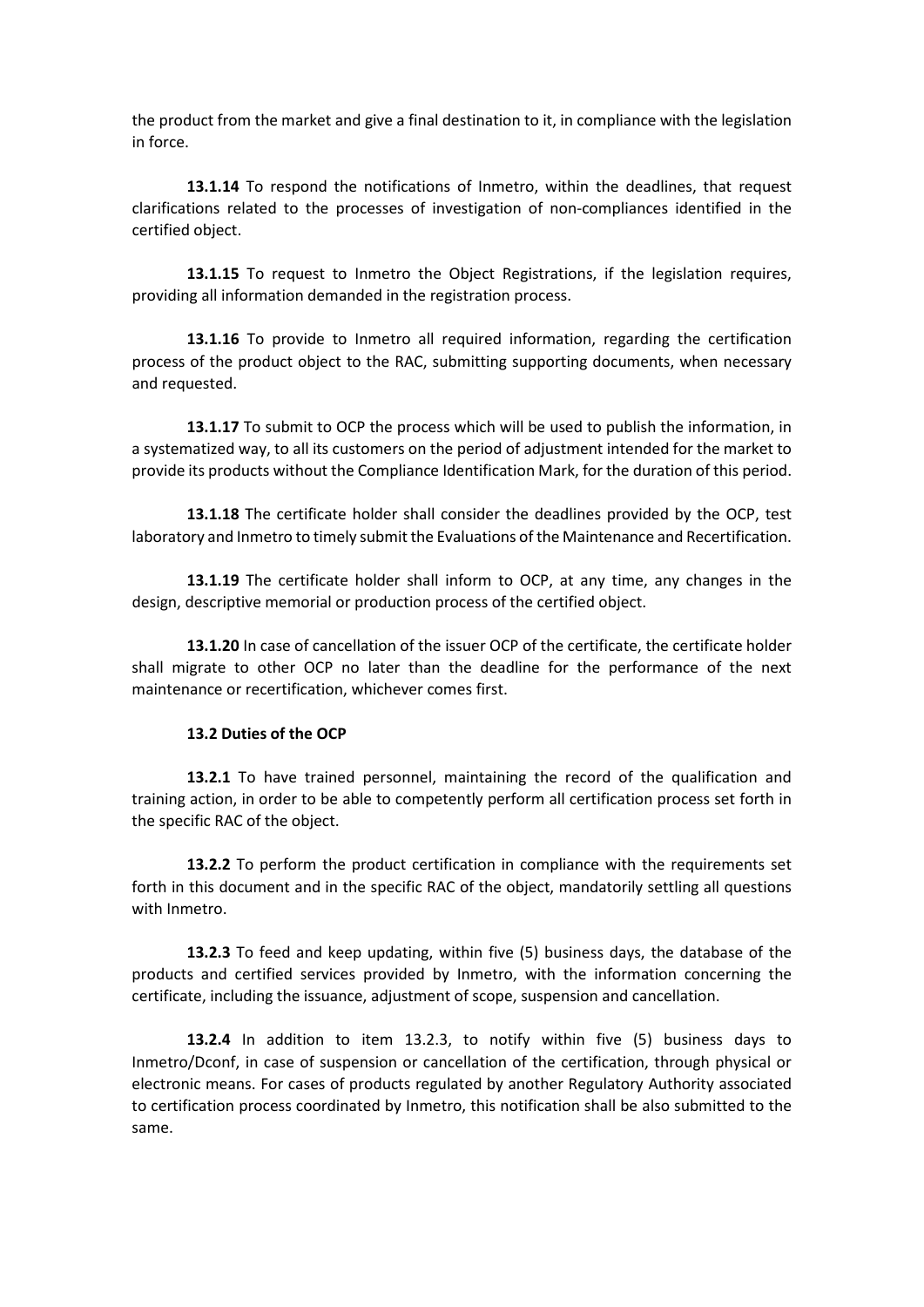**13.2.5** To submit to Inmetro/Cgcre for analysis and approval of the use, the Memorandum of Understanding within the scope of this document and the specific RAC, established with other certification bodies.

**13.2.6** To select, in agreement with the certification applicant, the laboratory to be used in the certification process, based on the requirements set forth in this document and in the specific RAC of the object.

**13.2.7** To collect samples in the market, at any time and hour by determination of Inmetro before duly substantiated suspicions or complaints, for the performance of tests established in the specific RAC of the object in accordance with the provided sampling criteria, bearing the costs related to the collection and testing, observing the provisions of item 14 of this RGCP.

**13.2.8** To have a Treatment of Complaints System in accordance with the Chapter 7 of this RGCP.

**13.2.9** To have no pending with Inmetro.

**13.2.10** To immediately report to Inmetro, within 48 hours, any information about the recall, although preliminary i.e. in the investigation stage, provided by companies that have their certified object.

13.2.11 To report to Inmetro/Cgcre the existence of non-compliance identified during the audit of QMS performed in the manufacturer holder of ABNT NBR ISO 9001 or ISO 9001 certificate.

**13.2.12** To formally report to its customers holders of the Authorization to Use the Compliance Identification Mark the changes in technical standards and documents issued or acknowledged by Inmetro that may interfere in the requirements of this document.

**13.2.13** The OCP shall be exclusively responsible for the interpretation of the results contained in the test reports issued by the laboratories, and shall not accept that the laboratory does this.

**13.2.14** To require the laboratories to inform the measurement uncertainties inherent to performed tests.

**13.2.15** Should the OCP has its accreditation withdrawn, it shall:

- **a)** Immediately report to its customers its condition and instruct them in the transition process for another OCP with active accreditation, pointing out that the certificates already issued will be valid until the expiration of the maintenance or renovation deadlines, whichever comes first.
- **b)** Provide to Inmetro/Dconf, when requested, all records and information related to the certification processes performed by it.
- **c)** Provide to its customers all records, certificates, reports and other documents related to its/their certification process(es) to subsidize them when contracting other accredited OCP to the continuation of its certification;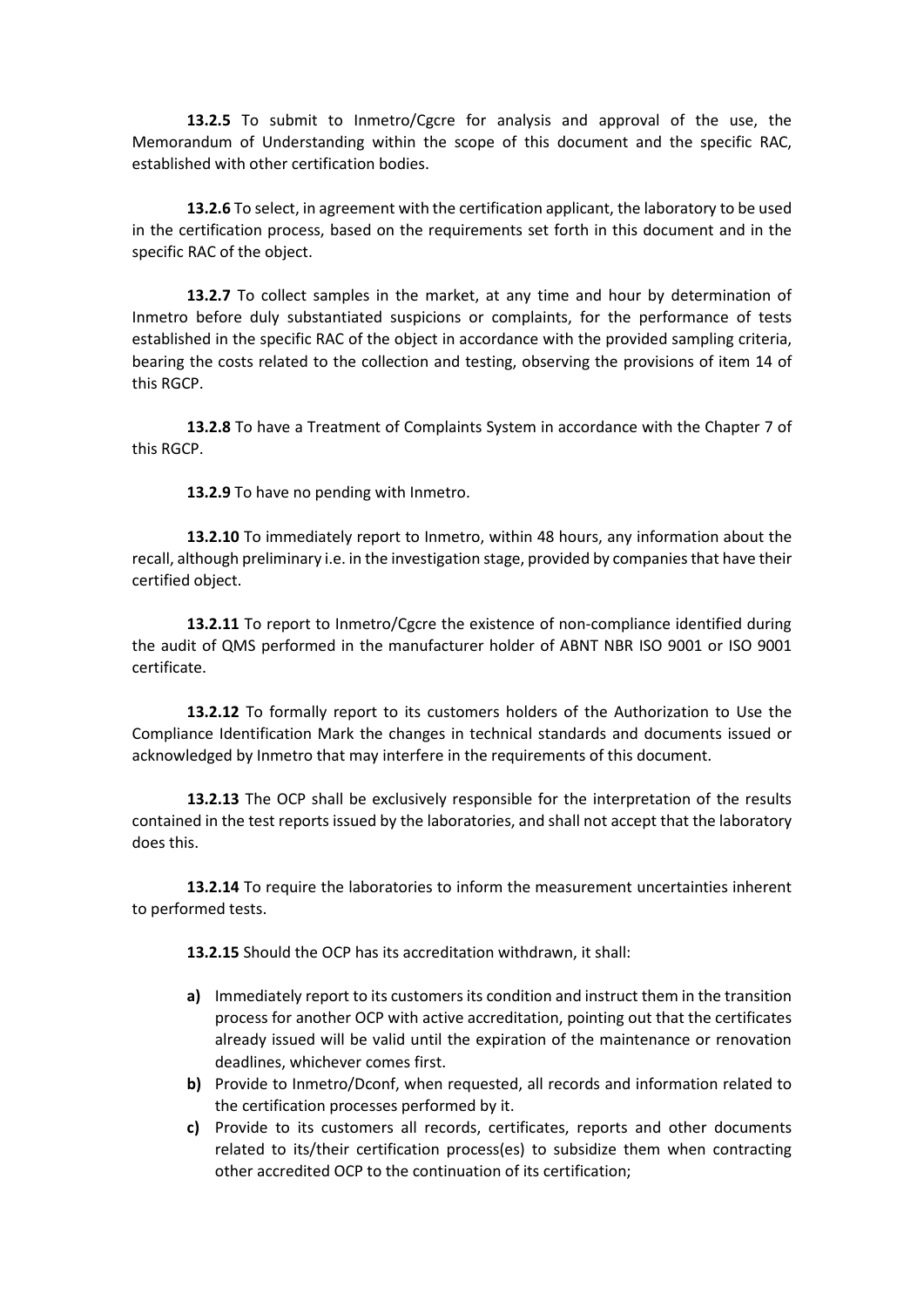- **d)** Inform to Inmetro/Dconf all actions performed during the process of migration of the certificate holder companies in order to prevent damages to the suppliers and the consumers;
- **e)** Facilitate the migration of the certification process to other OCP chosen by the certification holder.

**13.2.16** The cancelled OCP shall not perform the activities of maintenance or renewal of the certificates issued for the Compliance Evaluation Programs established by Inmetro.

**13.2.17** The suspended OCP shall inform such condition to its customers and, while in this condition, shall not perform any activity of initial granting of certification nor grant recertification or scope extensions to certifications in force. During the period of suspension, the OCP shall perform all activities related to the maintenance of the certificates in force, should there is no expansion in the scope of these.

### **14 MARKET SURVEILLANCE**

The certified objects shall be subject to the market surveillance through the Inspection, Verification of Compliance, Technical Inspection, among others.

**14.1** The certificate holder shall be responsible to restore the samples of the certified object taken from the market by Inmetro or its delegate bodies, for the purpose of market surveillance.

**14.2** The certificate holder, which has the certified object subject to market surveillance, shall provide to Inmetro and the OCP, when requested or notified administratively, all information on the certification process and the internal process control of production quality, within five (5) business days.

**14.3** Should Inmetro identify non-conformities in the market surveillance actions, it shall notify the certificate holder and the OCP, establishing the necessity of actions and deadlines.

**14.4** The non-conformities identified by the market surveillance may lead to apply the penalties laid down in the item 15 of this RGCP.

**14.5** Should any non-compliance found be considered by Inmetro as systemic or as a potential risk to health and safety of the consumer or environment, the Inmetro shall determine the withdrawal of the product from the market.

**14.6** Should any non-compliance found be considered by Inmetro as systemic or as a potential risk to health and safety of the consumer or environment, the Inmetro shall critically analyze each case and may decide to report the fact to Senacon/DPDC of the Ministry of Justice. Then, the Senacon/DPDC will analyze the need of recall by the certificate holder.

**14.7** The OCP shall receive the samples collected by Inmetro in the market, at any time and hour, to perform tests established in the specific RAC of the object in accordance with the provided sampling criteria, when determined by Inmetro in case of duly substantiated complaint. The OCP shall submit the samples to the accredited laboratory, determined in agreement with Inmetro, bearing the costs related to the testing, and, at the end of these, the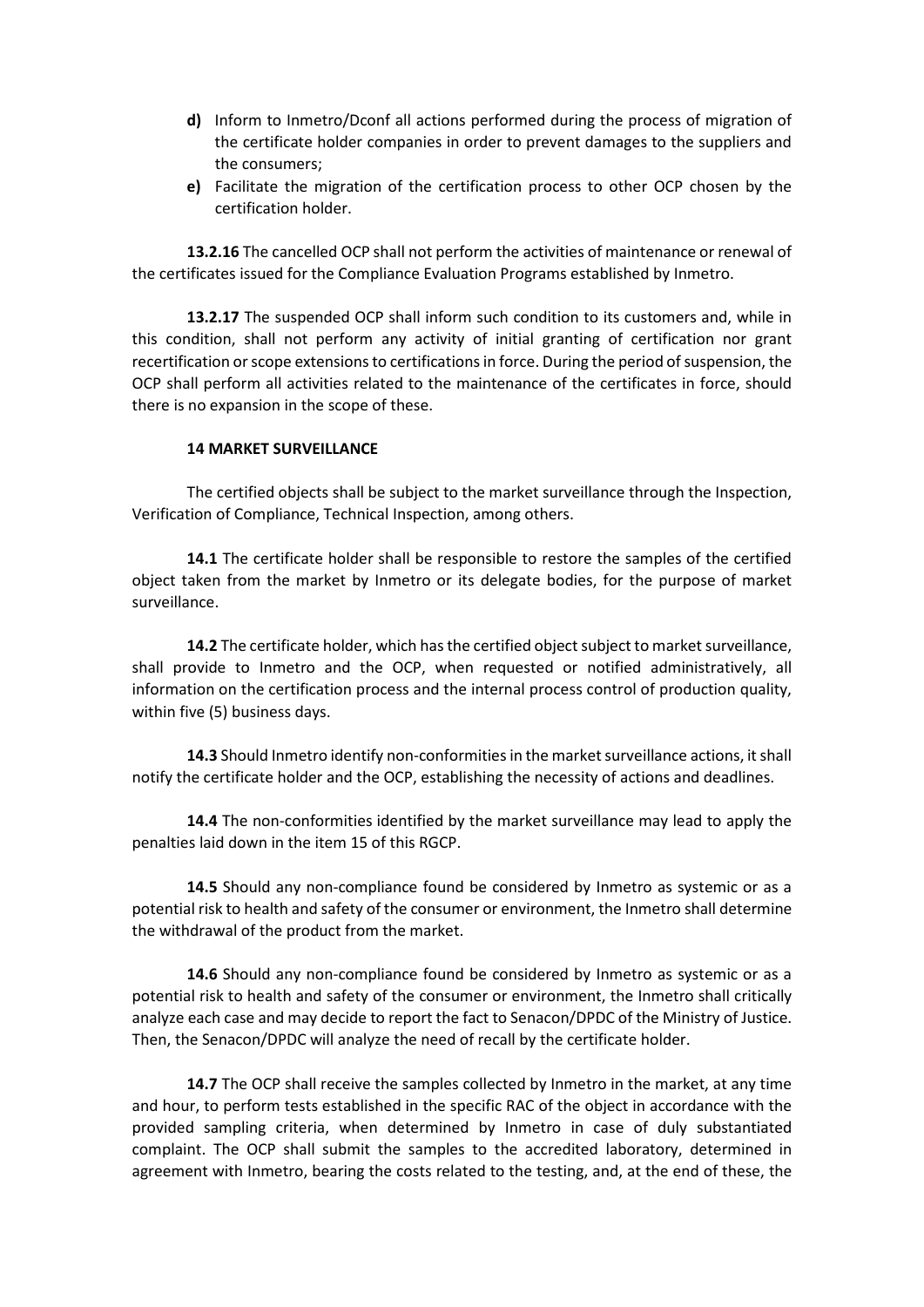OCP shall send the test reports to Inmetro. The Inmetro may determine that its technicians shall follow up the performed tests.

**14.8** The collection of samples may, exceptionally, be conducted by the OCP, when determined by Inmetro. The OCP shall deliver the samples to the laboratory. In this case, the OCP shall be responsible for the cost of the collection of samples and shipping to the laboratory, besides the cost of testing.

### **15 PENALTIES**

Failure to observe the instructions provided in the Ordinances, in this document and in the specific RAC will result in the imposition of penalties of warning, suspension and cancellation of the Certification, on the respective offenders.

## **16 COMPLAINTS**

The Inmetro Ombudsman agency receives complaints and suggestions through the following means:

- Email: [ouvidoria@inmetro.gov.br](mailto:ouvidoria@inmetro.gov.br)
- Phone number: 0800 285 18 18
- Website: [www.inmetro.gov.br/ouvidoria](http://www.inmetro.gov.br/ouvidoria)
- Mailing address:

Ouvidoria - Instituto Nacional de Metrologia, Qualidade e Tecnologia (Inmetro) Rua Santa Alexandrina, 416 – térreo Rio Comprido - Rio de Janeiro – RJ CEP: 20261-232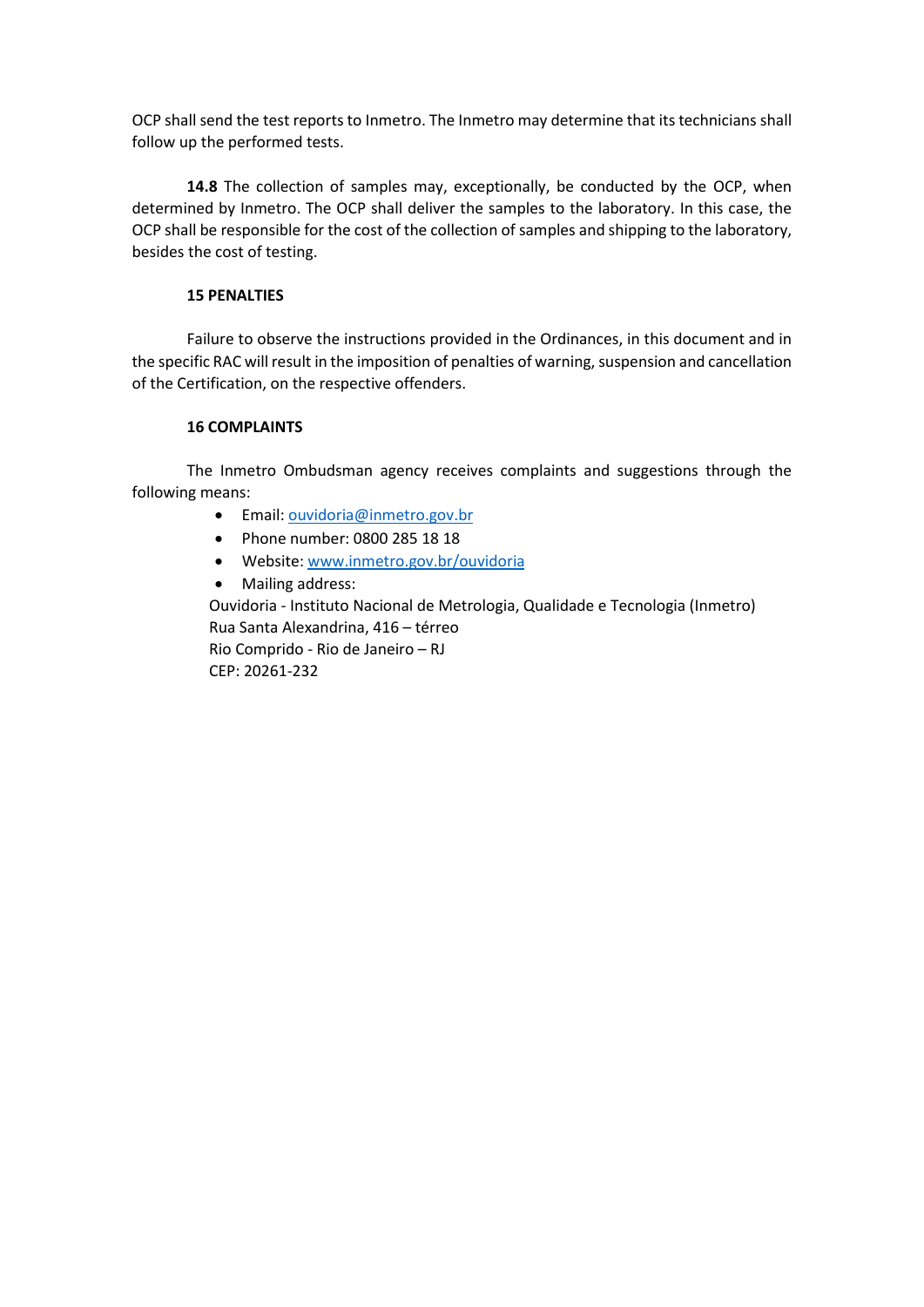# **ANNEX A – REQUIREMENTS FOR THE EVALUATION OF LABORATORIES NON-ACCREDITED BY PRODUCT CERTIFICATION BODIES**

#### **1 NON-DISCLOSURE**

Laboratories shall have documented and implemented procedures for preserving the non-disclosure and the integrity of information, considering at least the following:

- **a)** Access to files, including those computerized;
- **b)** Restricted access to the laboratory:
- **c)** Personnel's acknowledgment about the non-disclosure of information.

### **2 ORGANIZATION**

**2.1** Laboratories shall designate individuals to sign test reports and have full technical responsibility for their contents.

**2.2** Laboratories shall have a technical manager and a deputy (regardless of its denomination) with full responsibility for technical operations.

**2.3** Should the laboratory be of first party, the responsibilities of the key-personnel involved or that has influence on tests shall be defined in order to identify potential conflicts of interest.

**2.3.1** The organizational structure shall be such that the departments with potential conflict of interest, such as production, marketing, or finance, may not negatively influence the compliance of the laboratory with the herein requirements.

### **3 MANAGEMENT SYSTEM**

**3.1** All the necessary documents for the correct performance of the laboratory's activities shall be uniquely identified and contain their date of issue, revision number, and authorization of their issue.

**3.2** All documents required for the correct performance of the laboratory's activities shall be updated and accessible to its personnel.

**3.3** Laboratories shall document the attributions and responsibilities of their technical manager and technical personnel involved in the performance of tests, considering at least the responsibilities as to the following:

- **a)** performance of tests;
- **b)** planning of tests, evaluation of results, and preparation of test reports;
- **c)** modification, development, characterization, and validation of new testing methods;
	- **d)** management activities.

**3.4** Laboratories shall identify the authorized undersigned (when applicable).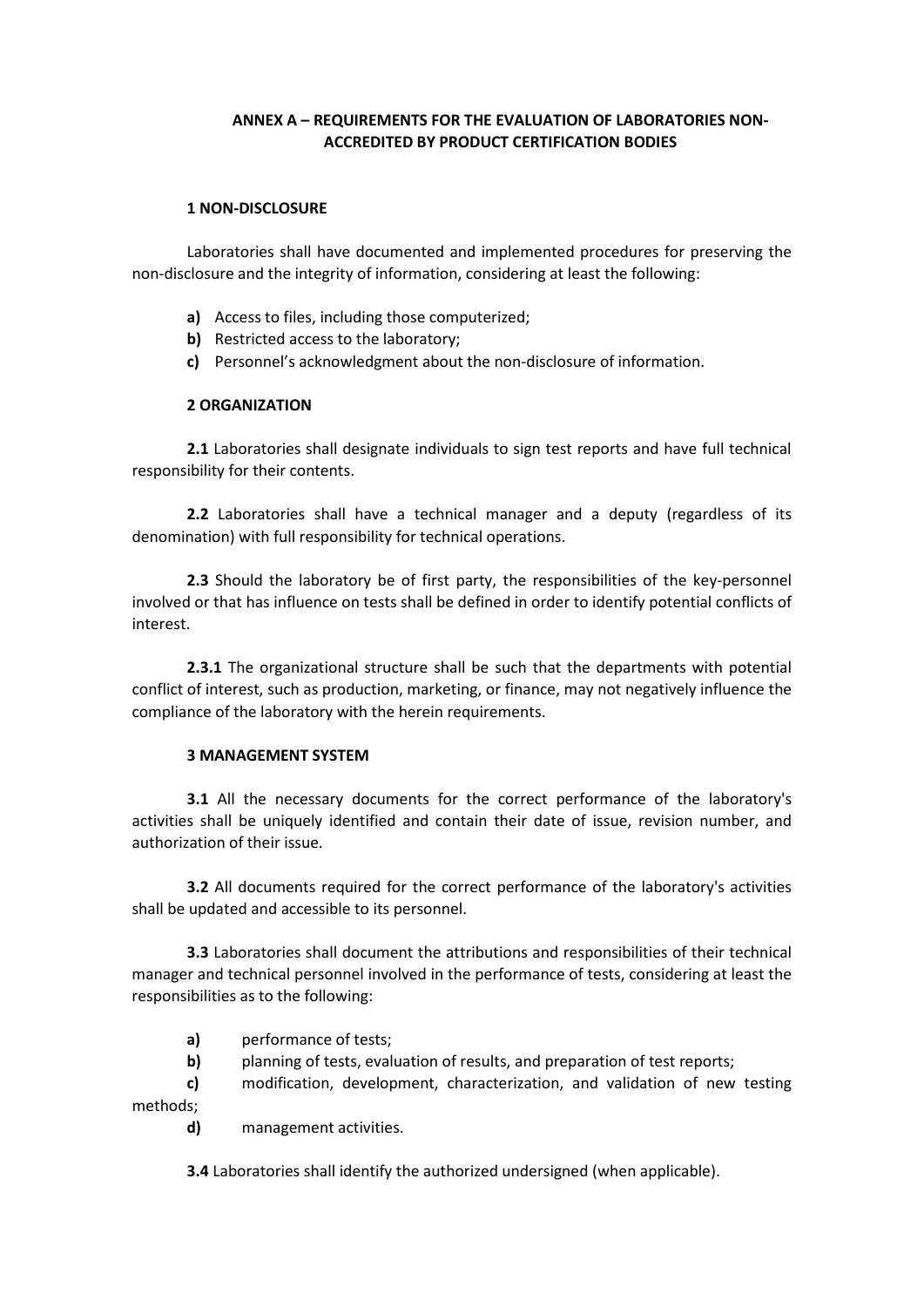**3.5** Laboratories shall have documented and implemented procedures for the traceability of measurements.

**3.6** Laboratories shall have formalized the scope of their services and provisions to ensure adequate resources, facilities and personnel.

**3.7** Laboratories shall have documented and implemented procedures for the handling of testing items.

**3.8** Laboratories shall have a list of reference standards and equipment used, including their respective identification.

**3.9** Laboratories shall gave documented and implemented procedures for feedback and corrective actions when non-conformities are detected in tests.

**3.10** Laboratories shall inform the measurement uncertainties inherent to performed tests.

#### **4 PERSONNEL**

**4.1** Laboratories shall have enough personnel with the necessary level of education, training, technical knowledge and experience for the functions assigned.

**4.2** Laboratories shall have procedures for the use of technicians still in training, record their supervision, and create mechanisms to ensure that they do not hinder test results.

**4.3** Laboratories shall have and keep updated records of all technical personnel involved in the performance of tests. These records shall have date of authorization, at least, as to the following:

- **a)** performance of different types of sampling, when applicable;
- **b)** performance of different types of tests;
- **c)** signature of test reports; and
- **d)** operation of different types of equipment.

### **5 FACILITIES AND ENVIRONMENTAL CONDITIONS**

**5.1** The laboratory's facilities, testing areas, power sources, lights, and ventilation shall enable the adequate performance of tests.

**5.2** Laboratories shall have facilities that effectively monitor, control, and record environmental conditions, when applicable.

**5.3** Laboratories shall have effective divisions between bordering areas in case of incompatible activities.

**5.4** Laboratories shall have facilities that are safe for testing, as well as the Individual Protection Equipment inherent to the protection of their personnel.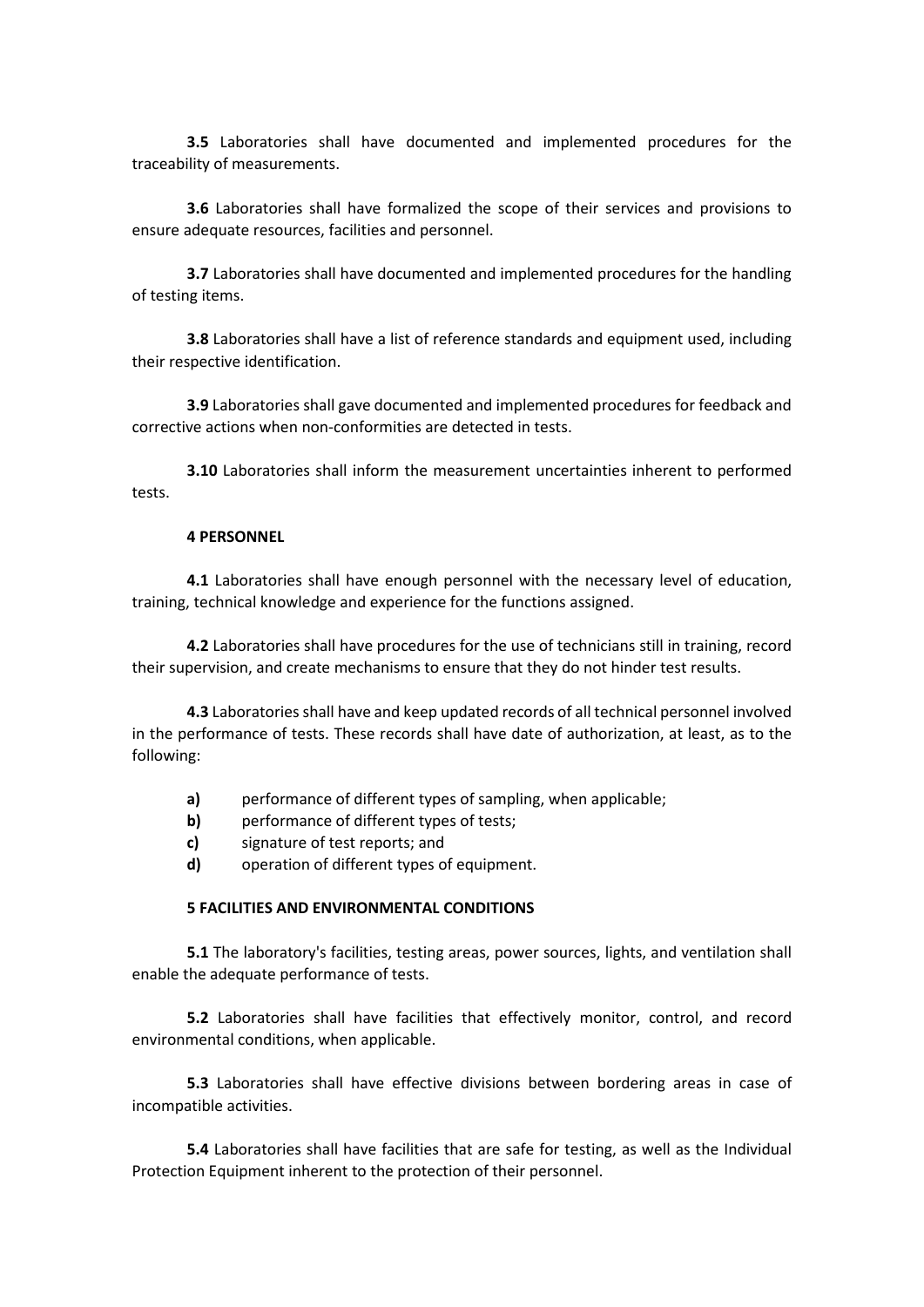### **6 REFERENCE MATERIAL AND EQUIPMENT**

**6.1** Laboratories shall own all equipment, including the reference materials required for the correct performance of tests.

**6.2** Before performing a test, laboratories shall verify if any piece of equipment has obtained suspicious results. Should this happen, the equipment shall be identified as out of operation/use, repaired and, before used again, it shall be proven by calibration, verification or tests that it may satisfactorily operate again.

**6.3** All equipment shall be labeled, marked, or identified in order to indicate their calibration status, visibly displaying its last and next calibration.

**6.4** Every equipment shall have a record that indicates at least the following information:

- **a)** Name of the equipment;
- **b)** Manufacturer's name, type identification, serial number, or other specific identification;
- **c)** Condition of receipt, when applicable;
- **d)** Copies of the manufacturer's instructions, when applicable;
- **e)** Dates and results of last calibrations and/or verifications and date of the upcoming ones;
- **f)** Details of maintenance (those performed and those planned for the future);
- **g)** Damage, modification, and repair histories.

**6.5** Each reference material shall be labeled or identified in order to indicate its certification or standardization. Labels shall contain at least the following information:

- **a)** Name of the reference material;
- **b)** Company or person responsible for the certification or standardization;
- **c)** Composition, when applicable;
- **d)** Date of expiration.

**6.5.1** Laboratories shall have a record containing the information specified in item 6.5 for long-term reference materials.

### **7 TRACEABILITY OF MEASUREMENTS AND CALIBRATIONS**

**7.1** Laboratories shall have an established program for calibrating and verifying their equipment in order to ensure the use of only calibrated and/or verified equipment when performing tests.

**7.2** Certificates of calibration according to the reference standards shall be issued by the following facilities:

- **a)** National metrology laboratories mentioned in 7.2;
- **b)** Calibration laboratories accredited by Inmetro/Cgcre;
- **c)** Laboratories part of the National Metrology Institutes from other countries in the following cases: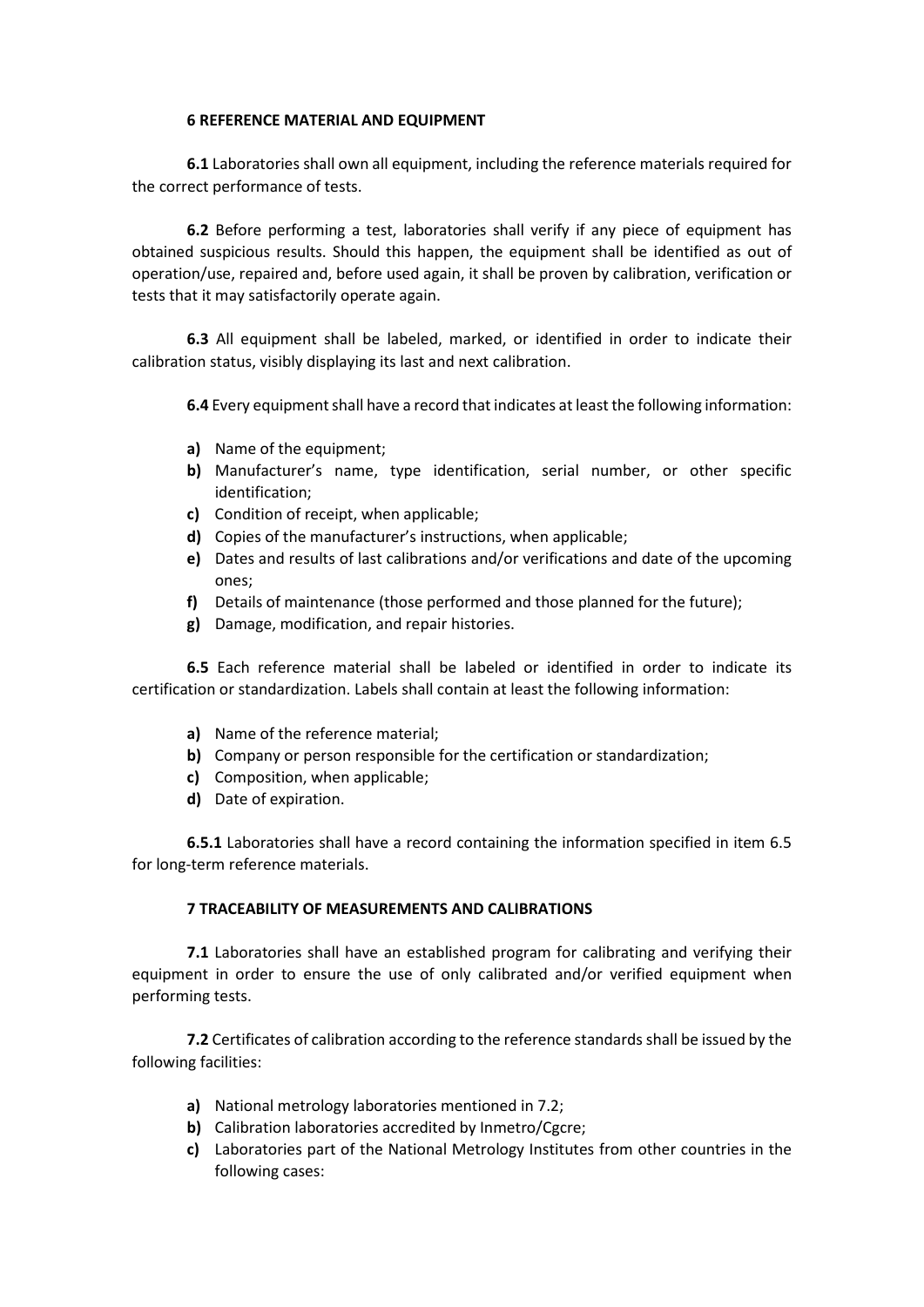- When traceability is directly obtained from an institutions that has the primary standard of associated unit, or;
- When the institution takes part in interlaboratory comparison programs, along with Inmetro/Cgcre, and obtains compatible results;
- When laboratories are accredited by Accreditation Bodies from other countries and there is a mutual acknowledgment or cooperation agreement between Inmetro/Cgcre and these bodies.

**7.3** The certificates of the measuring and testing equipment of a testing laboratory shall comply with the requirements established in the item above.

**7.4** Reference standards kept by laboratories shall be used solely for calibrations, unless it may be demonstrated that their performance as reference standard has not been invalidated.

## **8 CALIBRATION AND TESTING METHOD**

**8.1** Every reference data, standard, and instruction relevant to the work of the laboratory shall be documented, updated, and promptly available to personnel.

**8.2** Laboratories shall have documented procedures and proper statistical techniques for sample collection when performing sampling as part of the test.

**8.3** Laboratories shall subject calculus and data transfers to proper verifications.

**8.4** Laboratories shall have procedures for securing data in computerized records.

### **9 HANDLING OF ITEMS**

**9.1** Laboratories shall uniquely identify the items to be tested, so they may never be misidentified.

**9.2** Laboratories shall have documented procedures and adequate facilities to prevent deterioration or damage to testing items when storing, handling, and preparing them.

### **10 RECORDS**

**10.1** Laboratories shall comply with the applicable regulations and shall maintain a record system adequate to their particular circumstances. Records of all original notes, their calculus and data, and records and copies of test reports shall be kept for a minimal period of four years.

**10.2** Modifications and/or mistakes on records shall be crossed out without removing or making the writing or previous note illegible. New notes shall be intelligibly recorded right next to that crossed out, they shall be followed by the signature or initials of the person in charge, and may not enable dubious interpretation.

**10.3** Records of testing data shall contain at least the following information:

**a)** Identification of the laboratory;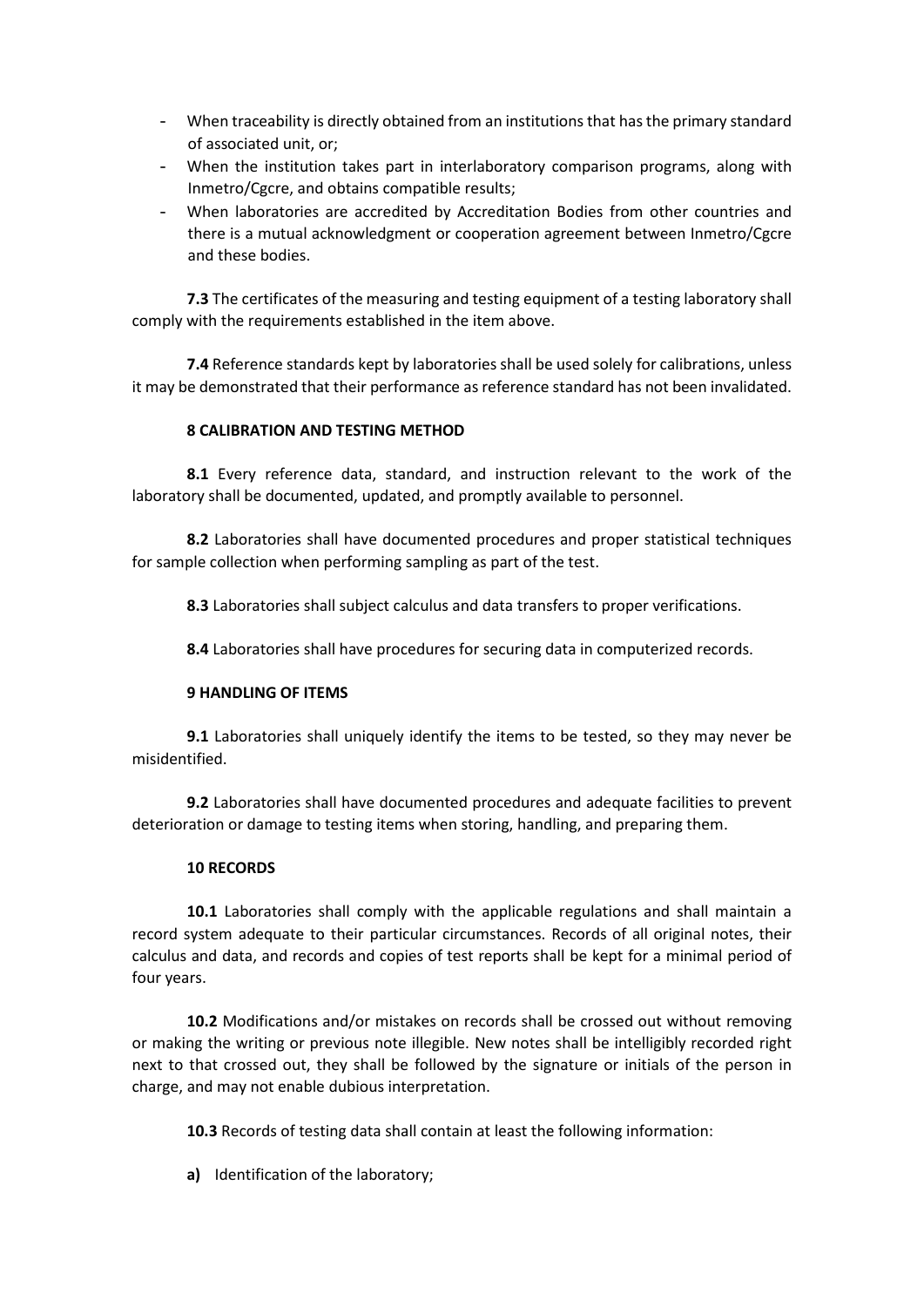- **b)** Identification of the sample;
- **c)** Identification of the equipment used;
- **d)** Relevant environmental conditions;
- **e)** Results of measurements and their uncertainties, when applicable;
- **f)** Date and signature of personnel that performed the work.

**10.4** All records that have been printed by a computer or calculator, graphics, and others shall be dated, signed, and attached to the records of measurements.

**10.5** All technical and quality records shall be kept in the laboratory for safety and confidentiality.

### **11 TEST REPORTS**

**11.1** The results of each test or series of tests performed by the laboratory shall be accurately, clearly, objectively, and unambiguously provided in a test report and shall include all the information required for their interpretation according to the method used.

11.2 Laboratories shall record all information required for the repetition of the test. Such records shall be made available to the customer.

**11.3** All test reports shall include at least the following information:

- **a)** Title;
- **b)** Name and address of the laboratory;
- **c)** Unique identification of the report;
- **d)** Name and address of the customer;
- **e)** Unambiguous description and identification of the testing item;
- **f)** Characterization and condition of the testing item;
- **g)** Date the item had been received and date the test had been performed;
- **h)** Reference to sampling procedures, when applicable;
- **i)** Any deviation, inclusion, or exclusion to the testing method and any other relevant information to a specific test, such as environmental conditions;
- **j)** Measurements, verifications, and results, supported by tables, graphics, diagrams, and pictures;
- **k)** Estimated statement of uncertainty of test results, when applicable;
- **l)** Signature, job position, or equivalent identification of the person responsible for the contents of the report and its date of issue;
- **m)** Statement that the results refer solely to the tested items, when applicable;
- **n)** Statement that the report may only be fully reproduced and under the customer's consent;
- **o)** Identification of the item;
- **p)** Reference to the specification of the standard used.

### **12 SUPPORTING SERVICES AND EXTERNAL SUPPLIES**

**12.1** Laboratories shall keep records of the acquisition of equipment, materials, and services, including the following: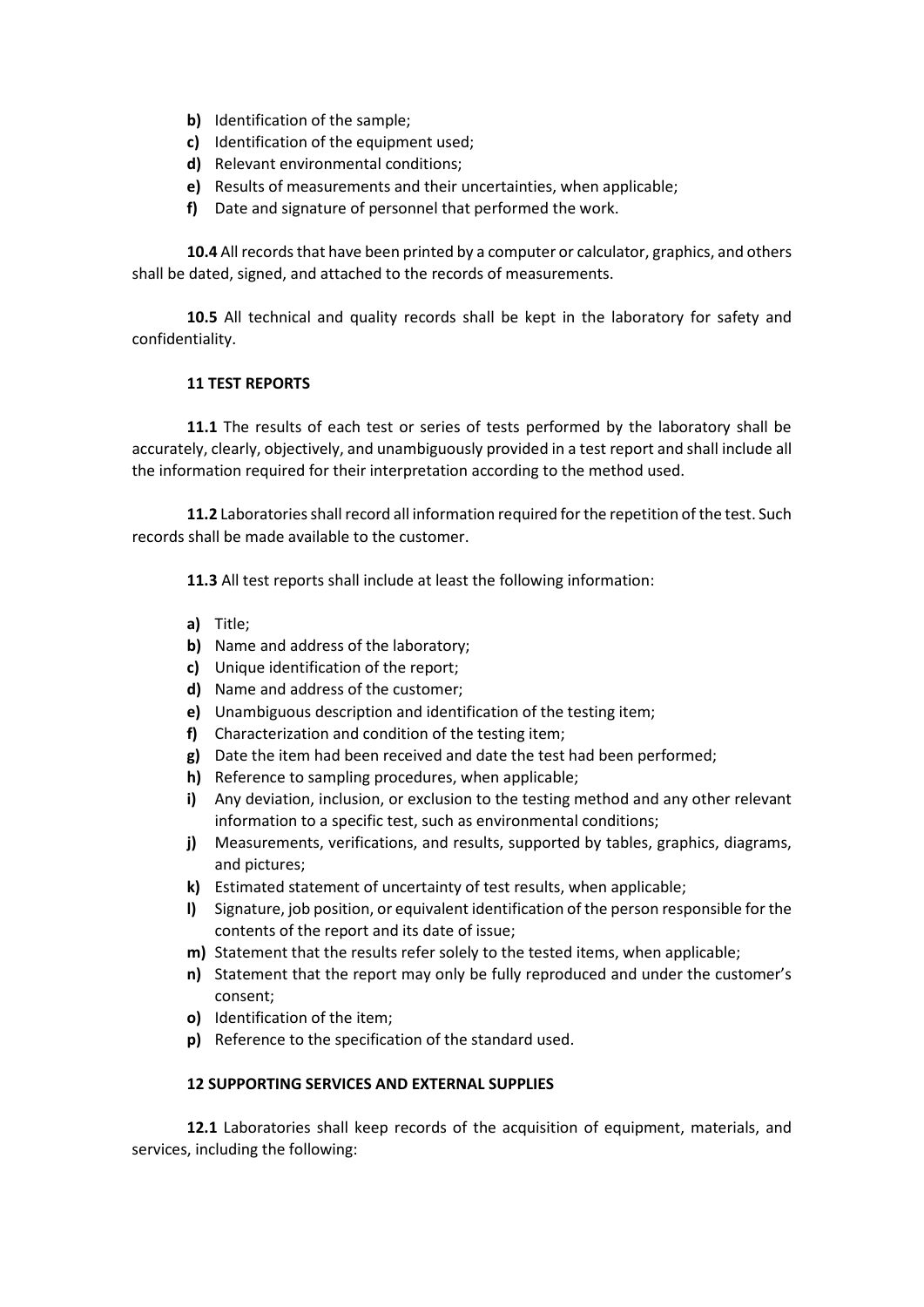- **a)** Purchase specification;
- **b)** Receipt inspection;
- **c)** Calibration or Verification;
- **d)** Registration of Suppliers.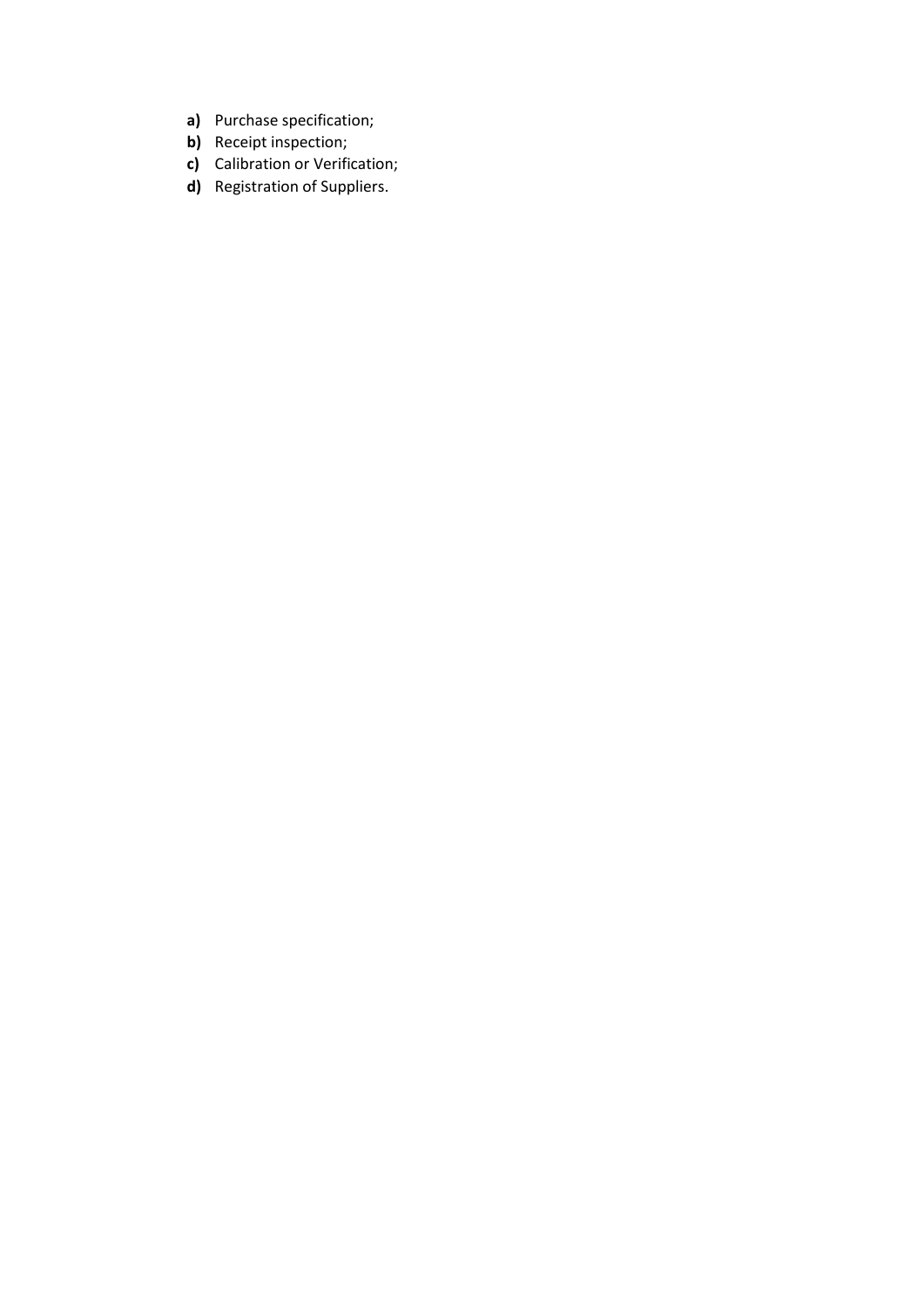## **ANNEX B – CRITERIA FOR CERTIFICATION OF SET OF CERTIFIED OBJECTS (KIT) OR CERTIFICATION TRANSFER**

#### **1 OBJECTIVE**

This Annex shall be applied in case the integrator, packager and/or distributor performs changes in the packaging of an already certified product or modifies the presentation form for marketing the product compared to the original certification process, using or taking advantage of the product original certification, for the subsequent sale to the final consumer.

This Annex shall not be applied in case of products that have already been certified which have had their characteristics modified as well as the original packaging. This condition shall lead a new certification process, when authorized by Inmetro.

Note 1: To simplify the text, the integrators, packagers and/or distributors which perform changes in repackaging or creation of kits already certified in origin, shall be named as "packagers" herein.

Note 2: The certification transfer process shall be requested for each operating unit of the packager.

#### **2 DEFINITIONS**

#### **2.2.1 Creation of Kit**

The creation of kit shall be characterized when the packager (assignee) includestwo or more products already certified in the same packaging.

### **2.2.2 Fractionation**

Operation characterized when the packager (assignee) performs a fractionation operation, from the bulk packaging of the product, as well as the change of display packaging.

### **3 STAGES OF COMPLIANCE EVALUATION**

The packagers that do not modify the original packaging of products already certified, but modifies the presentation form for marketing the product in a new packaging shall be subject to certification considering all items below, except the Test Planning set forth herein.

The packagers that modify original packaging of products already certified shall be subject to certification considering all items described below. In this case, the final packaging shall contain all required markings set forth in the specific RAC of the object.

In cases of inclusion of two or more products already certified in the same packaging, the OCP responsible for the certification transfer process shall be accredited at least for the scope of the main product. In cases that the products are similar, thus, not being clear which is the main product, the OCP responsible for the certification transfer process shall be accredited in at least one of the scopes that are part of the kit.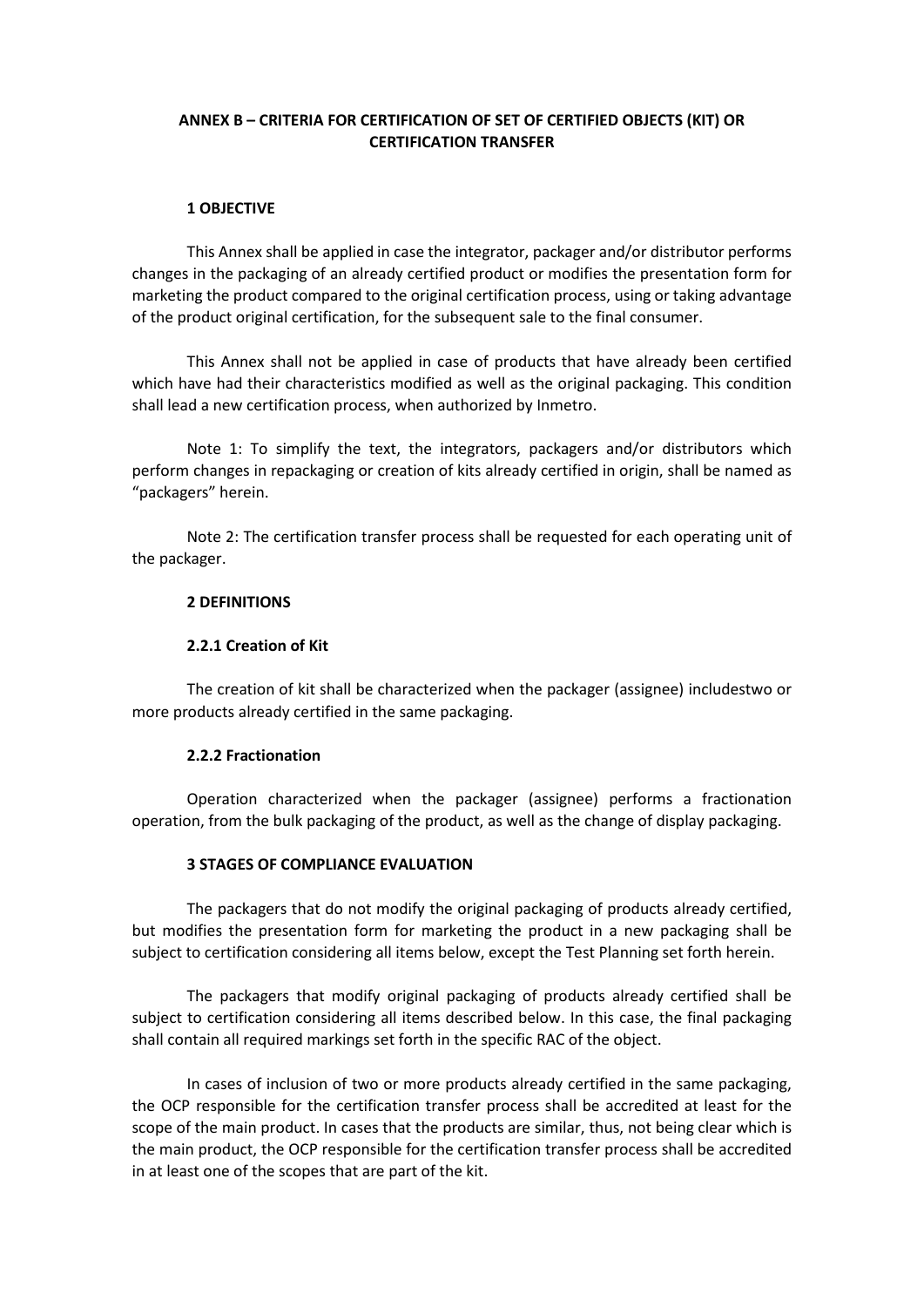For the purpose of marking on packaging of kits that contain certified products which have not had their original packaging modified, the new packaging shall contain the wording: "CONTÉM PRODUTOS REGISTRADOS NO INMETRO" (CONTAINS PRODUCTS REGISTERED IN INMETRO)

The following possibilities shall be considered for kits that contain certified products which have had their original packaging modified:

- **a)** When the main product has been identified: in this case, the Compliance Identification Mark of the main product shall be affixed to the new packaging, with the Registration number of the kit.
- **b)** When the main product has not been identified: in this case, the Compliance Identification Mark of the product for which the OCP is accredited shall be affixed to the new packaging, with the Registration number of the kit.

In both situations, the OCP shall also evaluate the item 7 of this RGCP – Treatment of Complaints.

## **3.1 Initial Evaluation**

## **3.1.1 Application for Certification Transfer**

The application to be submitted to the OCP shall be accompanied by the following documentation:

- **a)** Address of the packager site, (certification applicant);
- **b)** Brazilian Registry of Legal Entities CNPJ, and the social contract of the company containing the description of its activities in the object;
- **c)** Documentation that proves the compliance with the item 7 of RGCP (Treatment of Complaints) for all brands commercialized;
- **d)** Description of the fractionated product or of the products included in the kit;
- **e)** Authenticated copy (ies) of the Certificate(s) of Compliance of the product subject to fractionation or of the products included in the kit, within its expiration date;
- **f)** Private authorization for certification transfer, signed by the certificate holder(s) of the product(s) mentioned in e);
- g) Photographic documentation of the products listed in d): external and internal photos of all sides, detailing the labels, logos, warnings, inputs, outputs, activation buttons, when applicable;
- **h)** Packaging drawing or final artwork (primary, secondary and/or tertiary);
- **i)** User manual with instructions written in Portuguese;
- **j)** Authorization to use the brand(s), if the packager used the brand(s) of the original certification.

Note: Upon the occurrence of item j), the OCP shall verify the legal qualification of the authorization instrument and the protocol of incorporation of the owner(s) of the brand(s).

Note: When the user manual is not applicable in the original certification, the OCP shall validate and record this information in the certification transfer process.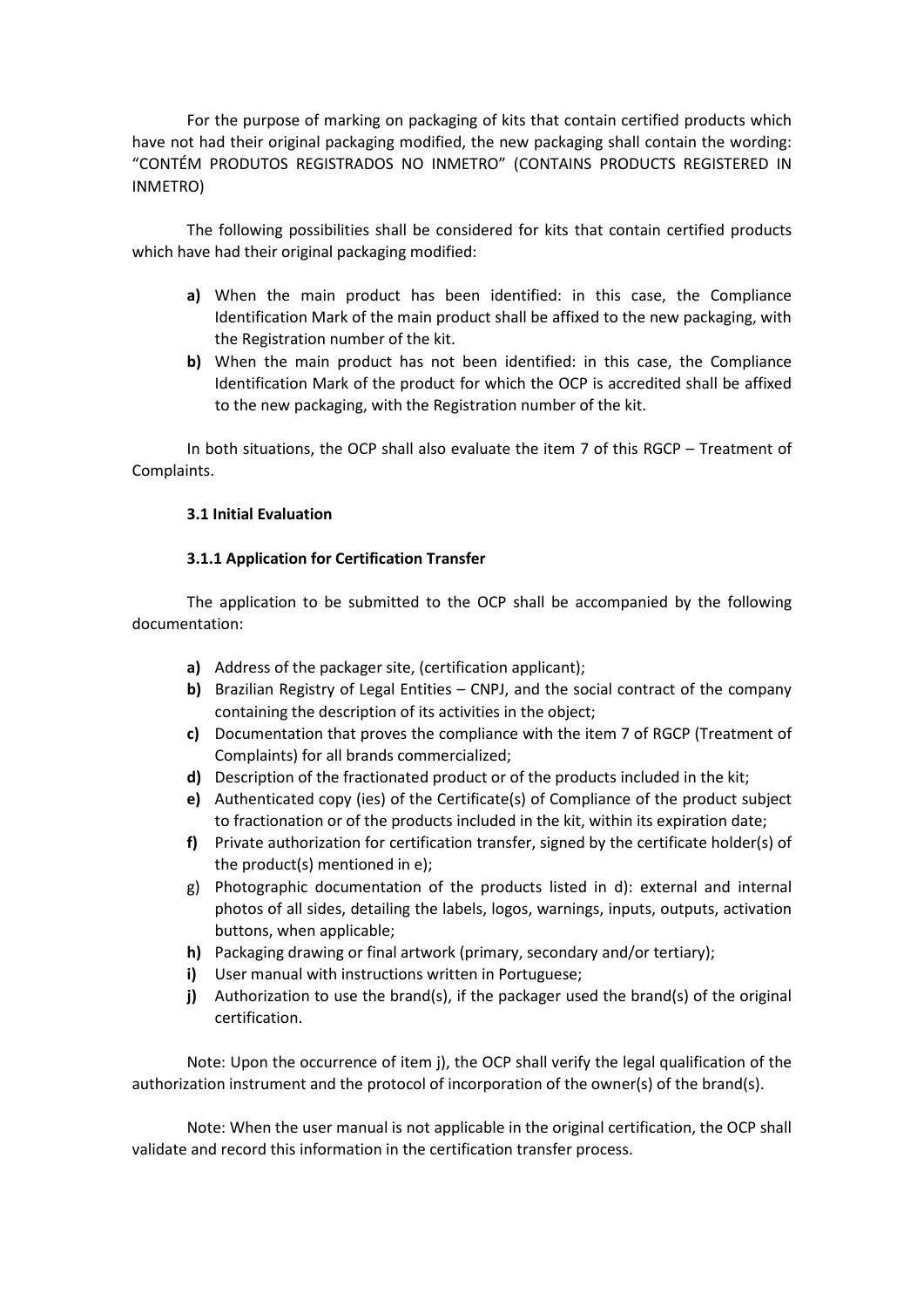**3.1.1.1** In case of certification transfer process for imported products, a copy of the Import License (IL) shall be submitted along with the application for certification transfer.

**3.1.1.2** The documents listed in subitem 3.1.1 shall have their authenticity confirmed by the OCP in relation to the original documents.

## **3.1.2 Analysis of the Application and the Compliance of the Documentation**

**3.1.2.1** The OCP shall analyze the viability of meeting the application and verify the submitted documentation before initiating the certification transfer process. Should the application be deemed impracticable, the OCP shall formally inform the reason for the service infeasibility and shall return all submitted documentation.

**3.1.2.2** Should any non-compliance be identified in the documentation received, the non-compliance shall be treated in compliance with the subitem 6.2.2 of RGCP.

## **3.1.3 Initial Audit of the Management System**

**3.1.3.1** After analysis and approval of the application and documentation, the OCP shall schedule, in agreement with the packager applicant of certification transfer, the performance of the initial audit in the packager site, evaluating in a complementary form the requirements of Quality Management System applicable to the repackaging processes, in accordance with the Table 1, below:

**Table 1:** Requirements of QMS verification applicable to the packager based on the ISO 9001 or ABNT NBR ISO 9001 standard

| <b>QMS REQUIREMENTS</b>           | ISO 9001 or ABNT NBR ISO 9001 |  |  |  |
|-----------------------------------|-------------------------------|--|--|--|
| Purchasing process                | 7.4.1                         |  |  |  |
| Verification of purchased product | 7.4.3                         |  |  |  |
| Identification and traceability   | 7.5.3                         |  |  |  |
| Preservation of product           | 7.5.5                         |  |  |  |
| Control of nonconforming product  | 8.3                           |  |  |  |
| <b>Corrective Action</b>          | 8.5.2                         |  |  |  |

Note: This evaluation shall be performed regardless of the packager has a certified quality management system.

**3.1.3.2** Should the possibility that the original certified product may have its compliance affected by the repackaging process be evaluated by the OCP during the audit, the product shall be tested in the items set forth in the RAC of the object.

**3.1.3.3** The OCP shall issue the audit report, recording the result of the same, in accordance with this RAC. The audit report shall be signed by the packager and by the OCP. A copy of this report shall be available to the packager.

# **3.1.4 Initial Test Planning of the Packaging**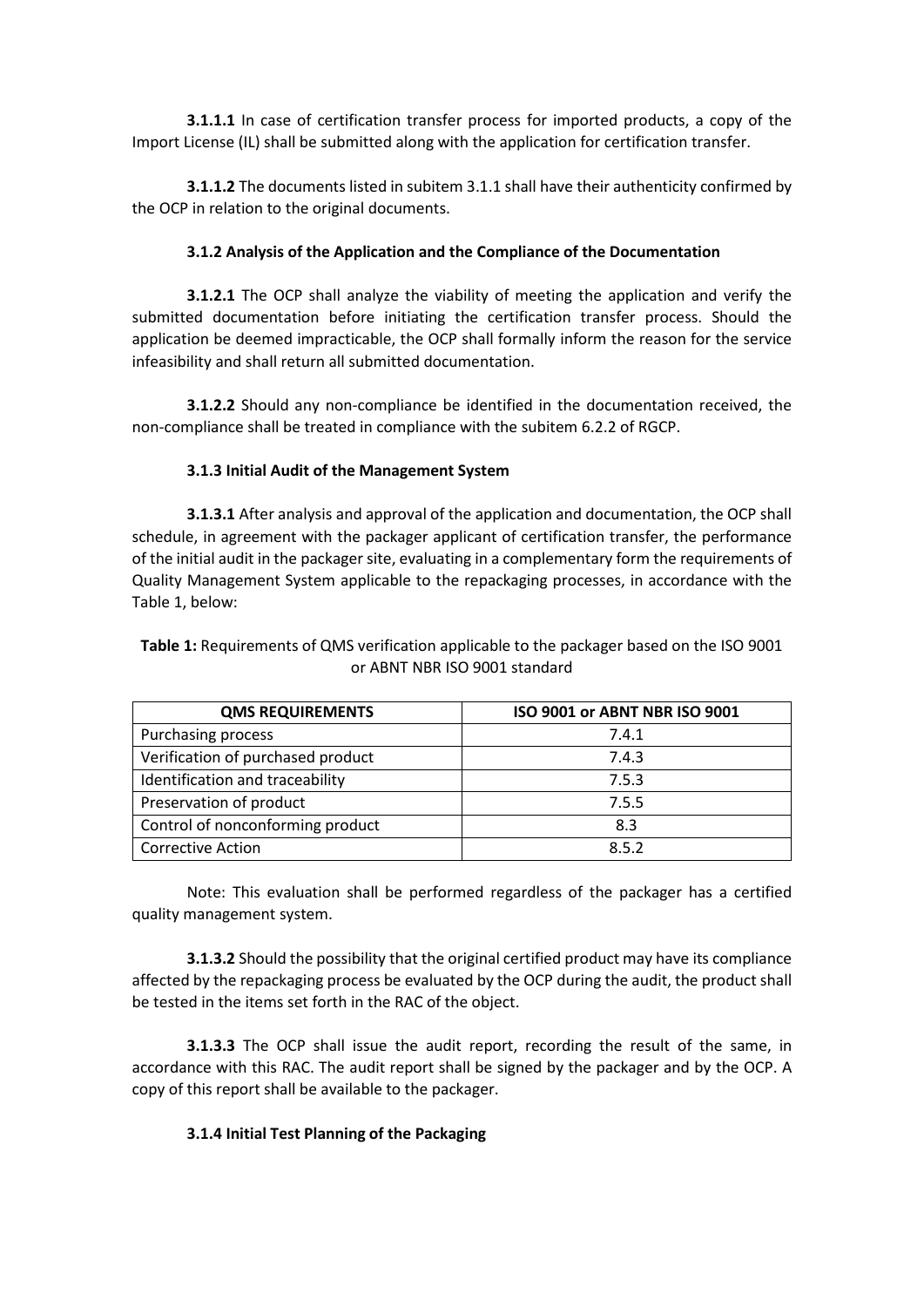The OCP shall be responsible to prepare the test planning which shall clearly determine, at least, the sampling, the initial tests to be performed in the packaging of the product object of transfer and the acceptance/rejection criteria for these tests.

Should the original certified product may have its compliance affected by the repackaging process be evaluated by the OCP, the test planning shall address all tests required for the product in the RAC of the object.

# **3.1.4.1 Definition of the Tests to be performed in the Packaging**

**3.1.4.1.1** The tests in the packaging shall be performed in accordance with the specific RAC.

**3.1.4.1.2** The test laboratory shall maintain a photographic record of the evaluation.

# **3.1.4.2 Definition of Sampling of Packaging**

**3.1.4.2.1** For the certification transfer, the OCP shall establish the procedure for the collection of samples (proof, counterproof and witness) of the packaging object to certification transfer, in order to enable the performance of tests set forth in the specific RAC.

**3.1.4.2.2** The OCP shall be responsible for the collection of samples to perform the tests, in accordance with its procedures.

**3.1.4.2.3** The OCP shall test all models of packaging and submit them to the test laboratory for analysis in accordance with the RAC.

**3.1.4.2.4** The sampling for proof tests shall have two (2) units of each model of packaging object to evaluation.

**3.1.4.2.5** The same sample quantity, determined in 3.1.4.2.4, shall be used to perform the counterproof and witness tests.

# **3.1.4.3 Definition of Laboratories for Packaging Test**

The packaging tests shall be performed in laboratories in compliance with the requirements set forth in this RGCP and in the specific RAC.

Note: Should the evaluation of packaging provided in the RAC of the object be limited to a visual evaluation of the same (verification of marks, instructions and manual), the evaluation may be performed by the OCP.

# **3.1.4.4 Acceptance/Rejection Criteria for Packaging**

**3.1.4.4.1** All tested units shall be in compliance with the requirements set forth in the specific RAC of the object.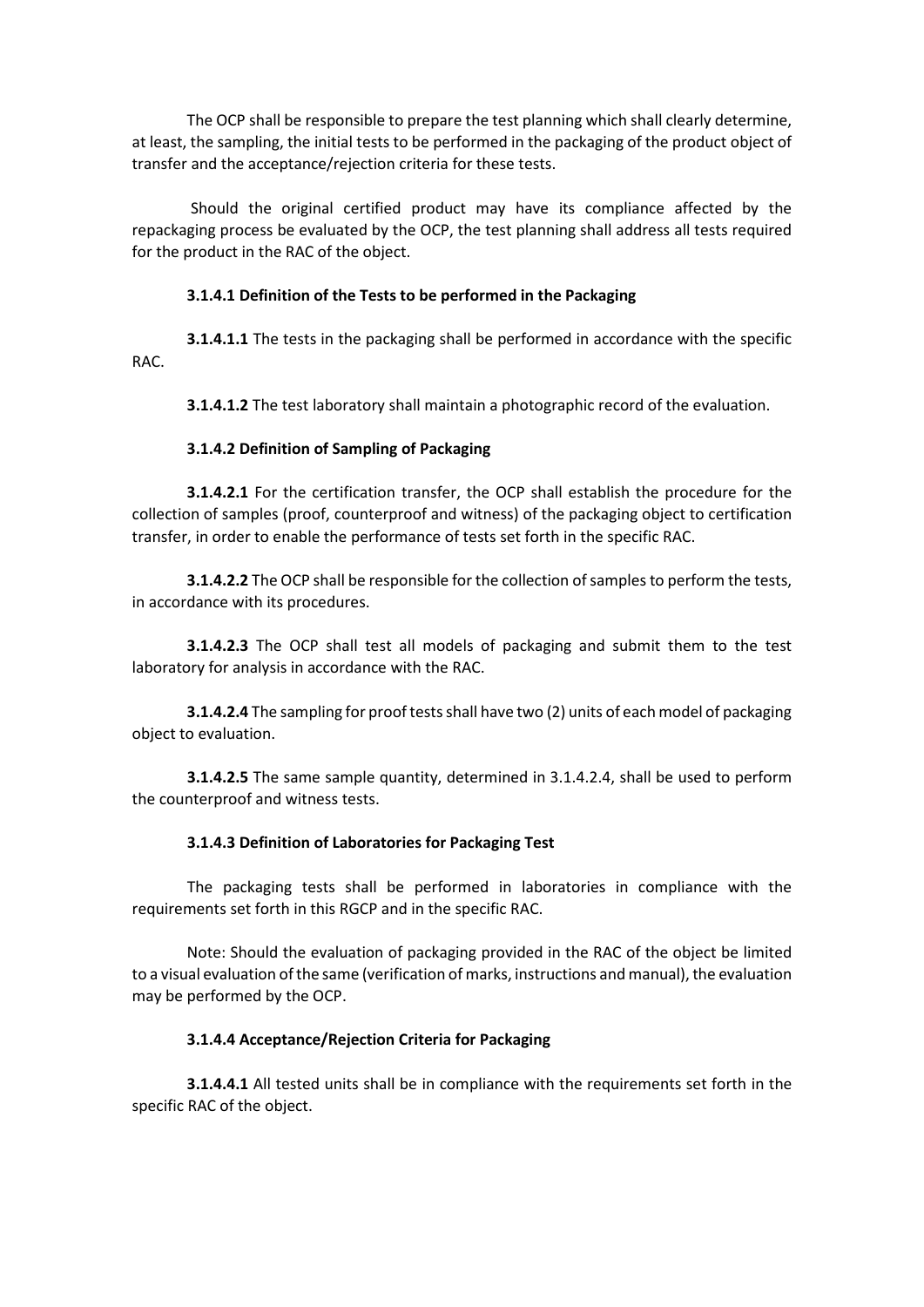**3.1.4.4.2** Should proof tests be approved, the sample is approved. Should noncompliance be detected in the proof sample, all tests shall be repeated in the counterproof and witness samples.

- a) Should non-compliance be detected in the counterproof sample, the sample is rejected;
- b) Should the counterproof sample does not have non-compliance, the witness sample shall be tested;
- c) Should the witness sample has non-compliance, the sample is rejected;
- d) Should the witness sample does not have non-compliance, the sample is approved.

**3.1.4.4.3** At the discretion of the certification applicant, through the formalization of the OCP, counterproof and witness samples shall not necessarily have to be tested. In such case, there shall not be contestation of the results obtained in the proof sample.

**3.1.4.4.4** In case of failure in the tests, the certification transfer shall be cancelled.

### **3.1.5 Treatment of non-compliances in the stage of the Initial Evaluation**

Should any non-compliance be identified in the stage of the initial evaluation, the noncompliance shall be treated in compliance with the subitem 6.2.5 of RGCP.

## **3.1.6 Issuance of Certificate of Compliance**

**3.1.6.1** After all requirements in this Annex be completed, the OCP shall issue the Certificate of Compliance.

**3.1.6.2** The Certificate of Compliance, as a formal instrument issued by the OCP, shall contain at least:

- **a)** Company name, full address, commercial name and Brazilian Registry of Legal Entities (CNPJ) of the packager of the object of certification transfer;
- **b)** Date of issue and expiration date of the Certificate of Compliance;
- **c)** Name, accreditation record number and signature of the responsible for the OCP;
- **d)** Number(s) of Certificate(s), expiration date and the name of the OCP of all products certified in the original process and included in the certification transfer;
- **e)** Model(s) of the product(s) that compose the kit or the fractioned packaging;
- **f)** Number, date and identification of the issuer of test report(s) of the packaging shipped by the laboratory.

Note: The Certificate of Compliance shall state unequivocally the operating unit of the packager that the certificate shall be applied.

Note: In case of kit, the product description in the certificate shall be preceded by the term 'Kit'. In case of fractionation of bulk product, the product description in the certificate shall be preceded by the term 'Fraction'.

**3.1.6.3** When the issued certificate be the result of the transfer of more than one original certification, its validity shall be equal to the shortest expiration date between the certificates of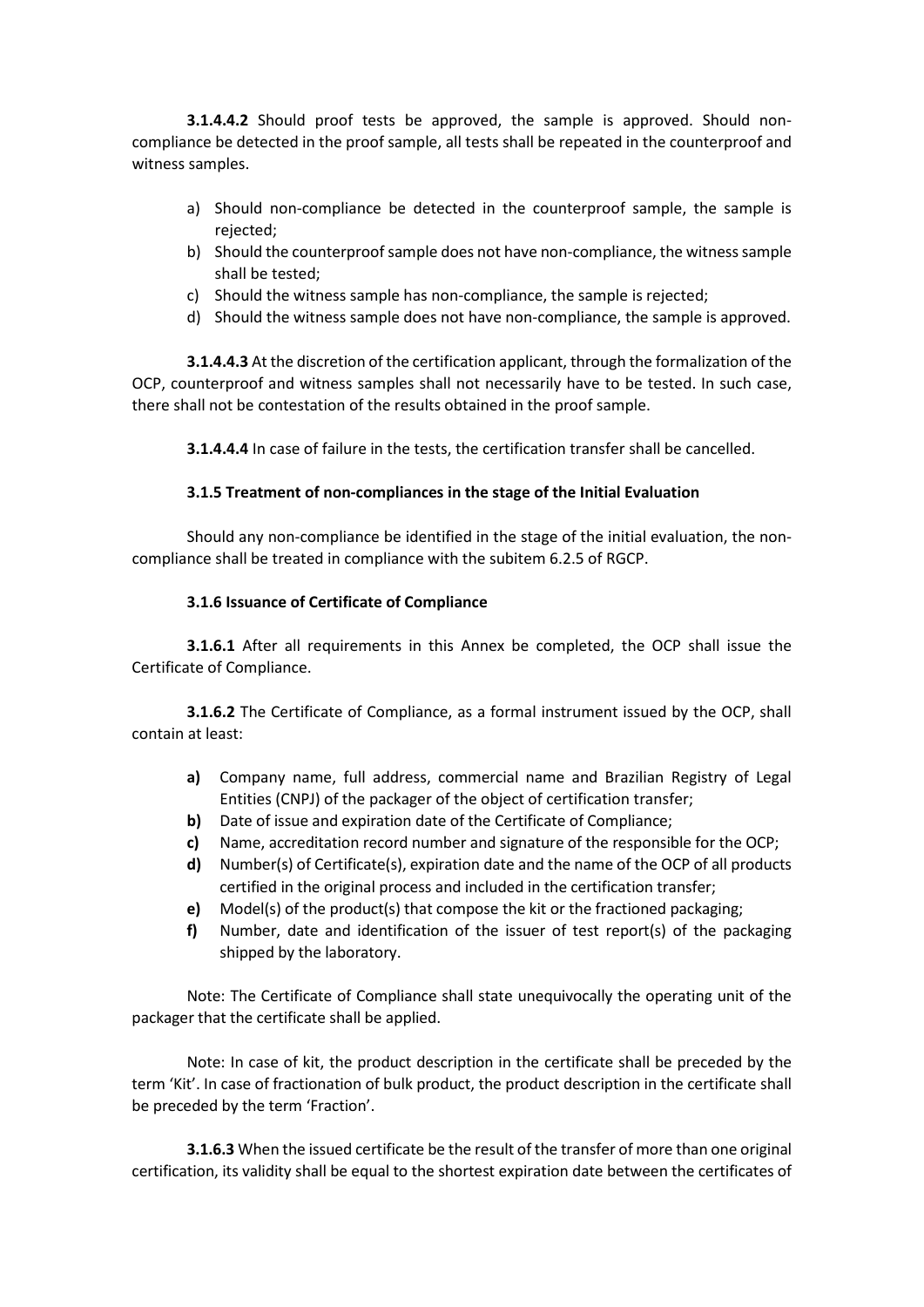the products that comprise the packaging intended for the final consumer. When the issued certificate be the result of the transfer of only one original certification, its validity shall be the remaining life of the original certificate.

**3.1.6.4** The Certificate shall contain the following wording: "A validade deste Certificado está atrelada à realização de avaliações de manutenção e tratamento de possíveis não conformidades de acordo com as orientações do OCP". (The validity of this Certificate depends on the performance of evaluations of maintenance and on the treatment of possible noncompliances, according to the orientations provided by the OCP).

## **3.2 Evaluation of the Maintenance**

## **3.2.1 Planning of Evaluation of the Maintenance**

**3.2.1.1** After the granting of the Certificate of Compliance, the OCP shall plan the audits and the maintenance tests in the packaging, in order to verify if the technical and organizational conditions that led to the initial certification granting are being maintained.

**3.2.1.2** The periodicity of evaluation of the packager maintenance shall be twelve (12) months.

**3.2.1.3** The OCP responsible for the certification transfer shall monitor the validity of the maintenance of each kit component, as the validity of maintenance of the certified kit will be depending on the validity of certification of each component.

**3.2.1.4** The OCP transfer certifier shall request to each OCP responsible for the certification of each product included in the kit or product with new packaging, the communication in case of suspension or cancellation of the original certificate, so the OCP transfer certifier may take appropriate actions regarding the certification of the kit or product with new packaging. The opposite case shall be also applicable, i.e. a suspension, action of recall or cancellation of the certificate of the kit shall be informed to all OCPs of the original products.

### **3.2.2 Maintenance Audit**

The OCP shall schedule the maintenance audits in accordance with the subitem 3.1.3 of this Annex.

### **3.2.3 Packaging Maintenance Test Planning**

The OCP shall prepare the packaging maintenance test planning in accordance with the subitem 3.1.4 of this Annex.

The OCP shall collect/buy the samples in the market for the performance of maintenance tests. In each new round of tests, the samples shall be collected/purchased in different points of sale.

# **3.2.4 Treatment of non-compliances in the stage of Evaluation of the Maintenance**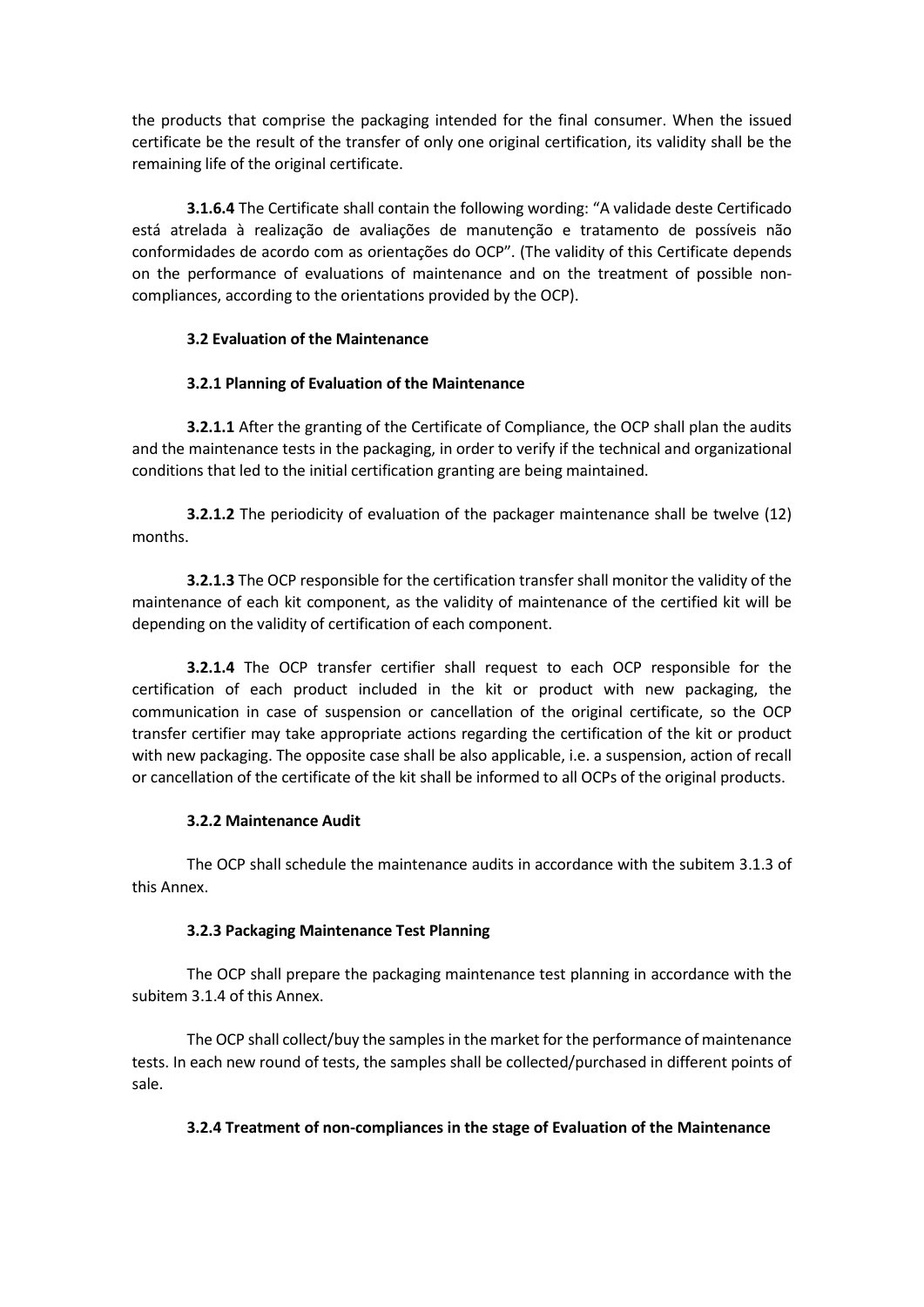Should any non-compliance be identified in the stage of evaluation of the maintenance, the non-compliance shall be treated in compliance with the subitem 6.3.3 of RGCP.

## **3.2.5 Confirmation of Maintenance**

The OCP shall issue the confirmation of maintenance after the critical analysis, including the information about the documentation, audits, tests, treatment of non-compliances, market surveillance and treatment of complaints, observing the relevant requirements of subitem 3.1.6, that the compliance with the requirements has been evidenced.

The OCP shall request to the OCPs responsible for the original certification, the Confirmation(s) of Maintenance of each product subject to fractionation or products included in the kit.

After the requirements of this Annex have been met, the OCP shall issue the document entitled "Confirmation of Maintenance", formalizing the certification is maintained.

**3.2.5.1** The Confirmation of Maintenance, as a formal instrument issued by the OCP, shall contain at least:

- **a)** Company name, full address, commercial name and Brazilian Registry of Legal Entities (CNPJ) of the packager of the object of certification transfer;
- **b)** Name, accreditation record number and signature of the responsible for the OCP;
- **c)** Number(s) of Certificate(s), expiration date and the name of the OCP of all products certified in the original process and included in the certification transfer;
- **d)** Model(s) of the product(s) that compose the kit or the fractioned packaging;
- **e)** Date of issue and expiration date of the Certificate of Compliance;
- **f)** Number, date and identification of the issuer of test report(s) of the packaging shipped by the laboratory.
- **g)** Date of issue of the Confirmation of Maintenance.

Note: The Certificate of Compliance shall state unequivocally the packager unit that the certificate shall be applied.

Note: In case of kit, the product description in the certificate shall be preceded by the term 'Kit'. In case of fractionation of bulk product, the product description in the certificate shall be preceded by the term 'Fraction'.

### **3.3 Evaluation of the Recertification**

The evaluation of the recertification shall be scheduled by the OCP, in accordance with the criteria established in item 3.1 of this Annex.

# **3.3.1 Treatment of non-compliances in the stage of Evalutation of the Recertification**

Should any non-compliance be identified in the stage of evaluation of the recertification, the non-compliance shall be treated in compliance with the subitem 6.3.3 of RGCP.

### **3.3.2 Confirmation of Recertification**